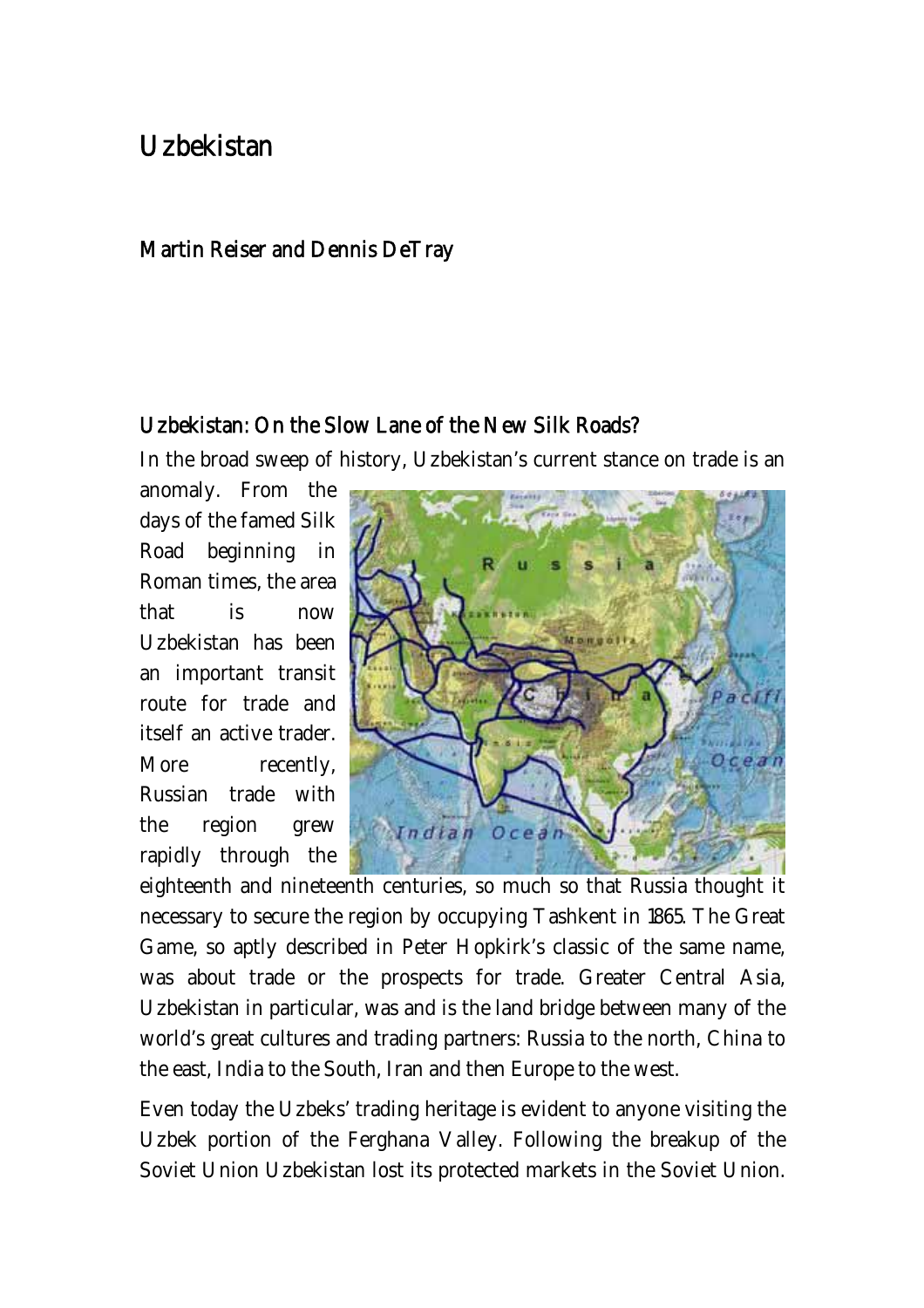Almost overnight huge ceramics factories went from producing for the massive Soviet market to producing for no one. Yet the instinctive entrepreneurial spirit of the Uzbek people found ways of using the abandoned factories and, more importantly, discarded skills and expertise to produce tradable goods. Today it is policy, not motivation or culture, that keeps the Uzbek people from assuming their place among the world's great trading nations.

With its illustrious trading history, why is Uzbekistan today a major barrier in the efforts to increase trade across the Greater Central Asia? The reasons lie in what changed and what did not change following independence on 1 September 1991. Change came in the form of a series of programs launched by President Karimov to reduce, if not eliminate, Uzbekistan's dependence on others. Self-sufficiency was the touchstone of Uzbek economic policy and import substitution its key instrument. But experience in many other countries and regions shows that inwardlooking policies tend to produce economies that are distorted and inefficient, making it ever more difficult for those economies to open up. This is the position in which Uzbekistan finds itself today.

What did not change following independence were Uzbekistan's location and its population. Uzbekistan remains an important bridge for transport from south to north and from east to west, just as it was in the days of the Silk Road. However, the infamous Central Asia borders drawn in 1924– the jigsaw that carved up the Ferghana Valley, for example – impeded the flow of transport routes, roads, rail, rivers, ignore national boundaries. What this means is that getting around Uzbekistan is expensive. Uzbekistan is also the most populous of the Central Asian states, making it a potentially important internal market for the region.

As Uzbekistan's neighbors have begun to embrace the opportunities brought by opening up to the world and as the world's major trading powers discover Central Asia's potential for trade and transit, the opportunity costs of maintaining Uzbekistan's position have visibly increased. At the same time, the situation may be slowly improving, which creates opportunities for Uzbekistan and for the region.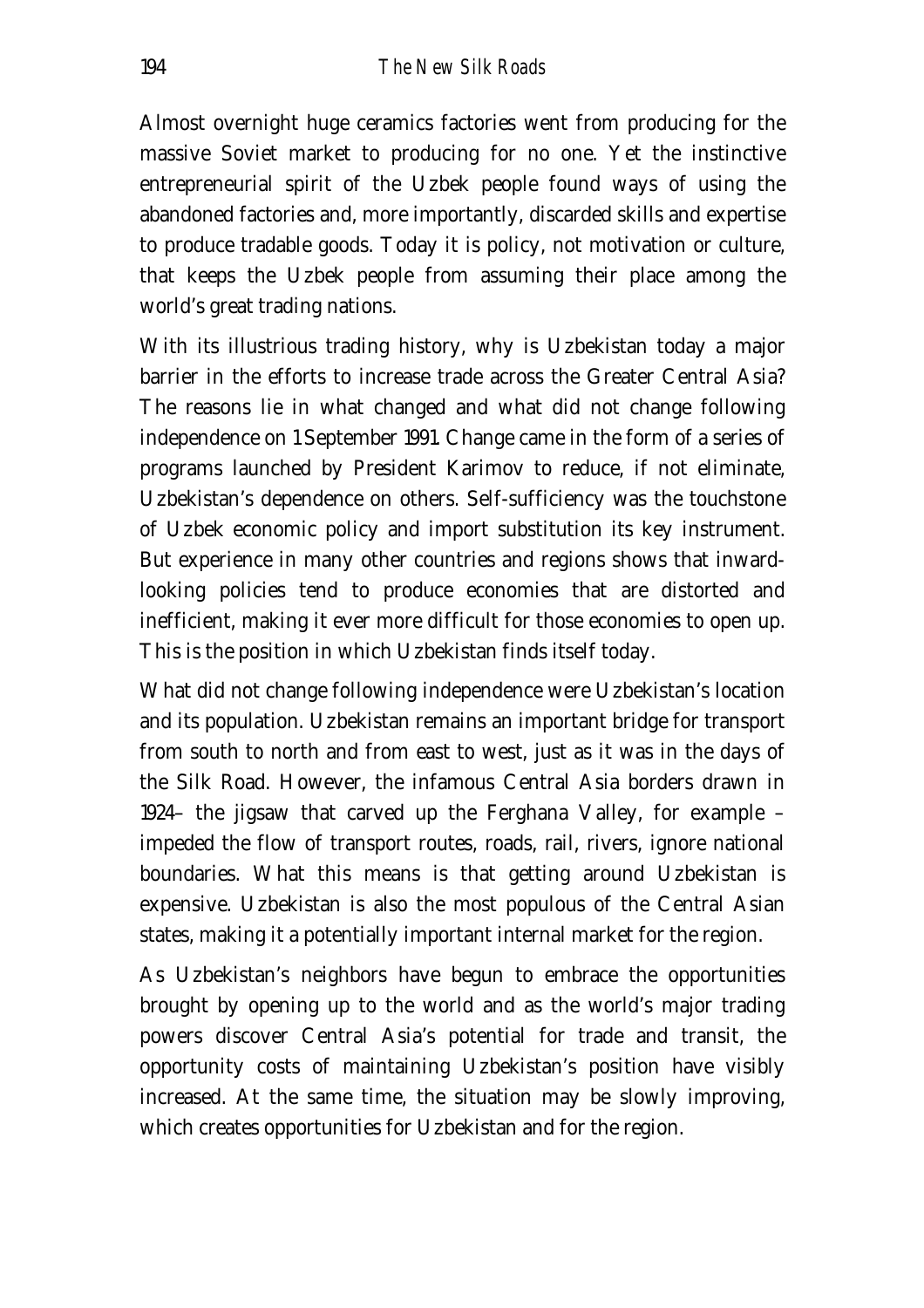### The New Caravan Sarais: Trade and Transit Opportunities for Uzbekistan in the Greater Central Asia

Some of the ancient world's most glorious and rich cities lie on the territory of today's Uzbekistan: Bukhara, Samarkand, Khiva. These were major oases along the Silk Roads, and their rulers grew rich by offering protection to traders, providing storage facilities, and hosting important bazaars. The wealth of ancient Central Asia was built on trade. Can today's Central Asia become again a major element along the new Silk Roads?

There are different ways of estimating the potential benefits of greater international trade and integration for the countries of greater Central Asia. The existing literature has tended to focus on the following three potential benefits:

- An increase in the overall level of exports and imports as a result of the opening up of the economy, providing for greater foreign exchange revenues and at the same time greater access to foreign technologies and know-how.
- A re-orientation of trade flows away from traditional trading partners (i.e., the former USSR), increasing access to the more dynamic and competitive markets of Europe and Asia.
- An increase in trans-continental transit trade through Central Asia as the ancient silk routes are revived and cargo transit from China to Europe and from Russia to South Asia is routed through the reemerging East-West and North-South trade routes.

# Greater Openness Overall

In general, the past 15 years have seen a significant opening up of the region, when measured in total trade volumes. Chart 1 shows that Uzbekistan was initially an exception to this trend, but since 2002 the country has started to catch up in terms of total export and import levels.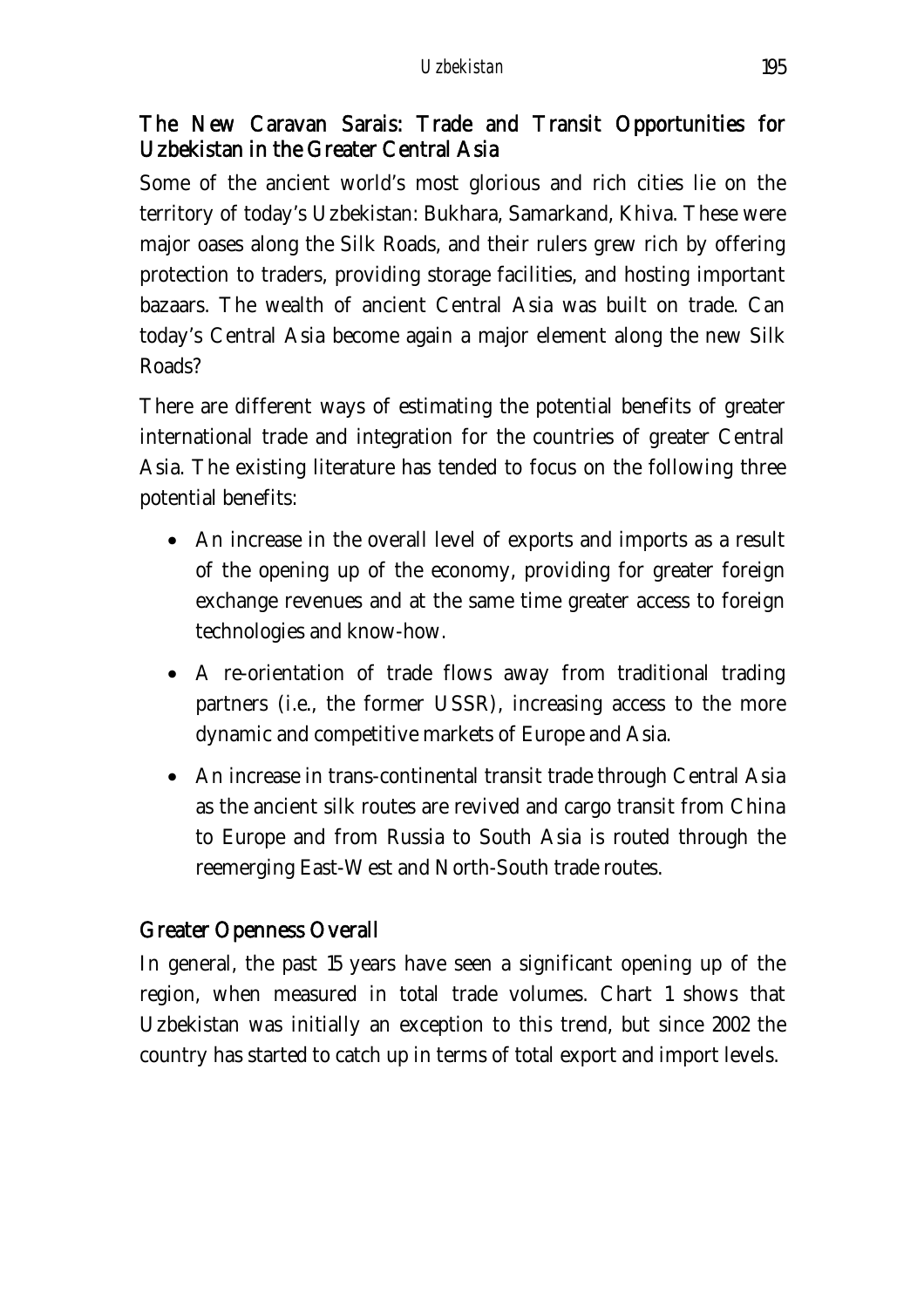

**Chart 1 - Uzbekistan and other Central Asia, Import and Export Performance since 1996**

Source: World Bank Development Indicators Database

Today, Uzbekistan's total trade stands at around 70% of GDP at market exchange rates, a little below the CIS average but well up from the low of just 50% recorded in 2002.

Nonetheless, it appears that Uzbekistan is still not fully utilizing its potential to trade both regionally and with the global economy. Those living on or near its borders would attest to this. Various attempts have been made to estimate Uzbekistan's predicted level of openness.<sup>1</sup> According to IMF calculations, the ratio of actual to potential trade (using imports + exports) was around 0.6 in 2003.<sup>2</sup> Estimates of the same magnitude are reported in the EBRD Transition Report.<sup>3</sup> Broadman<sup>4</sup>

 $1$  This is done by regressing the share of exports or the combined share of exports and imports in GDP against the size of a country (population), it's income level (GDP per capita), and some other controls (country dummies and in some cases estimates for the distance to the major foreign markets).<br><sup>2</sup> IMF Staff Report, Uzbekistan, May 2005, Washington DC, Selected Issues, p. 15

<sup>(</sup>unpublished).

<sup>3</sup> Transition Report: Transition and International Integration. EBRD, November 2003, London, p.87.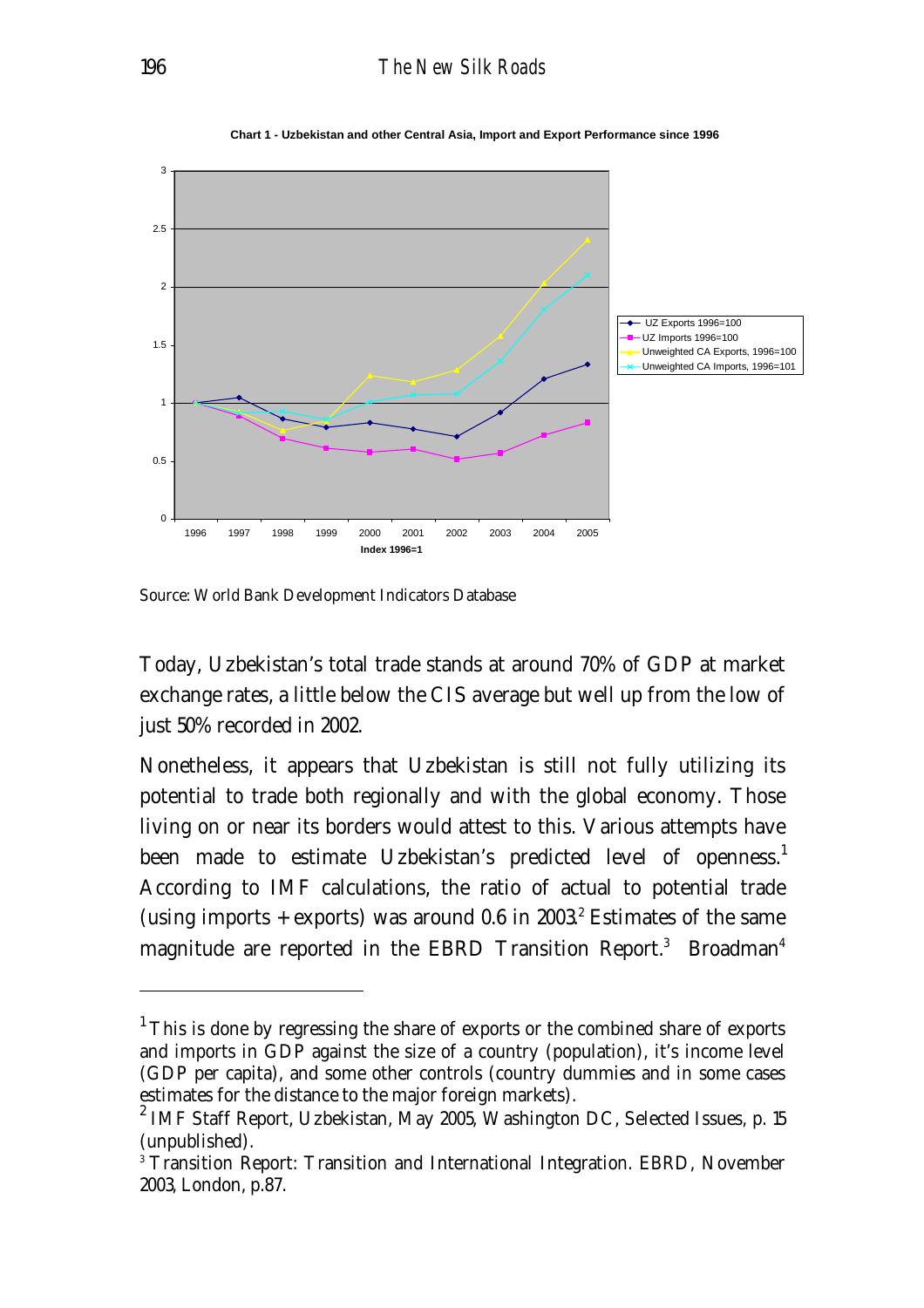runs a similar calculation, but does not present actual to potential trade ratios because of concerns over measurement errors in the Uzbek data.<sup>5</sup> The IMF calculations are particularly interesting because they suggest that one of the main reasons for Uzbekistan's "under-trading" relative to potential may lie in its own restrictive trade policies, and that with trade policies as liberal as those in the rest of the CIS, Uzbekistan could increase its overall trade by at least \$ 2 billion.

Taking statistical under-reporting into account, and with the recent significant rise in exports and imports, it is safe to assume that Uzbekistan's total level of openness still falls around 10-20% short of its potential. Over the period to 2015, for instance, this implies potential increases in Uzbekistan's exports and imports from \$ 9 billion today to around \$ 15 billion if GDP continues to grow at the historical average (1998-2005) of 5 percent. One may assume that a large share of the increase in openness in the future will come from growth in trade with non-traditional trading partners, including Uzbekistan's neighbors to the south.

### Geographic Reorientation of Trade

-

For Uzbekistan, as a former part of the Soviet Union, the geographic reorientation of trade away from other former Soviet republics towards market economies in Western Europe, South and East Asia, and beyond has significant potential benefits. Greater trade with market economies, whether in the industrialized or developing world, entails access to modern technologies and the greater exposure to competition and innovative business practices. Growth in trade with non-traditional partners could help increase Uzbekistan's share in world markets and may allow consecutively for the deepening of economic relations and

<sup>4</sup> Broadman, Harry. From Disintegration to Reintegration: Eastern Europe and the Former Soviet Union in International Trade. The World Bank, 2005. Washington DC, p.103, footnote b.

<sup>&</sup>lt;sup>5</sup> Indeed, the IMF's Direction of Trade Statistics on which all of the above calculations are based seem to suffer from significant under-reporting of Uzbekistan's foreign trade. It recorded exports of just US\$2405 million in 2003, against actual exports of US\$ 3725 million as per Uzbekistan's balance of payments.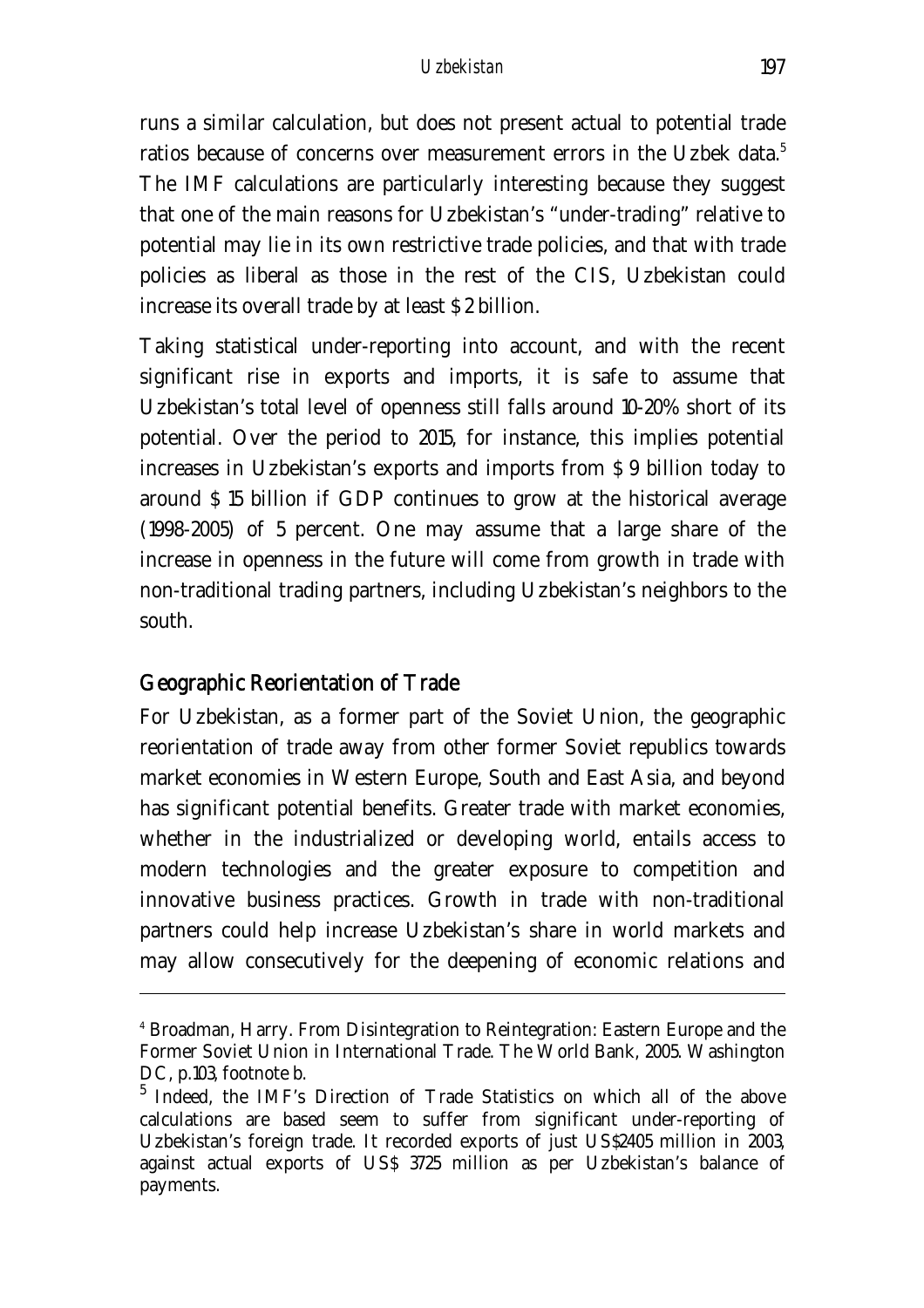Uzbekistan's gradual movement up the value chain. The experience of eastern European countries suggests that such a transition is possible, and the geographic reorientation of trade has played a key role in this regard. $^6$ 

Yet, reality hasn't met these positive expectations. As pointed out by Broadman, most of the countries of the former Soviet Union remain highly dependent on trade with Russia. Indeed, according to Broadman, a Russia-centered trade block seems to be re-emerging in the former Soviet Union and trade dependence on Russia has grown in recent years. Table 1 below presents the latest data on the direction of trade for Uzbekistan obtained from the IMF Direction of Trade Statistics.

This suggests that dependency on Russia has indeed remained significant, with around 22% of reported exports and 27% of reported imports respectively going to and coming from the Russian Federation. Both shares have increased in recent years and are now close to what they were in the mid 1990s.

By contrast, there seem to be huge unexploited trade opportunities, particularly with South and East Asia. As can be seen from Table 1, Uzbekistan's trade with India was around one tenth of its trade with China, and less than 5% of its trade with Russia, although India is closer than the main commercial centers of Russia and has a similarly dynamic economy. The numbers for Pakistan are also disappointing. For Afghanistan official numbers do not exist; unofficial numbers indicate growing trade mostly as exports from Uzbekistan, but still at levels well below Uzbek trade with its post-Soviet neighbors.

<sup>6</sup> Broadman, Harry. *From Disintegration to Reintegration: Eastern Europe and the Former Soviet Union in International Trade*. The World Bank, 2005. Washington DC.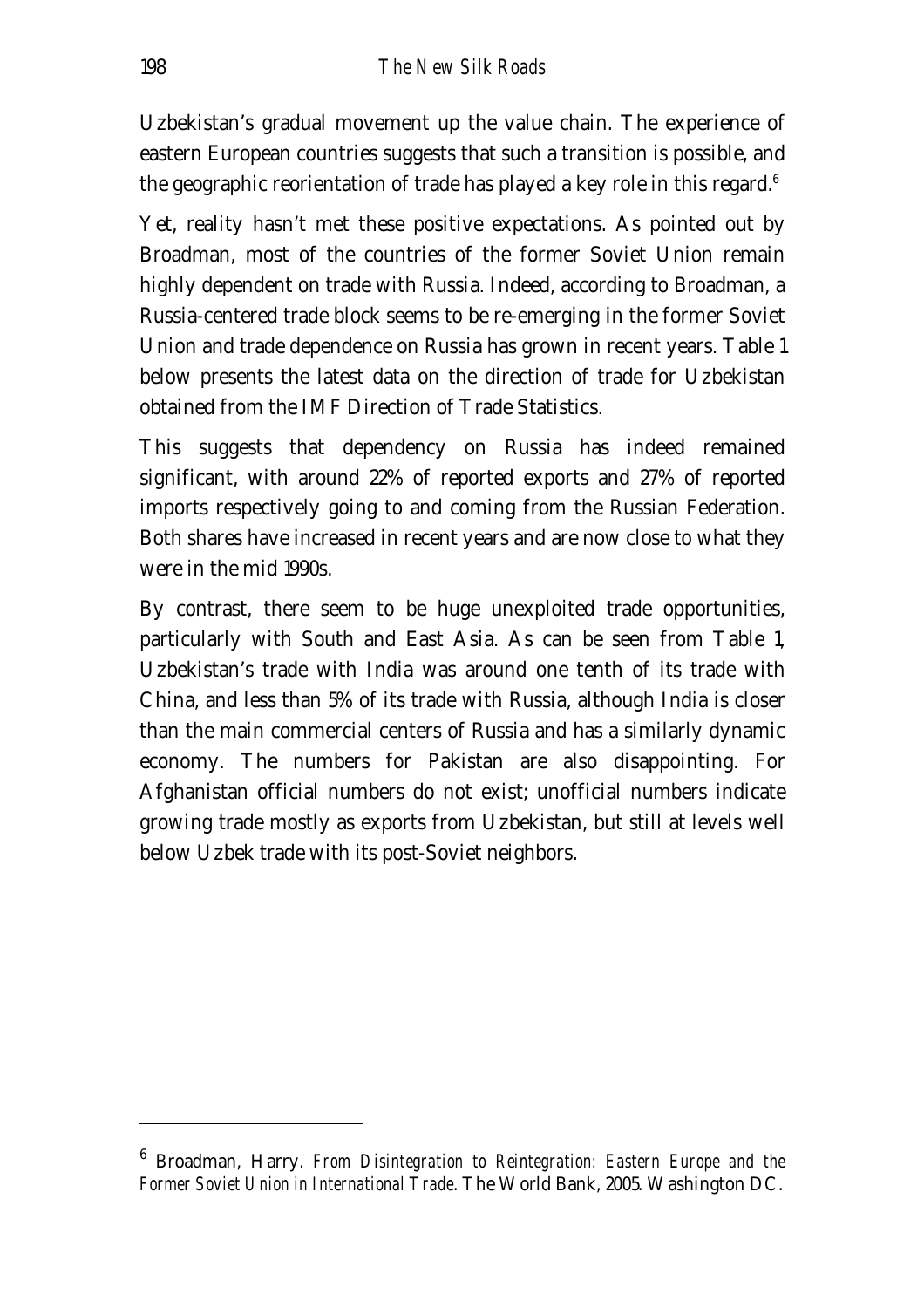| <b>Imports from:</b> | <b>AFG</b>     | <b>KAZ</b>       | <b>KGZ</b>     | <b>TJK</b>     | <b>TKM</b>   | <b>UZB</b>   | CA             |
|----------------------|----------------|------------------|----------------|----------------|--------------|--------------|----------------|
| Afghanistan          | $\bf{0}$       | $\boldsymbol{0}$ | $\mathbf{0}$   | $\overline{4}$ | $\mathbf{0}$ | $\mathbf{0}$ | $\overline{4}$ |
| Kazakhstan           | 71             | $\bf{0}$         | 230            | 153            | 101          | 199          | 754            |
| Kyrgyz Republic      | 8              | 73               | $\bf{0}$       | 18             | 8            | 24           | 129            |
| Tajikistan           | 8              | $\overline{4}$   | $\overline{4}$ | $\bf{0}$       | 8            | 73           | 97             |
| Turkmenistan         | 107            | 64               | $\mathbf{1}$   | 34             | $\mathbf{0}$ | 16           | 221            |
| Uzbekistan           | $\bf{0}$       | 118              | 51             | 169            | 60           | $\bf{0}$     | 398            |
| <b>Total Imports</b> |                |                  |                |                |              |              |                |
| from CA              | 194            | 259              | 286            | 377            | 177          | 311          | 1,604          |
| <b>Imports from</b>  |                |                  |                |                |              |              |                |
| CA as % of the       |                |                  |                |                |              |              |                |
| total imports        | 10%            | 2%               | 21%            | 32%            | 6%           | 10%          | 6%             |
|                      |                |                  |                |                |              |              |                |
| <b>Iran</b>          | $\bf{0}$       | 17               | 9              | 26             | 123          | $\bf{0}$     | 175            |
| Pakistan             | 511            | 10               | 6              | $\mathbf{0}$   | 1            | 3            | 531            |
| Russia               | 84             | 5,113            | 300            | 241            | 267          | 844          | 6,847          |
| <b>Total imports</b> |                |                  |                |                |              |              |                |
| from WCA             | 789            | 5,398            | 600            | 644            | 568          | 1,158        | 9,157          |
| as % of the total    |                |                  |                |                |              |              |                |
| imports              | 39%            | 37%              | 45%            | 54%            | 21%          | 37%          | 36%            |
|                      |                |                  |                |                |              |              |                |
| China                | 64             | 2,269            | 352            | 57             | 94           | 183          | 3,019          |
| India                | 170            | 86               | 39             | 3              | 17           | 20           | 336            |
| Turkey               | 78             | 391              | 72             | 38             | 236          | 160          | 975            |
| <b>United Arab</b>   |                |                  |                |                |              |              |                |
| <b>Emirates</b>      | $\overline{5}$ | 33               | 9              | 16             | 252          | $\bf{0}$     | 317            |
| <b>Total imports</b> |                |                  |                |                |              |              |                |
| from WCA plus        |                |                  |                |                |              |              |                |
| neighbors            | 1,106          | 8,178            | 1,072          | 759            | 1,168        | 1,521        | 13,803         |
| as % of the total    |                |                  |                |                |              |              |                |
| imports              | 55%            | 55%              | 80%            | 64%            | 43%          | 48%          | 55%            |
|                      |                |                  |                |                |              |              |                |
| <b>Total Imports</b> |                |                  |                |                |              |              |                |
| (World)              | 2,002          | 14,776           | 1,341          | 1,191          | 2,737        | 3,144        | 25,190         |

*Table 1a: Geographic orientation of imports (CIF, US\$ millions), Afghanistan and Central Asia, 2004* 

Source: IMF Directions of Trade Statistics, International Monetary Fund, Washington DC, 2004.

\* Exports. The exports for Wider CA are as reported by exporters (see table B5). Consequently discrepancies may be due to under-reporting of exports as well as to transport costs accounting for differences between fob export and cif import values.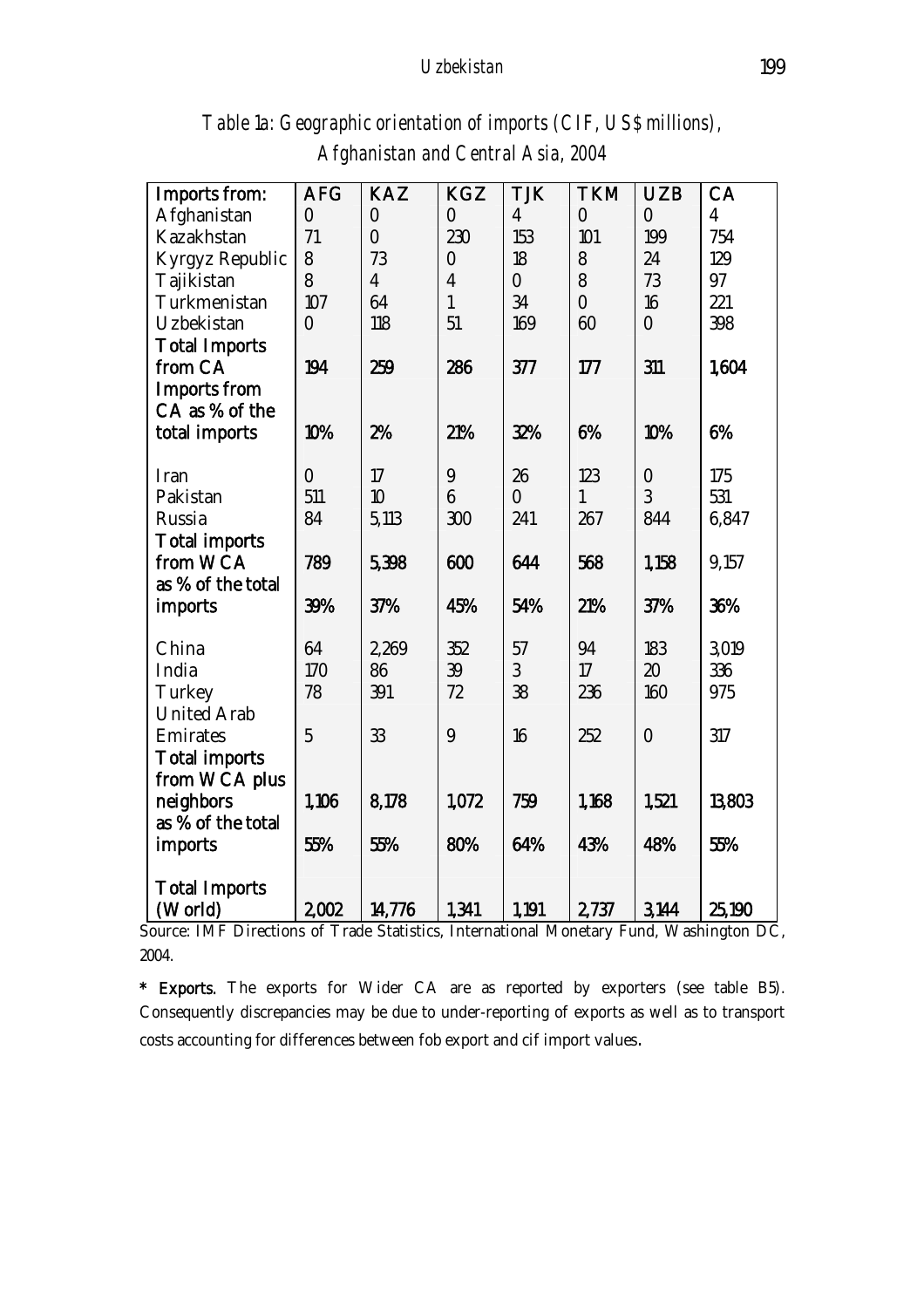| <b>Exports to:</b>      | <b>AFG</b>              | <b>KAZ</b> | <b>KGZ</b>      | <b>TJK</b>              | <b>TKM</b>      | <b>UZB</b>       | CA               |
|-------------------------|-------------------------|------------|-----------------|-------------------------|-----------------|------------------|------------------|
| Afghanistan             |                         | 65         |                 | 8                       | 97              | $\mathbf{0}$     | 176              |
| Kazakhstan              | $\bf{0}$                |            | 78              | $\overline{\mathbf{4}}$ | $\overline{4}$  | 107              | 193              |
| Kyrgyz Republic         | $\bf{0}$                | 191        |                 | $\overline{4}$          | $\mathbf{1}$    | 46               | 242              |
| Tajikistan              | $\overline{4}$          | 139        | $\overline{17}$ |                         | $\overline{31}$ | 153              | $\overline{343}$ |
| Turkmenistan            | $\bf{0}$                | 49         | 3               | 8                       |                 | 55               | 115              |
| <b>Uzbekistan</b>       | $\bf{0}$                | 181        | $\overline{22}$ | 66                      | 14              |                  | 283              |
| Total exports to        |                         |            |                 |                         |                 |                  |                  |
| CA                      | $\overline{\mathbf{4}}$ | 624        | 127             | 89                      | 147             | 362              | 1353             |
| as % of the total       |                         |            |                 |                         |                 |                  |                  |
| exports                 | 2%                      | 3%         | 18%             | 10%                     | 4%              | 14%              | 5%               |
|                         |                         |            |                 |                         |                 |                  |                  |
| Iran                    | $\mathbf{0}$            | 535        | $\overline{3}$  | $\overline{30}$         | 661             | $\overline{75}$  | 1303             |
| Pakistan                | 45                      | 1          | $\overline{0}$  | $\bf{0}$                | 8               | $\boldsymbol{6}$ | 60               |
| Russia                  | $\overline{4}$          | 3143       | 134             | 61                      | 39              | 556              | 3937             |
| Total exports to        |                         |            |                 |                         |                 |                  |                  |
| <b>WCA</b>              | 52                      | 4303       | 264             | 179                     | 855             | 999              | 6652             |
| as % of the total       |                         |            |                 |                         |                 |                  |                  |
| exports                 | 28%                     | 21%        | 38%             | 20%                     | 22%             | 40%              | 23%              |
|                         |                         |            |                 |                         |                 |                  |                  |
| China                   | $\mathbf{1}$            | 2066       | 84              | $\overline{0}$          | $\overline{13}$ | 371              | 2535             |
| India                   | 39                      | 13         | $\mathbf{1}$    | $\bf{0}$                | 9               | 26               | 88               |
| Turkey                  | 6                       | 401        | 12              | 140                     | 160             | 162              | 881              |
| <b>United Arab</b>      |                         |            |                 |                         |                 |                  |                  |
| <b>Emirates</b>         | $\overline{4}$          | 280        | 198             | $\boldsymbol{0}$        | 124             | $\boldsymbol{0}$ | 606              |
| <b>Total Exports to</b> |                         |            |                 |                         |                 |                  |                  |
| <b>WCA</b> plus         |                         |            |                 |                         |                 |                  |                  |
| main neighbors          | 103                     | 7061       | 559             | 320                     | 1161            | 1559             | 10763            |
| as % of the total       |                         |            |                 |                         |                 |                  |                  |
| exports                 | 55%                     | 34%        | 80%             | 35%                     | 30%             | 62%              | 37%              |
|                         |                         |            |                 |                         |                 |                  |                  |
| <b>Total Exports</b>    |                         |            |                 |                         |                 |                  |                  |
| (World)                 | 185                     | 20814      | 703             | 915                     | 3810            | 2524             | 28951            |

*Table 1b: Geographical orientation of exports (FOB, \$US millions), Afghanistan and Central Asia, 2004* 

Source: IMF Directions of Trade Statistics, International Monetary Fund, Washington DC, 2004.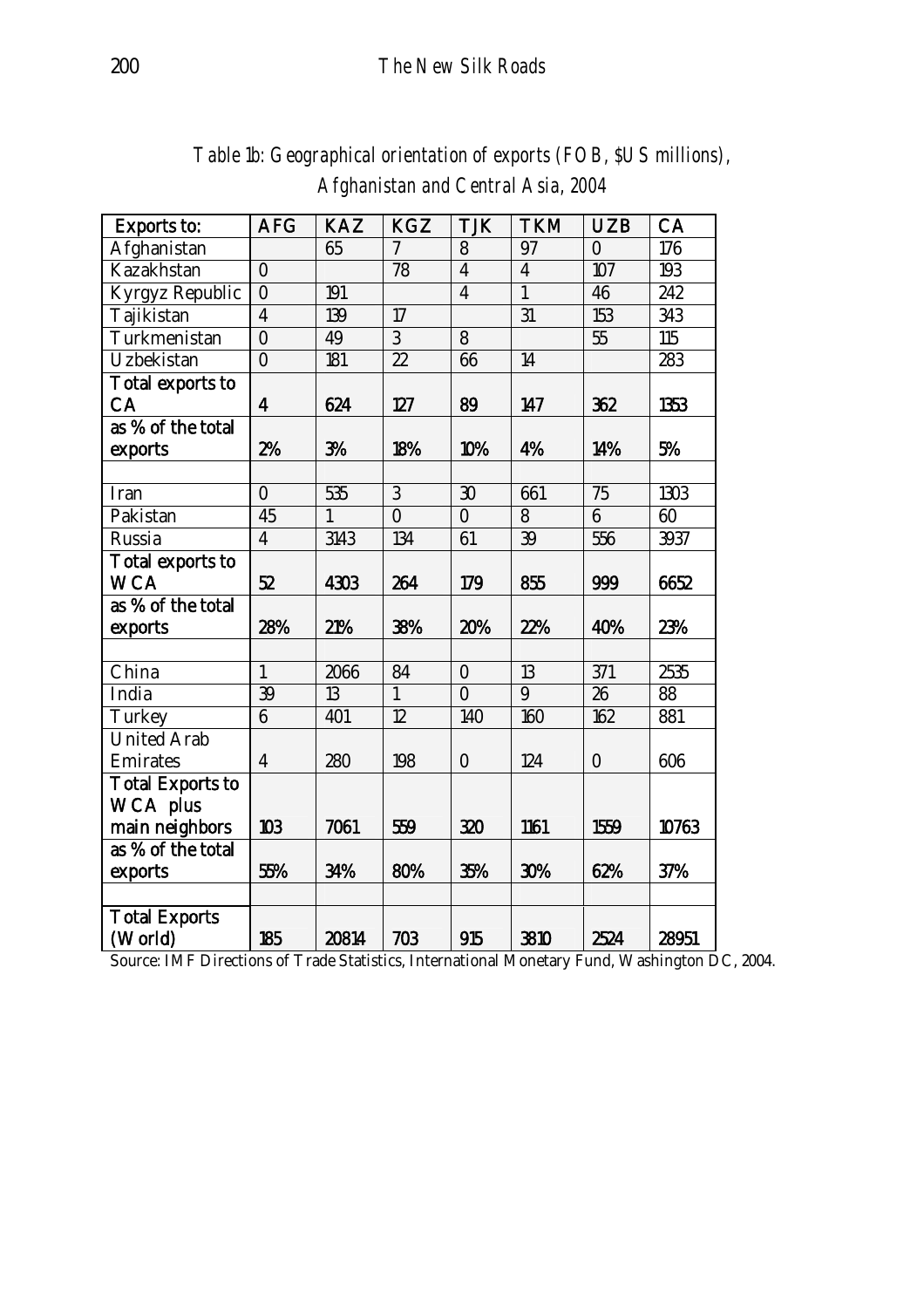One way to assess the potential for increased trade with other regions is to use a so-called gravity model to predict bilateral trade flows between Uzbekistan and a range of other trading partners.<sup>7</sup> These predicted levels of trade can then be compared to actual trade; the difference represents the unexploited trade potential or, in the case of Russia, for instance, the extent of "over-trading."

Table 2 presents the ratio of predicted over actual trade for selected trading partners of Uzbekistan based on such a gravity model. $^8$ 

 $^7$  The simple idea of the gravity model is that trade between two countries is higher the closer they are geographically and the bigger their respective economies. This model can be modified to include bilateral or multilateral trade barriers, both natural and policy induced. See Anderson, J.E. and E. van Wincoop (2003), "Gravity with gravitas: a solution to the border puzzle", American Economic Review, Vol. 93, No. 1, pp. 170-192 for a recent influential theoretical derivation.

 $^8$  The model was calculated using data from 84 countries from 1997-2004. Unlike much of the extensive existing literature it includes all the transition economies, allowing us to make predictions for Uzbekistan without resorting to out of sample estimates. Moreover, the gravity model used here controls for a whole range of factors that may limit bilateral trade, such as borders, the extensiveness of infrastructure, the openness of the trade regime, and the quality of domestic institutions. The resulting ratios are thus estimates of the "pure" trade potential that remains unrealized even taking current policy conditions into account. Assuming changes in any of the policy variables that present obstacles to trade would increase the predicted level of trade even further, and thus enhance the trade potential. Details of the data and the estimation used can be found in: Babetskii, Ian, Oxana Babetksaya-Kukhartchuk and Martin Raiser, "Gravity and integration: determinants of international trade in South-Eastern Europe and the former Soviet Union". Substantially revised version of EBRD Working Paper, No. 83, mimeographed.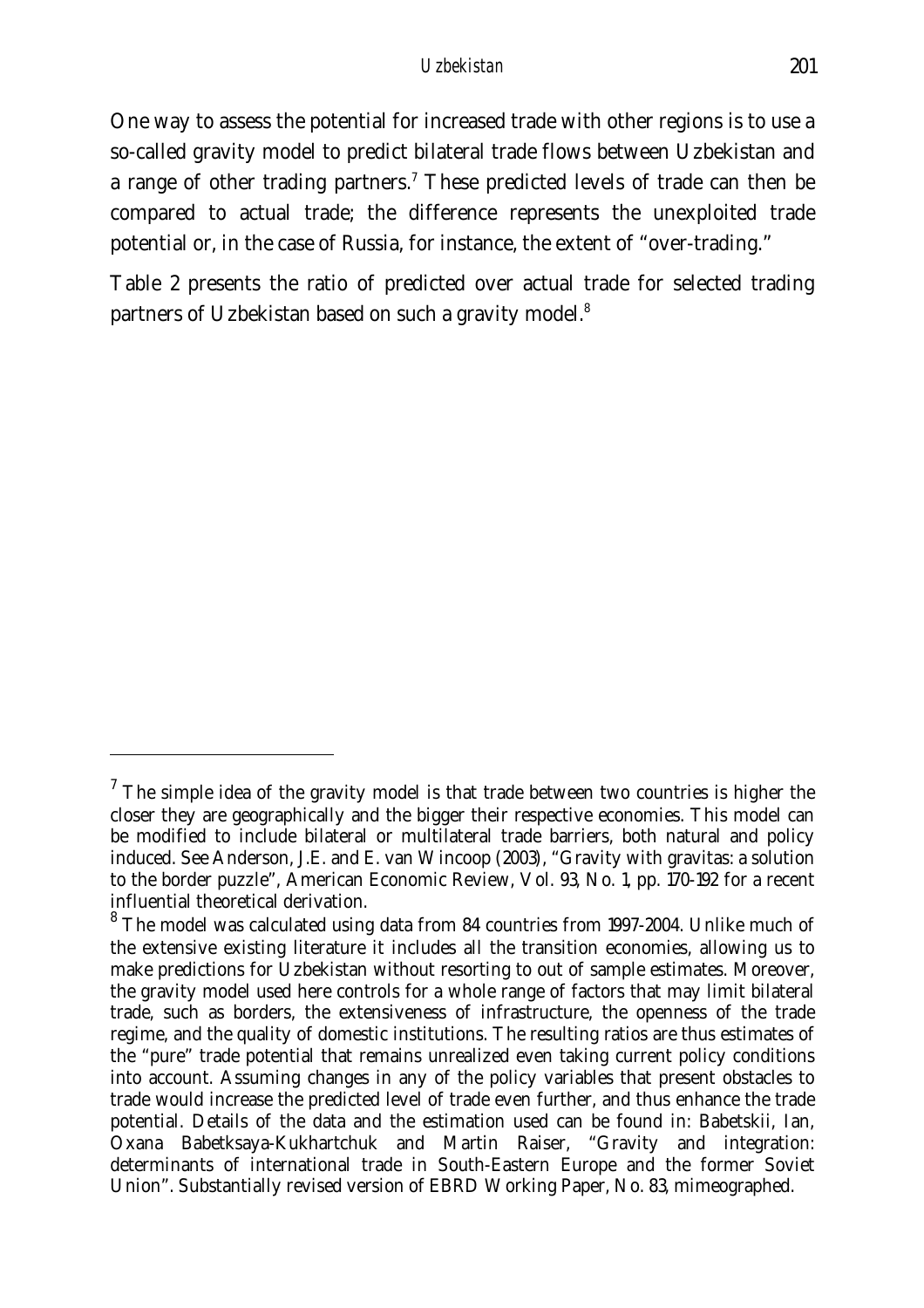# *Table 2: Potential trade as a percent of actual trade, Kazakhstan and Uzbekistan and selected trading partners*

#### Kazakhstan . Uzbekistan .

| Geo                         | iso        |                | Export Import Total |         | Geo                          | iso        |         | Export Import Total |         |
|-----------------------------|------------|----------------|---------------------|---------|------------------------------|------------|---------|---------------------|---------|
| Eastern Asia                | CHN 113.4  |                | 91.6                | 102.1   | Eastern Asia                 | <b>CHN</b> | 79.4    | 127.5               | 94.8    |
| Eastern Asia                | <b>JPN</b> | 648.5          | 662.0               | 654.6   | Eastern Asia                 | <b>JPN</b> | 549.1   | 621.1               | 577.7   |
| Eastern Asia                | <b>KOR</b> | 176.5          | 96.9                | 126.4   | Eastern Asia                 | <b>KOR</b> | 135.2   | 21.5                | 40.1    |
| South Asia                  | <b>BGD</b> | 194.8          | 1438.4              | 294.7   | South Asia                   | <b>BGD</b> | 9.3     | 516.2               | 14.5    |
| South Asia                  | <b>IDN</b> | 1171.2         | 3696.5              | 1720.0  | South Asia                   | <b>IDN</b> | 1757.2  | 5386.6              | 2485.5  |
| South Asia                  | <b>NPL</b> | N/A            | N/A                 | N/A     | South Asia                   | <b>NPL</b> | N/A     | N/A                 | N/A     |
| South Asia                  | <b>PAK</b> | 4392.5         | 377.1               | 868.9   | South Asia                   | <b>PAK</b> | 348.4   | 355.9               | 351.0   |
| South Eastern Asia IND      |            | 2400.1         | 225.6               | 526.6   | South Eastern Asia IND       |            | 366.9   | 268.4               | 326.2   |
| South Eastern Asia MYS      |            | 1695.9         | 867.7               | 1171.4  | South Eastern Asia MYS       |            | 14543.9 | 472.6               | 1037.6  |
| South Eastern Asia PHL      |            | 22551.9        | 93972.5             | 35081.8 | South Eastern Asia PHL       |            | N/A     | 8340.7              | 19042.2 |
| South Eastern Asia SGP      |            | 82582.2 1406.2 |                     | 3128.0  | South Eastern Asia SGP       |            | N/A     | N/A                 | N/A     |
| South Eastern Asia THA      |            | 224.3          | 1326.4              | 373.4   | South Eastern Asia THA       |            | 2592.8  | 1874.0              | 2212.1  |
| South Eastern Asia VNM 86.6 |            |                | 4089.2              | 172.8   | South Eastern Asia VNM 105.2 |            |         | 2725.3              | 194.5   |
| Russia                      | <b>RUS</b> | 36.9           | 23.8                | 29.1    | Russia                       | <b>RUS</b> | 29.4    | 17.9                | 22.7    |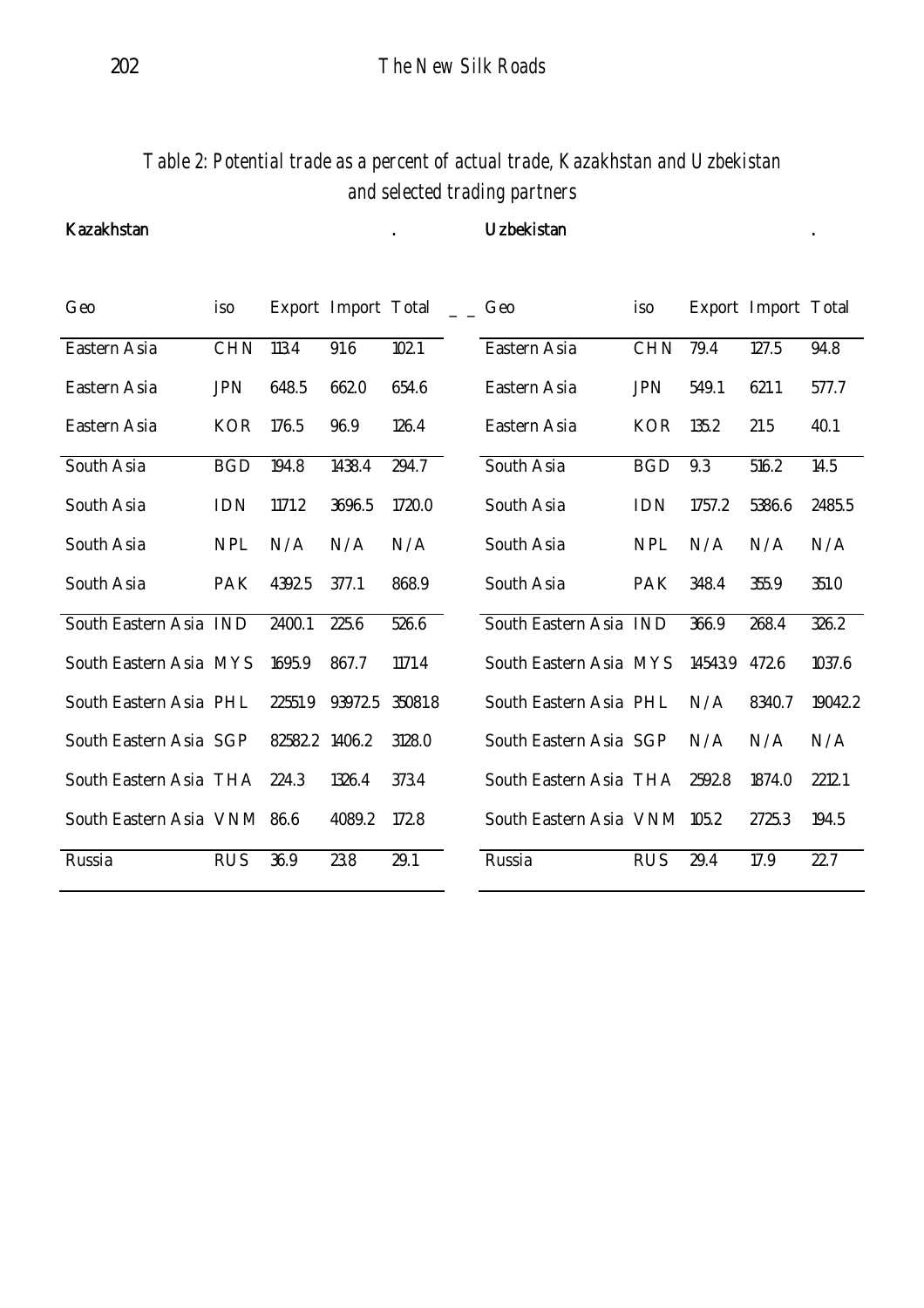While the estimates in Table 2 should be taken with a degree of caution, they confirm the impression obtained from a casual observation of current trade flows that Uzbekistan is under-trading with South and East Asia by a factor of 10-15 times, with the notable exception of China, which has greatly increased its economic presence all over Central Asia in recent years, and South Korea, which has historically played an important role in Uzbekistan's economy. In monetary terms, and using the estimates of total trade of \$15 billion in 2015 derived above, Uzbekistan's trade with the Greater Central Asia region could amount to over \$10 billion in that year. Trade with India may grow to \$1.5 billion; trade with China could by that time exceed trade with Russia; and Iran, Pakistan and Afghanistan could together account for up to \$1 billion in Uzbekistan's external trade. This conclusion is independent of Uzbekistan's particular trade policies, as the reference data in the Table provided for Kazakhstan clearly reveal. Kazakhstan has the same underexploited trade potential with South and East Asia, with China and South Korea again being the exceptions.

From a product and sector perspective, geographic diversification presents a further potential advantage. On the export side, the opening of new export routes competing with present outlets through Russia may reduce transport costs and thus increase producer netbacks in Central Asia. This is most obvious for oil and gas exports, but in Uzbekistan's case it also applies to cotton exports and, increasingly, to manufacturing. The opening of the Sarakhs-Meshed rail-link in 1997 has led to a gradual re-routing of Uzbek cotton exports to Bandar-Abbas. $^9$ 

The Uzbekistan product composition of trade is dominated by commodities due to the low competitiveness of Uzbek manufacturing and services (Table 3).

 $9$  It is estimated that around two thirds of the 2004 harvest was shipped through Bandar-Abbas. Recent geopolitical tensions with Iran have however increased the risk premium on shipments through Iranian ports and Russia has taken advantage of this situation (and Uzbekistan's misguided cotton marketing campaign in 2005) to attempt to re-capture lost market share by offering long-term off-take contracts from Russian textile companies.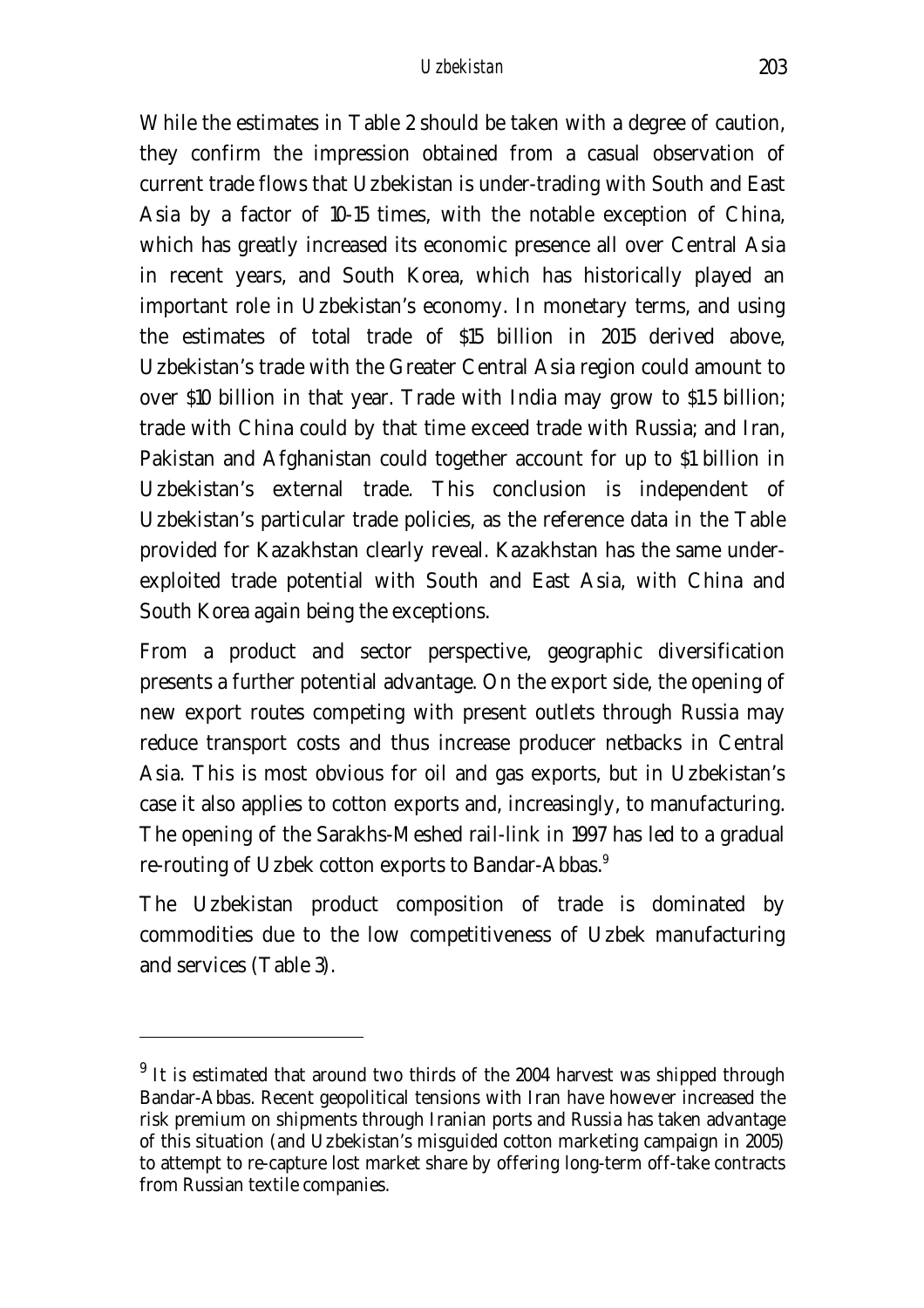| HS<br>product<br>code                                                      | Total<br>trade flow<br>(million US\$) | Cumulative<br>total<br>(per cent) | Share of<br>CIS countries<br>(percent) |
|----------------------------------------------------------------------------|---------------------------------------|-----------------------------------|----------------------------------------|
| <b>Exports</b>                                                             |                                       |                                   |                                        |
| 5201 Cotton, not carded or combed                                          | 592                                   | 33.9                              | 17.2                                   |
| 5205 Cotton yarn (not sewing thread) 85% or more cotton, not retail        | 128                                   | 41.2                              | 8.7                                    |
| 7403 Refined copper and copper alloys, unwrought                           | 113                                   | 47.7                              | 0.0                                    |
| 7108 Gold unwrought or in semi-manuf forms                                 | 106                                   | 53.7                              | 0.0                                    |
| 8703 Cars (incl. station wagon)                                            | 93                                    | 59.0                              | 99.9                                   |
| 2711 Petroleum gases                                                       | 86                                    | 64.0                              | 100.0                                  |
| 5208 Woven cotton fabrics, 85% or more cotton, weight less than 200 $g/m2$ | 46                                    | 66.6                              | 9.3                                    |
| 2844 Radioactive chem elements &isotopes, their compounds, mixtures &res   | 38                                    | 68.8                              | 48.1                                   |
| 806 Grapes, fresh or dried                                                 | 27                                    | 70.3                              | 95.6                                   |
| 2612 Uranium or thorium ores and concentrates                              | 26                                    | 71.8                              | 0.0                                    |
| 7901 Unwrought zinc                                                        | 23                                    | 73.1                              | 12.0                                   |
| 7112 Waste & scrap of precious metal                                       | 20                                    | 74.3                              | 0.0                                    |
| 2710 Petroleum oils, not crude                                             | 19                                    | 75.3                              | 23.5                                   |
| 3102 Mineral or chemical fertilizers, nitrogenous                          | 18                                    | 76.4                              | 9.9                                    |
| 702 Tomatoes                                                               | 18                                    | 77.4                              | 100.0                                  |
| 7106 Silver, unwrght or in semi-manuf. form                                | 17                                    | 78.4                              | 0.0                                    |
| 7214 Bars&rods of iron/non-al/s, nfw than forged, hr, hd,/hot-extruded     | 16                                    | 79.4                              | 44.0                                   |
| 5209 Woven cotton fabrics, 85% or more cotton, weight over 200 g/m2        | 13                                    | 80.1                              | 5.5                                    |
| 703 Onions, garlic and leeks, fresh or chilled                             | 13                                    | 80.8                              | 95.1                                   |
| 5601 Wadding of tex mat&art thereof; tex fib                               | 12                                    | 81.5                              | 97.4                                   |
| 3901 Polymers of ethylene, in primary forms                                | 12                                    | 82.2                              | 29.8                                   |
| 807 Melons (including watermelons) & papayas, fresh                        | 12                                    | 82.9                              | 99.7                                   |
| 2002 Tomatoes prepared or preserved                                        | 10                                    | 83.5                              | 99.9                                   |
| 809 Apricots, cherries, peaches, nectarines, plums & sloes, fresh          | 10                                    | 84.1                              | 100.0                                  |
| 6204 Women's suits, jackets, dresses skirts etc&shorts                     | 9                                     | 84.5                              | 0.0                                    |
| 5202 Cotton waste (including yarn waste and garnetted stock)               | 8                                     | 85.0                              | 35.3                                   |
| 6110 Jerseys, pullovers, cardigans, etc, knitted or crocheted              | 8                                     | 85.5                              | 0.3                                    |
| 6002 Knitted or crocheted fabrics, nes                                     | 8                                     | 86.0                              | 1.4                                    |
| 713 Dried vegetables, shelled                                              | 8                                     | 86.4                              | 33.8                                   |
| 6203 Men's suits, jackets, trousers etc & shorts                           | $\overline{7}$                        | 86.8                              | 5.6                                    |
| <b>Imports</b>                                                             |                                       |                                   |                                        |
| 8708 Parts & access of motor vehicles                                      | 165                                   | 8.0                               | 2.2                                    |
| 8802 Aircraft, (helicopter, aeroplanes) & spacecraft (satellites)          | 136                                   | 14.7                              | 4.0                                    |
| 3004 Medicament mixtures (not 3002, 3005, 3006), put in dosage             | 65                                    | 17.8                              | 42.6                                   |
| 8411 Turbo-jets, turbo-propellers and other gas turbines                   | 38                                    | 19.7                              | 89.6                                   |
| 8471 Automatic data processing machines; optical reader, etc.              | 38                                    | 21.5                              | 2.1                                    |
| 8525 Television camera, transmissn app for radio-telephony                 | 38                                    | 23.3                              | 2.0                                    |
| 8413 Pumps for liquids; liquid elevators                                   | 37                                    | 25.1                              | 16.8                                   |
| 2709 Crude petroleum oils                                                  | 35                                    | 26.9                              | 100.0                                  |
| 8433 Harvesting/threshing machinery, hay mower, etc                        | 31                                    | 28.4                              | 1.9                                    |
| 8430 Moving/grading/scraping/boring machinery for earth                    | 29                                    | 29.8                              | 11.6                                   |
| 4011 New pneumatic tires, of rubber                                        | 28                                    | 31.2                              | 59.1                                   |
| 8703 Cars (incl. station wagon)                                            | 27                                    | 32.5                              | 18.0                                   |
| 1101 Wheat or meslin flour                                                 | 25                                    | 33.7                              | 96.5                                   |
| 2608 Zinc ores and concentrates                                            | 24                                    | 34.8                              | 93.4                                   |
| 8431 Machinery part (hd 84.25 to 84.30)                                    | 23                                    | 36.0                              | 17.3                                   |
| 8429 Self-propelld bulldozer, angledozer, grader, excavator, etc           | 22                                    | 37.0                              | 15.0                                   |

# *Table 3: Geographic and Product Composition of Uzbekistan's exports, 2003*

Source: Data collected from mirror statistics as reported in the UN-Comtrade Database,

electronic release, Geneva, 2005.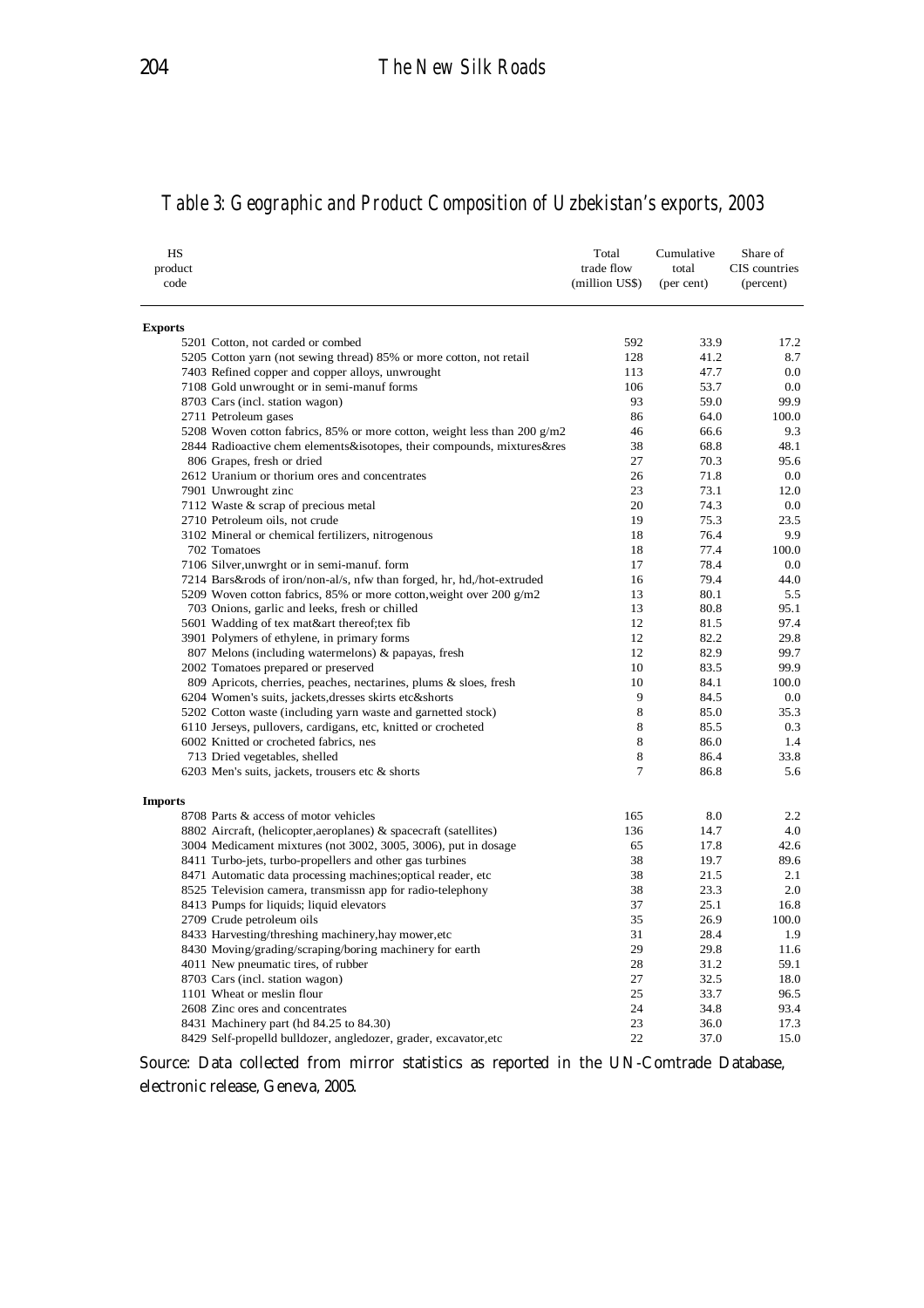This reflects in part the skewed nature of transportation costs, which strongly favor rail shipments over road transport, due to Russia railway discounts, infrastructure weaknesses, and to the burden of informal payments that make road transport uncompetitive.<sup>10</sup> What manufacturing exports exist are largely concentrated on the Russian market and are supported by historically established technological and business links that have been revived in recent years.<sup>11</sup> Against this background, geographic diversification, and in particular the improvement in road links towards the Persian Gulf and the Indian Ocean, represent an opportunity to create new businesses linkages, import cheaper capital goods that allow the technological modernization of production, and find cheaper outlets for higher value added goods. For Uzbekistan, with Central Asia's largest population and hence its greatest manufacturing potential, these are particularly important opportunities.

## Continental Transit Trade

 $\overline{a}$ 

Even greater than Central Asia's potential for trade with the wider region and its integration into the global economy is Central Asia's potential as a new land bridge on the Eurasian continent. The idea of reviving the ancient Silk Roads that once traversed Central Asia's oases and which brought great wealth thanks to caravan traders has captured the imagination of politicians both in and outside the region since the breakdown of the Soviet Union. Other chapters in this book attest to the vitality of this vision, even if precise estimates of the potential economic significance of transit trade through Central Asia are hard to come by.

The key to realizing the vision of a new land bridge between Europe, China and India across the greater Central Asia is the construction of new transport links. Investments in the twentieth century were almost exclusively directed towards integration with Russia. Presently, almost

<sup>&</sup>lt;sup>10</sup> Raballand, Gael "The Determinants of the Negative Impact of Land-Lockedness on Trade: An Empirical Investigation through the Central Asian Case". Comparative Economic Studies 45: 520-536, 2003.

<sup>&</sup>lt;sup>11</sup> Luecke, Matthias and Jacek Roberts. "Comparative Advantage in International Trade for Central Asia", Kiel Working Paper forthcoming. Institute of World Economics, 2007, Kiel.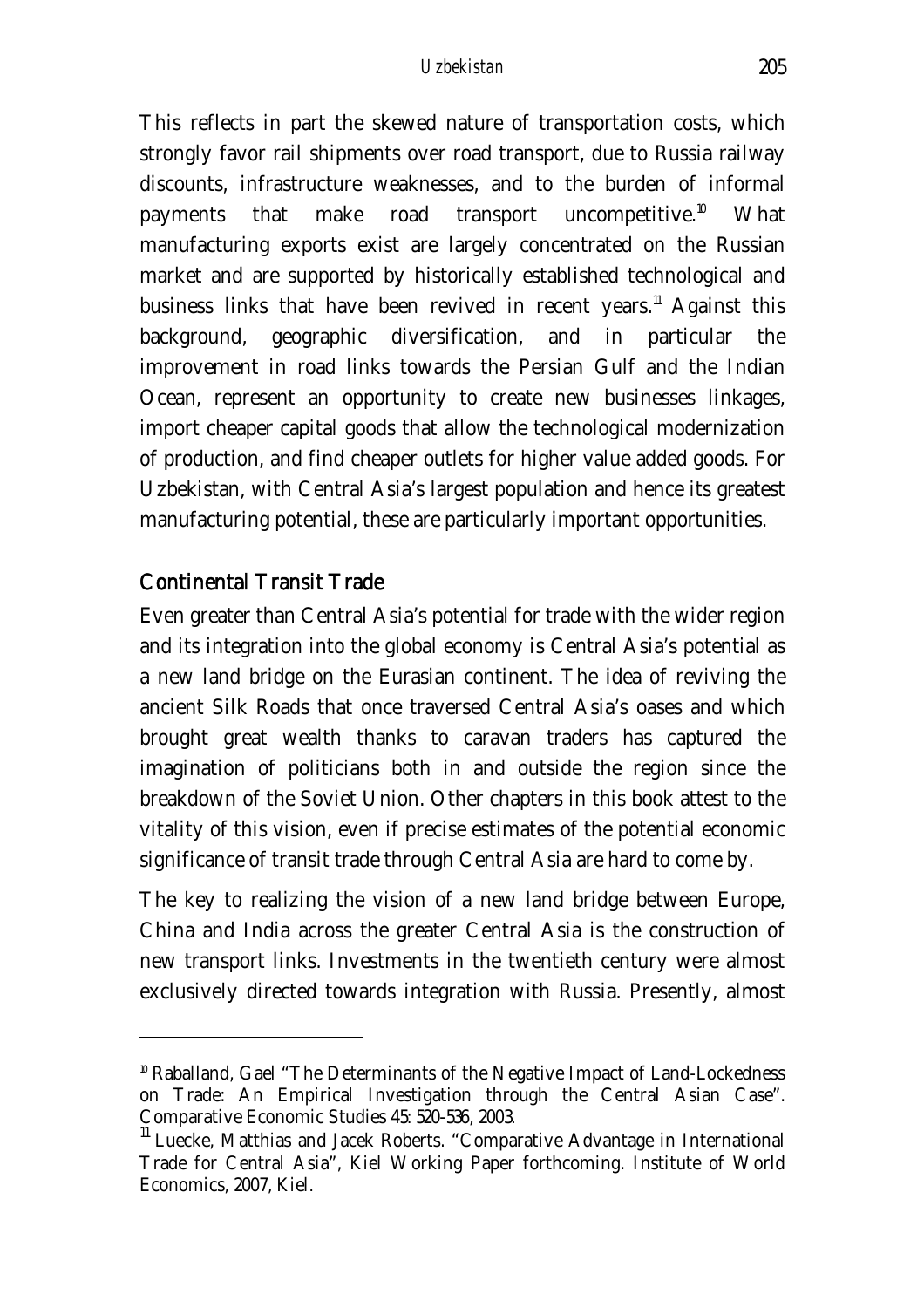all roads still lead to Moscow. Today most of the attention is concentrated on unlocking the roads south from Central Asia, and providing access through the region to the new deep water port currently being built at Gwadar in Pakistan, as well as to the existing port of Bandar Abbas in Iran. In addition, Iran is developing a port to the east from Bandar Abbas at Chabahar, while Karachi remains Pakistan's main port and its commercial capital. Perhaps the greatest prize in developing the Southern routes lies in access to the vast Indian market. Yet, as noted elsewhere in this volume, this will depend on a lasting political settlement of the Kashmir issue. The available calculations on which we draw in this chapter do not factor in the possibility of direct access to India through Pakistan (see the chapter on India in this volume for initial estimates).

In its Report 2005 the Asian Development Bank<sup>12</sup> identified a total of 52 potential routes along the major North-South corridors to the abovementioned ports (including also Port Qasim just east of Karachi), and provided cost estimates for the construction and rehabilitation of these routes (ADB did not look at the parallel north-south route through Azerbaijan and Iran and the direct Russia-Iran-Persian Gulf link through the Caspian Sea, which are discussed in other chapters of this volume). In making an estimate of investment costs and resulting reductions in vehicle operating costs ADB also took into account the quality of road conditions along each corridor in order to obtain more precise estimates of the returns on these investments. The results of this study are summarized in Table 4.

<sup>&</sup>lt;sup>12</sup> "Report on the Economic Impact of Central-South Asian Road Corridors". Prepared for the Transport Committee of CAREC. Asian Development Bank (ADB), March 2005.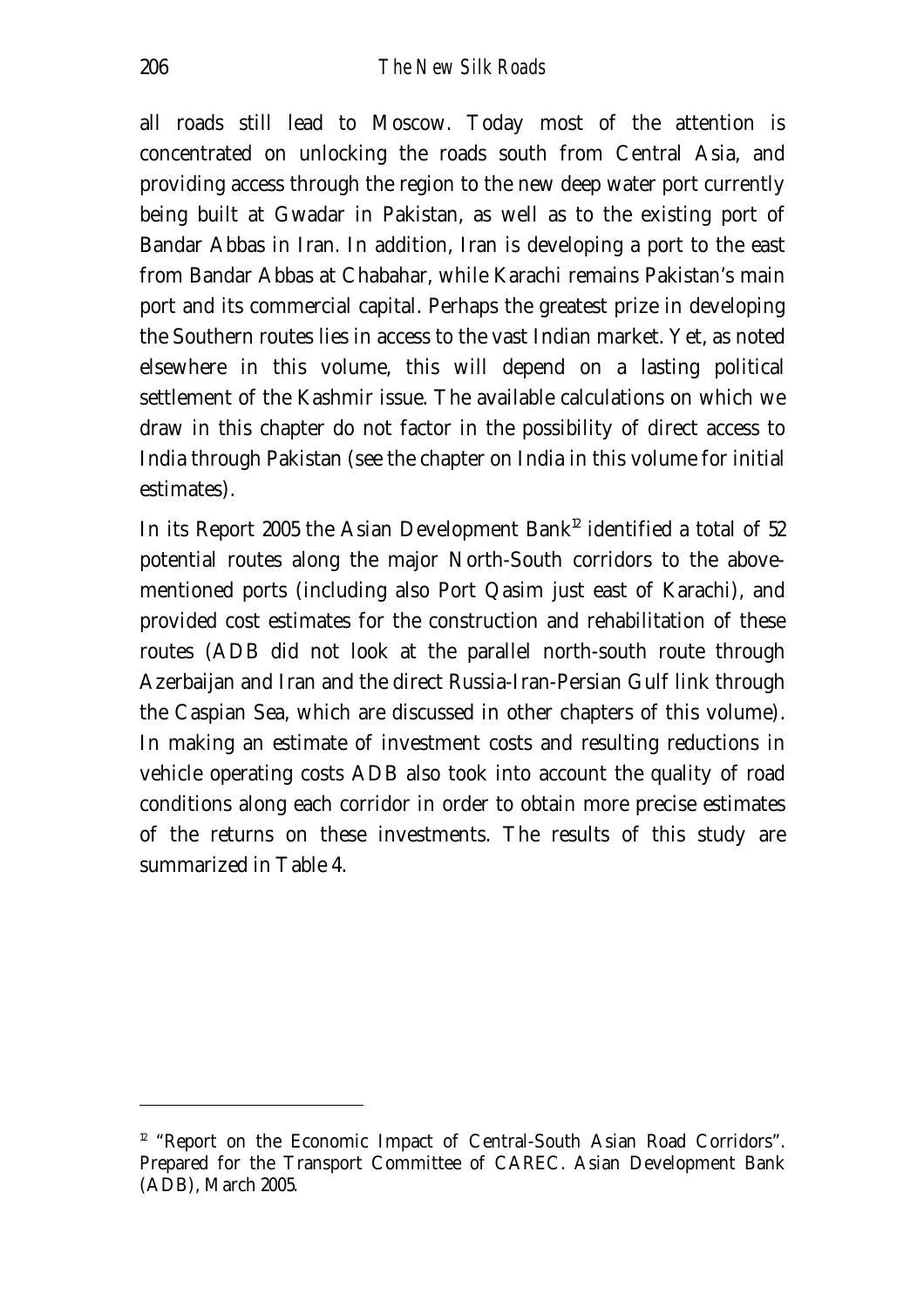#### *Uzbekistan* 207

### *Table 4: Key Impact of Central-South Asian Road Corridor under Various Scenarios*

| Item                                                                 | <b>Base</b><br>Case<br>(S0) | 20%<br>in Traffic in Voc<br>Flow<br>(S1) | 20%<br><b>ReductionReduction</b><br>Savings<br>(S2) | 20%<br>in<br>Average<br>(S3) | 20% Reduction<br>Reduction in Traffic Flow,<br><b>Voc Savings</b><br>and Average<br>truck load Truck load<br>(S4) |
|----------------------------------------------------------------------|-----------------------------|------------------------------------------|-----------------------------------------------------|------------------------------|-------------------------------------------------------------------------------------------------------------------|
| Combined incremental regional<br>trade growth 2002-2010 (%)          | 160                         | 129                                      | 155                                                 | 113                          | 90                                                                                                                |
| Combined incremental regional<br>transit trade growth 2002-2010<br>% | 111                         | 93                                       | 111                                                 | 89                           | 75                                                                                                                |
| Corridor investment cost (\$ million) 5639                           |                             | 5639                                     | 5639                                                | 5639                         | 5639                                                                                                              |
| Corridor investment as % of total<br>investment                      | 4.55                        | 4.66                                     | 4.56                                                | 4.67                         | 4.75                                                                                                              |
| Annual travel cost saving/\$ of<br>investment 2010 (\$)              | 0.31                        | 0.25                                     | 0.25                                                | 0.31                         | 0.20                                                                                                              |
| Incremental annual GDP growth<br>rate 2005-2010 (%)                  | 0.43                        | 0.35                                     | 0.42                                                | 0.34                         | 0.28                                                                                                              |
| Incremental annual GDP/\$ of<br>investment 2010 (\$)                 | 1.05                        | 0.85                                     | 1.04                                                | 0.83                         | 0.68                                                                                                              |
| Incremental annual full time<br>employment in 2010 (million)         | 1.86                        | 1.50                                     | 1.85                                                | 1.48                         | 1.20                                                                                                              |
| Total incremental export growth<br>2002-2010 (%)                     | 14                          | 13                                       | 14                                                  | 13                           | 12                                                                                                                |
| Total incremental import growth<br>2002-2010 (%)                     | 16                          | 15                                       | 16                                                  | 15                           | 14                                                                                                                |
| Incremental revenue in 2010 (\$<br>million)                          | 910                         | 863                                      | 908                                                 | 863                          | 827                                                                                                               |

Note: Impact is due to corridor over without corridor.

Source: "Report on the Economic Impact of Central-South Asian Road Corridors". Prepared for the Transport Committee of CAREC. Asian Development Bank (ADB), March 2005, p.3. Voc = vehicle operating cost

These suggest that the benefits of investing in new road corridors through Central Asia would be very significant indeed. Investments totaling an estimated \$ 5.6 billion would raise total trade by some 15% compared with the no-investment case, or by some \$ 12 billion, by 2010. Of these, more than half are assumed to be gains in transit trade alone, with the remainder being increased trade from and to Central Asia as it expands relations with new trading partners. An illustration of the same argument is provided in Chart 2, which shows that the southern rail link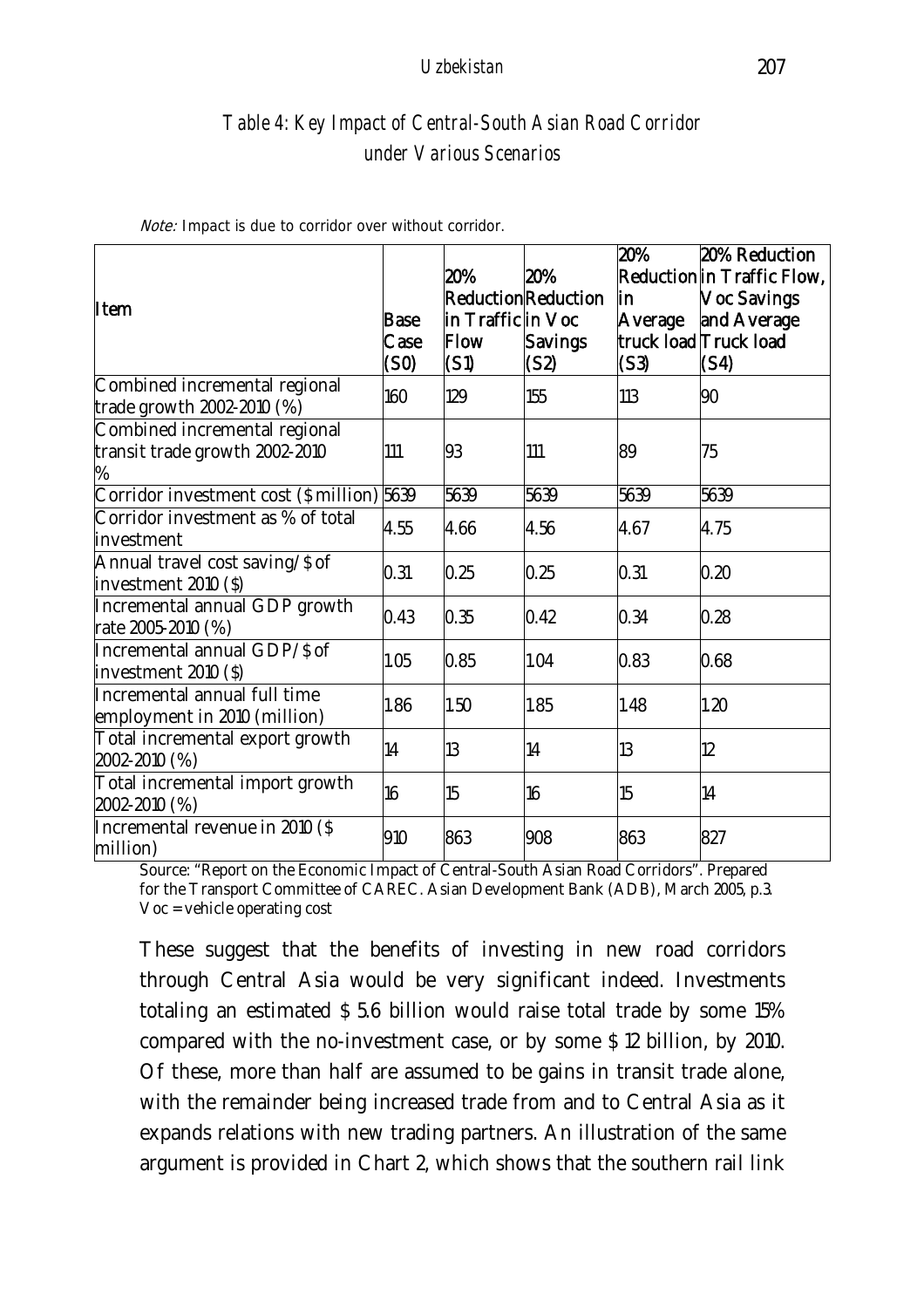to Bandar-Abbas and the road link to Karachi would be highly competitive with northern and western routes to the Baltics and the Black Sea, if infrastructure and policy obstacles to using these routes could be overcome.





Source: "Trade and Regional Cooperation between Afghanistan and Its Neighbors." World Bank, Washington DC, February 2004, p. 39.

There are further significant transit trade opportunities related to the construction of a new East-West corridor from China across Central Asia, the Caspian, the South Caucasus and the Black Sea to Europe. Indeed, it is the East-West axis that was at the heart of such early concepts to revive the Silk Roads as the European Union's TRACECA initiative. Uzbekistan is one possible transit country along a new East-West route, which would progress along the Ferghana valley and connect to the Caspian port at Turkmenbashi in Turkmenistan. A rival proposal, and at this writing the most promising alternative, runs further North across Kazakhstan and on towards the port of Aktau. A railway link through Central Asia to rival both maritime transport and the Trans-Siberian railway through Russia would, in time, carry volumes of cargo from China to Europe valued at several billion dollars per annum.

For Uzbekistan, these calculations present both an opportunity and a challenge. The opportunity is that Uzbekistan sits at the center of Central Asia. With a less mountainous topography than that of the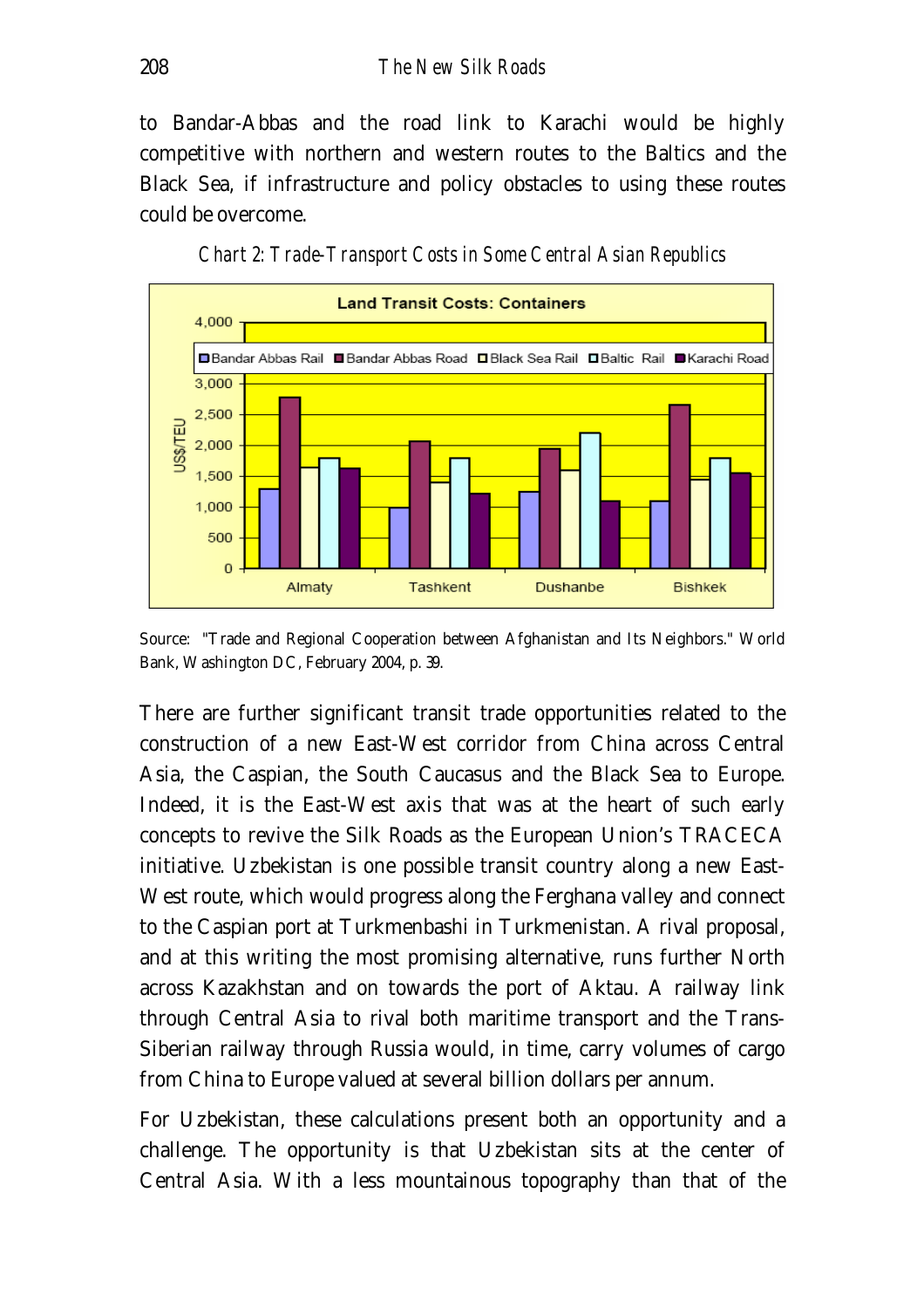Kyrgyz Republic or Tajikistan, it is a priori a preferred transit corridor for inter-continental North-South transit routes.<sup>13</sup> This is further supported by the existing infrastructure, which provides railway access all the way from Moscow to Hairatan on the Afghan border (a new Japanese funded railway spur will by-pass Turkmenistan along this route, thereby reducing delays and potentially saving transit costs), an existing railway link through Turkmenistan to Bandar Abbas, as well as Central Asia's best road network (although in need of repairs, particularly en route from Karshi to Termez). It should be noted in further support of this point that Uzbekistan is already utilizing the southern route to Iran to a far greater extent than is Kazakhstan or the Kyrgyz Republic, which have both diversified their trade routes primarily in the direction of China.<sup>14</sup>

The challenge is that to the extent that Uzbekistan becomes a major transit route its present restrictive trade regime will come under increasing threat. The combination of tariffs and import excises raises the effective import tax level for some consumer goods in the Uzbek market to three digit levels. Such levels of taxation present extremely attractive arbitrage gains for traders, who may violate transit rules and offload non-declared cargo en route in Uzbekistan. Increasing transit trade would tend to increase the competition for rents in this lucrative business – a difficult political challenge, even if most Uzbek consumers would welcome such a change.

### Energy Rransit and Trade

 $\overline{a}$ 

There is significant additional potential in new energy transportroutes from and through the region. The Greater Central Asia region has substantial energy resources, although there are variations across

 $13$  This geographical advantage is not so clear East-West, where Kazakhstan offers a link from China to the Caspian with just one border as opposed to three on the route through the Ferghana and Turkmenistan.

<sup>&</sup>lt;sup>14</sup> Ojala, Lauri. "Review of Inter-Regional Trade and Transport Facilitation in Europe and Central Asia Region, South Asia Region and East Asia and Pacific Region". Mimeographed, June 2005.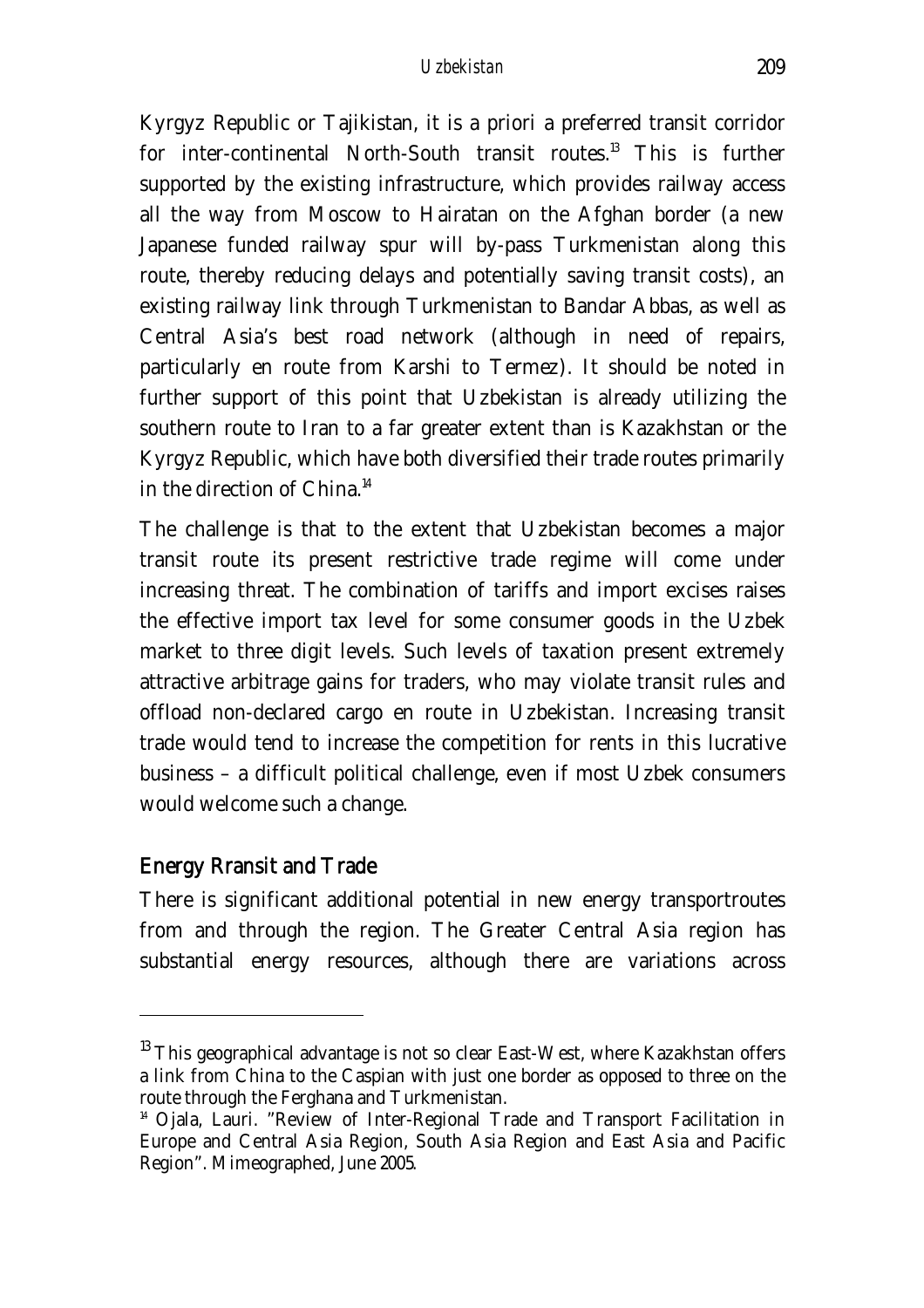countries in the amounts and types of their energy endowments (see Table 5).

| <b>Type of Reserves</b> | Crude<br>Oil    | <b>Natural</b><br>Gas    | Coal           | Total**                  |           |                | <b>Hydro Potential</b>   |
|-------------------------|-----------------|--------------------------|----------------|--------------------------|-----------|----------------|--------------------------|
| Countries \             |                 |                          |                |                          | %<br>of   | TWh/           | %<br>of                  |
| Units                   | $MTOE*$         | <b>MTOE</b>              | <b>MTOE</b>    | <b>MTOE</b>              | Total     | year           | Total                    |
|                         |                 |                          |                |                          |           |                |                          |
| Afghanistan             | $\blacksquare$  | $\overline{\phantom{0}}$ | $\blacksquare$ | $\overline{\phantom{a}}$ | $\bar{a}$ | $\blacksquare$ | $\overline{\phantom{a}}$ |
| Kazakhstan              | 5404            | 2700                     | 19810          | 27914                    | 77%       | 62             | 12%                      |
| <b>Kyrgyz Republic</b>  | $6\phantom{.}6$ | $\overline{5}$           | 580            | 591                      | 2%        | 99             | 19%                      |
| Tajikistan              | $\overline{2}$  | $\overline{5}$           | 500            | 507                      | 1%        | 317            | 62%                      |
| Turkmenistan            | 74              | 2610                     | Insignificant  | 2684                     | 7%        | $\overline{5}$ | 1%                       |
| Uzbekistan              | 81              | 1674                     | 2851           | 4606                     | 13%       | 27             | $5\%$                    |
| <b>Subtotal Central</b> | 5567            | 6994                     | 23741          | 36302                    | 100%      | 510            | 100%                     |
| <b>Asian countries:</b> |                 |                          |                |                          |           |                |                          |
|                         |                 |                          |                |                          |           |                |                          |
| Iran                    | 18068           | 24750                    | $\overline{a}$ | 42818                    | 21%       | 88             | 4%                       |
| Pakistan                |                 | 718                      | 1017           | 1735                     | 1%        | 130            | 5%                       |
| Russia                  | 9859            | 43200                    | 68699          | 121758                   | 60%       | 1670           | 70%                      |
| <b>Subtotal WCA:</b>    | 33494           | 75662                    | 93457          | 202613                   | 100%      | 2398           | 100%                     |
|                         |                 |                          |                |                          |           |                |                          |
| China                   | 2328            | 2006                     | 58900          | 63,234                   | 18%       | 1920           | 37%                      |
| India                   | 759             | 831                      | 60843          | 62,433                   | 18%       | 660            | 13%                      |
| Turkey                  |                 |                          | 1488           | 1,488                    | $0\%$     | 216            | 4%                       |
| <b>UAE</b>              | 13340           | 5454                     |                | 18,794                   | $5\%$     |                |                          |
| <b>Total for WCA</b>    | 49921           | 83953                    | 214688         | 348562                   | 100%      | 5194           | 100%                     |
| plus main               |                 |                          |                |                          |           |                |                          |
| neighbors:              |                 |                          |                |                          |           |                |                          |

# *Table 5: Primary Energy Resources in Wider Central Asia (WCA) and Main Neighbors*

Source: Central Asia: Regional Electricity Export Potential Study. World Bank, Working Paper, 33877, Vol. 1, Washington DC, 2004, p.1..

*\* Million Tons of Oil Equivalents.* 

*\*\* Does not include hydropower generation potential* 

There is great potential for regional energy development and trade which can benefit all of the countries of the region. Specifically, there would appear to be good prospects for development of hydroelectric resources in the countries with large potential, much of whose output could be exported to electricity-deficient countries to the south, notably Pakistan, as well as to Iran. Similarly, there are opportunities for natural gas trade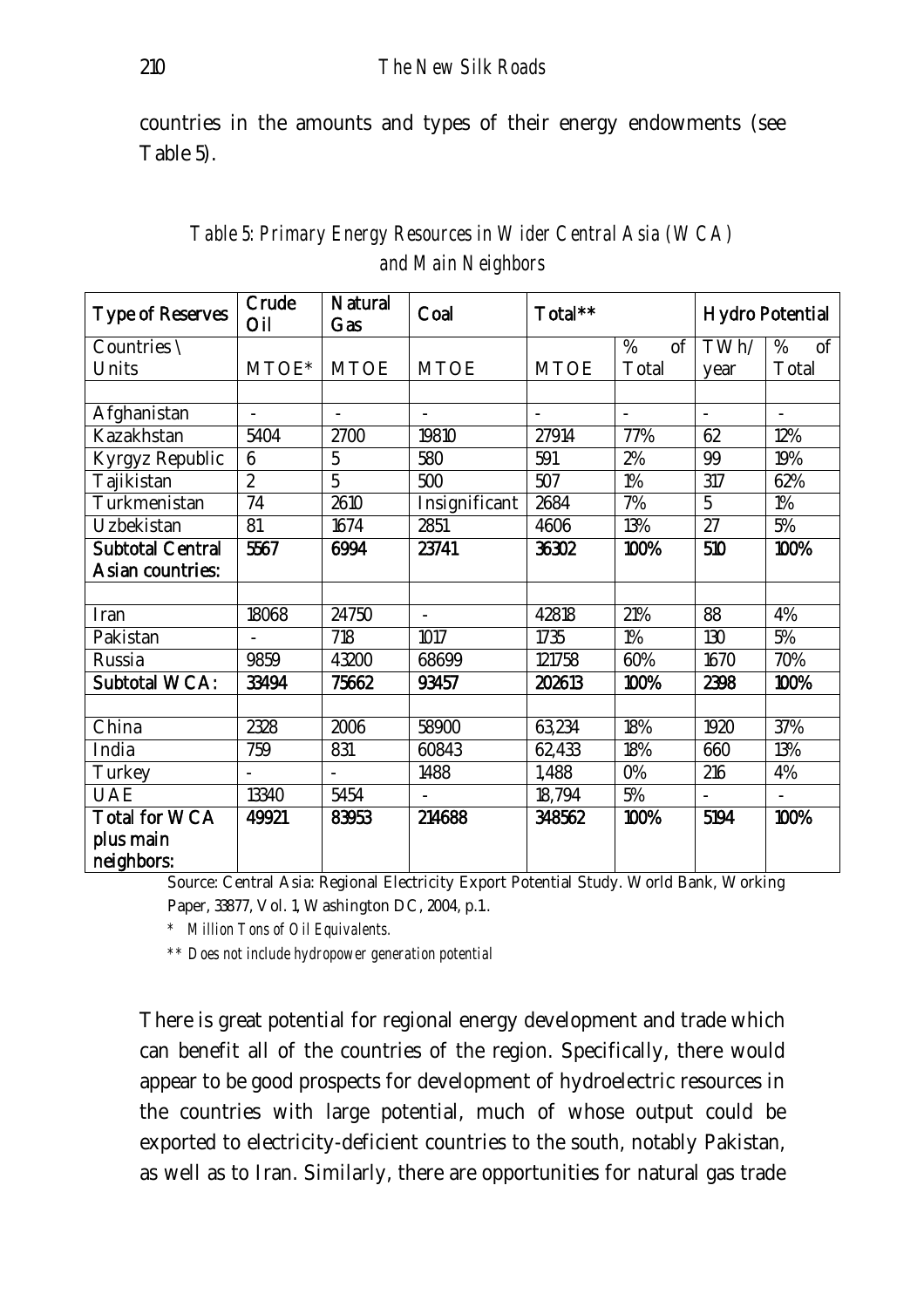from gas-surplus countries like Turkmenistan and Iran to gas-deficit countries like Pakistan and India. New gas pipelines and electric transmission lines, while costly could generate hundreds of millions of dollars in transit revenues for the countries through which they pass.

Uzbekistan could play a critical intermediary role in the emerging continental energy trade. The country is self-sufficient in energy, thanks to its considerable natural gas reserves. Moreover, it is the center of the existing South Central Asian energy grid, with its central dispatch center in Tashkent. Uzbekistan's central position and availability of domestic thermal energy resources would allow it to draw on hydroelelectric power imports in summer as well as for its own peak consumption<sup>15</sup> while saving thermal resources for base load exports to the power-deficient countries further south. Moreover, Uzbekistan could earn considerable transit revenues from transiting Tajik and possibly Kyrgyz hydro-power once their hydro-capacity is fully developed. The main existing gas export pipeline also crosses Uzbekistan, giving the country additional leverage. If a southern gas export route from Turkmenistan is built, Uzbekistan could inexpensively connect its own gas reserves to such a project. One implication of these various opportunities is that Uzbekistan's own thermal resources are at a premium over the medium to long run. Energy saving in Uzbekistan is profitable business and would greatly increase the country's capacity to exploit export opportunities.16

# Timing and Sequencing

 $\overline{a}$ 

The potential economic benefits of greater integration of the countries of post-Soviet Central Asia with Afghanistan and through it with South and East Asia are clearly significant. Yet, progress so far has been limited, and it seems for the moment that the forces championing

<sup>&</sup>lt;sup>15</sup> Because hydro power can be quickly turned on and off and marginal costs are essentially flat, it is generally the preferred power source for peak loads, as marginal costs of thermal generation increase steeply as capacity utilization increases.

<sup>&</sup>lt;sup>16</sup> See "Central Asia: Regional Electricity Export Potential Study." World Bank, Washington DC, 2004.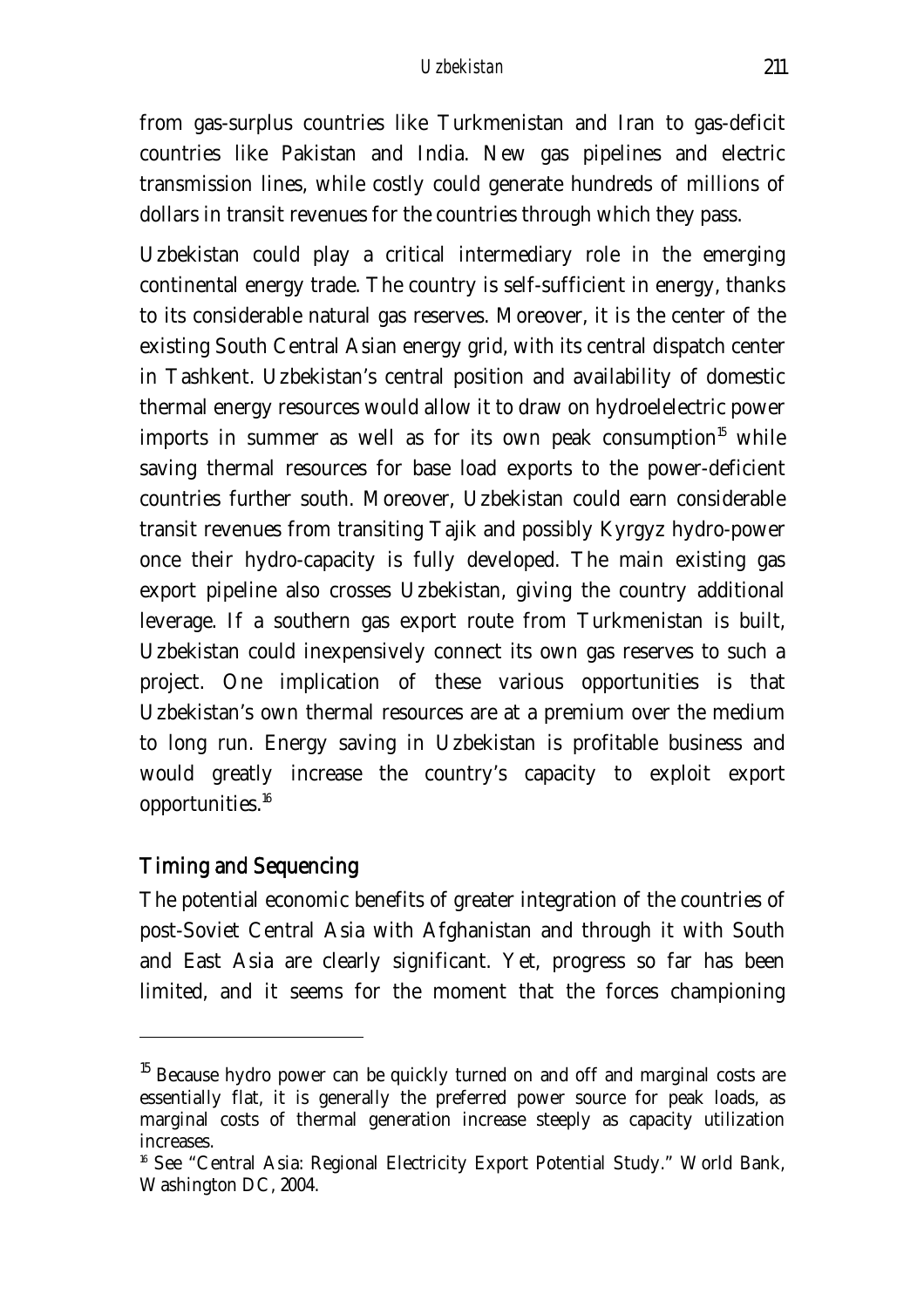reintegration with Russia are stronger than the forces that support diversifying trade routes and economic opportunities. But in the long run the benefits of opening up are simply too big to be ignored. The message of many chapters in this book is that the time is ripe for bold policy moves to make the strategic vision a reality. In an effort to clarify why things may be moving more slowly than many would desire, we offer the following three caveats:

- o Reintegration with Russia may entail important economic benefits.<sup>17</sup> To the extent that Uzbekistan faces the need to prioritize investments and policy measures, looking north may have higher returns in the short run than looking south. The flip side of this argument is that the southern trade routes are hostage to the security situation in Afghanistan. Strategic vision requires low discount rates, which most Central Asian politicians do not have. The distribution of benefits over time is thus a weighty argument in timing and sequencing policy measures.
- o In the short-term at least, there may not be room for more than one major new North-South and East-West corridor. Central Asian countries are engaged in a competition over whose territory the route will cross. Realizing these new routes requires country-tocountry collaboration and enforcement mechanisms to prevent transit countries from attempting to capture all the transit rents once the investment has been made. In principle, competition should spur each country to offer the best conditions and the most reliable partnership. But intense regional rivalries have delayed the necessary cooperation. It behooves the major regional powers (China, Russia, and more recently Japan, Europe and the USA) and the multilateral organizations to play a coordinating role. To make the strategic vision a reality thus requires astute statesmanship and a benign international policy environment. Neither is assured.

<sup>&</sup>lt;sup>17</sup> Linn, Johannes and David Tiomkin. "Economic Integration of Eurasia: Opportunities and Challenges of Global Significance". CASE Center for Social and Economic Research paper, Warsaw, April 2005.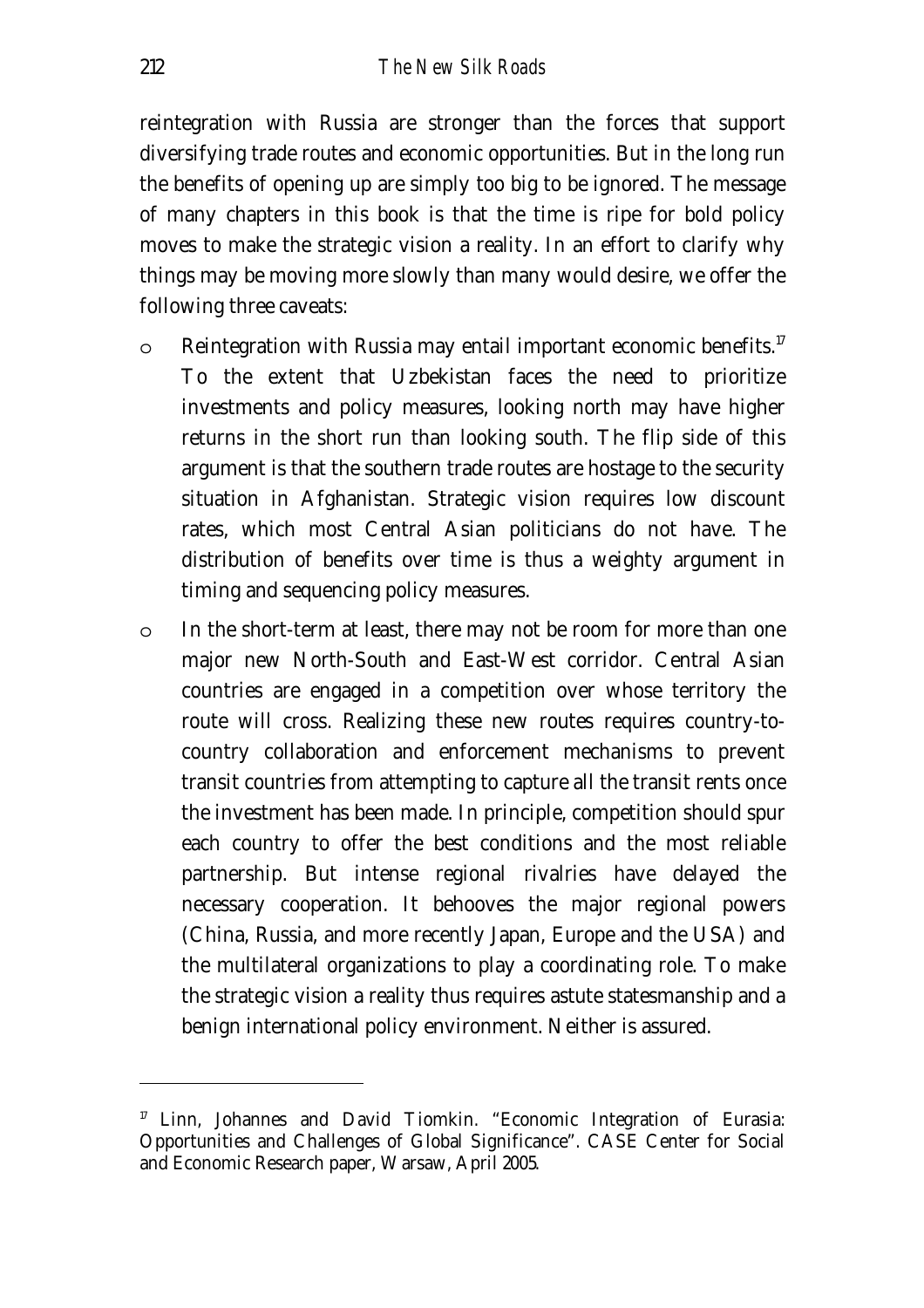o The potential benefits of greater integration depend on the adoption of supportive policy measures. While the overall welfare effects of policy reform are positive, the distributional implications are usually not, raising significant political challenges that still need to be overcome – especially in Uzbekistan.

Against these caveats, the reintegration with Russia and the other former Soviet Republics represents a number of short-term advantages. First, links are well established along supply chains, with a high degree of asset specificity and concomitant costs of switching to alternative suppliers and customers. A good example in Uzbekistan is the Chkalov Aircraft factory in Tashkent, which builds planes using Russian intermediate inputs and markets these planes under the Ilyushin Russian brand. Such links are reinforced by a common working language, similar education systems, joint technical standards and, significantly, a common sense of pride for the technical achievements of the Soviet Union.

Second, for Uzbekistan, which has one of the most restrictive trade regimes in the region, re-integration with Russia may be a politically more expedient avenue towards opening up its domestic market and might thus represent a welcome intermediate step, its implementation aided by the greater short-term returns that re-integration with Russia may offer. From the perspective of Uzbekistan's leadership, in this direction the present geopolitical constellation would appear further to tilt the balance of benefits.

It would be wrong to see reintegration with Russia as an alternative to greater integration with South and East Asia. The two are clearly complementary rather than alternatives. Indeed, the first best option for Uzbekistan would be a policy of unilateral liberalization of trade with all its partners. However, political choices involve compromises and sequenced steps. Importantly, the relative weight of the associated economic costs and benefits does influence the sequencing of policy measures. International actors wishing to leverage the realization of the Greater Central Asia vision need to bear in mind these considerations.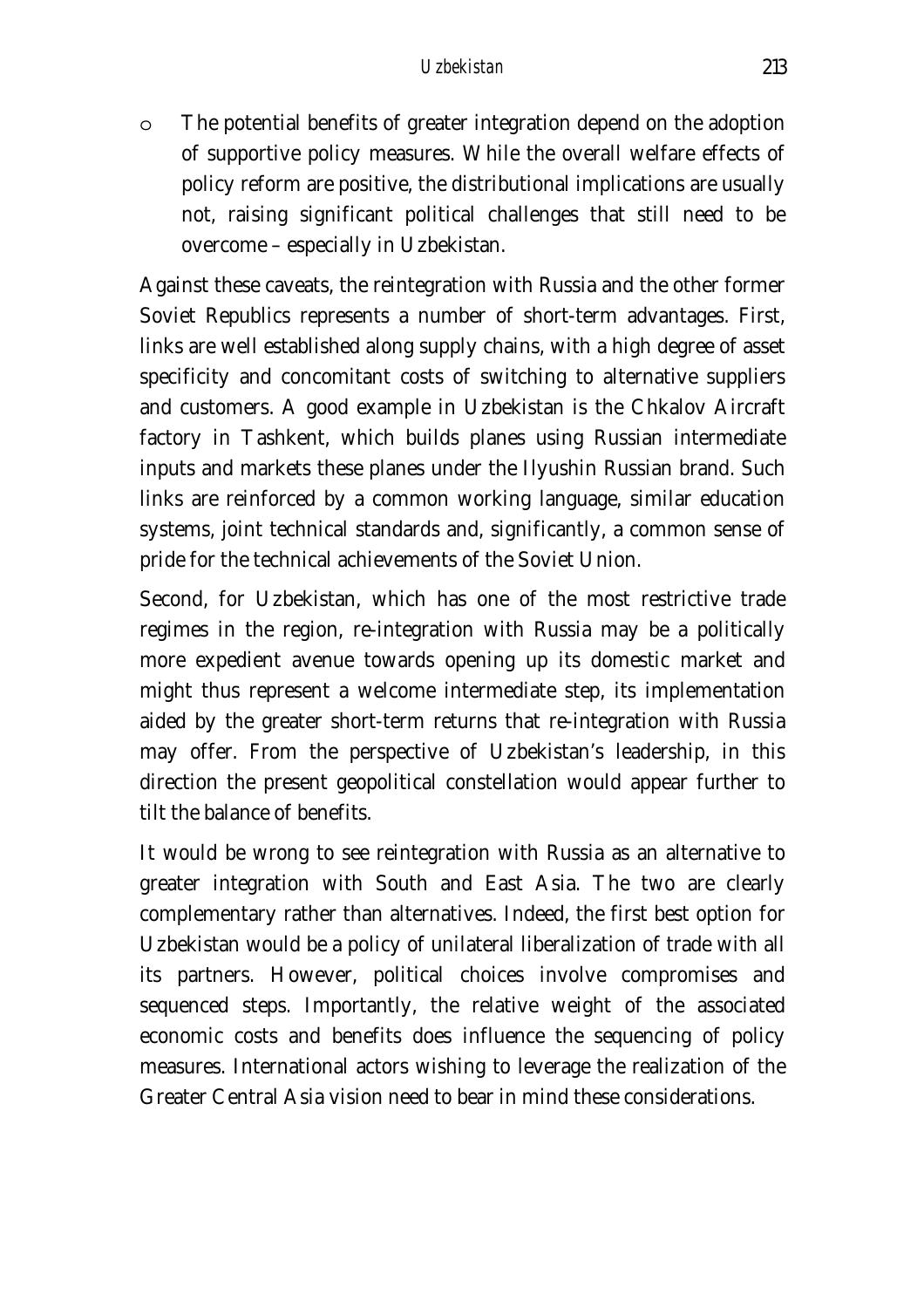## Obstacles to Uzbekistan's Greater Integration with Continental Trade Routes

As the ancient traders gathered around their fires in the evening, tales abounded of obstacles they had encountered, bandits they had avoided or fought, desert storms they had braved, and water holes that had disappeared. Hundreds of years later there are still many tales to be told about obstacles along land-transport and transit routes through Central Asia, obstacles that stand in the way of realizing the potential we reviewed above.

In discussing the impediments to regional and transit trade in Greater Central Asia, we return to the gravity literature for helpful guidance. Gravity models can be specified, for instance, to include a host of barriers to trade induced by infrastructure, geography, culture, and policies.

One consistent result of recent gravity studies is that so-called "behindthe-border" obstacles to trade (such as the quality of a country's institutions) are at least as important, if not more important, in determining both the level and direction of trade flows than are physical or policy obstacles related to the movement of goods across borders.<sup>18</sup> In other words, countries that provide business-friendly environments, have well-functioning financial sectors, modest levels of corruption, legal system that make possible the enforcement of contracts, and educational systems that promote outward orientation and the easy absorption of new ideas and technologies, are likely to do well as exporters, and are more likely to be attractive as trading partners. This should come as no surprise. But from the point of view of Central Asia, and of Uzbekistan in particular, it serves as a cautionary reminder of the comprehensive developmental challenges faced by the region.

The results of the gravity model presented earlier suggest that trade policies and the "border" effect tend to exceed the quantitative importance of the density of infrastructure.<sup>19</sup> Moreover, they suggest that

<sup>18</sup> Broadman, Harry. *From Disintegration to Reintegration: Eastern Europe and the Former Soviet Union in International Trade*. The World Bank, 2005. Washington DC. <sup>19</sup> Babetskii, Ian, Oxana Babetksaya-Kukhartchuk and Martin Raiser, "Gravity and integration: determinants of international trade in South-Eastern Europe and the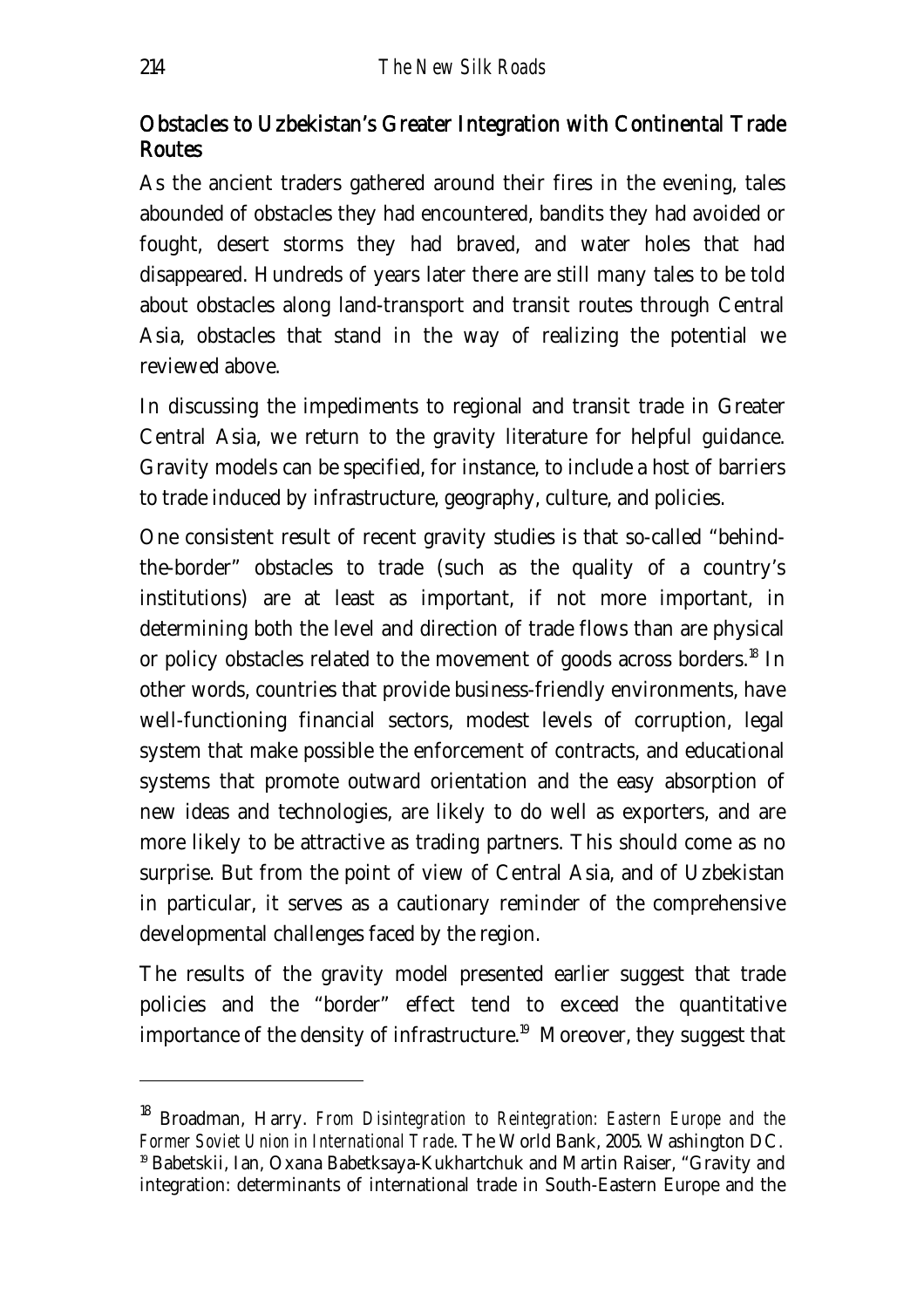WTO membership has only a marginal impact on trade volumes once the openness of the trade regime is accounted for. This is consistent with the analysis by Subramanian and Wei $^{20}$  which suggests that WTO membership has been effective in promoting liberalized trade in the industrial countries. However, WTO accession has not led to the liberalization of economies of developing countries and has had only a limited impact on trade levels. The conclusion again seems to be that for countries such as Uzbekistan to fully exploit the opportunities provided by greater integration into the world economy, complementary policy reforms are a prerequisite.

| Country      | <b>GDP</b>     | <b>Exports</b> | $X$ as % of | <b>Imports</b> | M as % | Freight  | Freight      |
|--------------|----------------|----------------|-------------|----------------|--------|----------|--------------|
|              |                |                | <b>GDP</b>  |                | of GDP | Costs    | <b>Costs</b> |
|              | (US\$          | (US\$          | %           | (US\$          | %      | (US\$    | % of         |
|              | billion)       | billion)       |             | billion)       |        | billion) | <b>GDP</b>   |
| Kazakhstan   | 41             | 18             | 45%         | 16             | 40%    | 5.7      | 14%          |
| Uzbekistan   | 12             | $\overline{5}$ | 39%         | 4              | 31%    | 1.4      | 12%          |
| Turkmenistan | 6              | 4              | 62%         | 3              | 54%    | 1.2      | 19%          |
| Afghanistan  | 5              | 0.6            | 12%         | 3              | 69%    | 0.6      | 13%          |
| Kyrgyz Rep   | $\overline{2}$ |                | 42%         |                | 51%    | 0.3      | 15%          |
| Tajikistan   | $\overline{2}$ |                | 55%         |                | 65%    | 0.4      | 20%          |
| Total:       | 68             | 29             | 44%         | 29             | 42%    | 9.6      | 14%          |

*Table 6: Estimated Freight Costs for the Countries of Central Asia* 

Source: World Bank staff calculations based data provided by national statistical agencies.

### Transport costs: an overview

-

A large literature confirms the importance of transport costs for economic growth and trade performance.<sup>21</sup> For Central Asia land transport costs matter, since all countries in the region are landlocked.

former Soviet Union". Substantially revised version of EBRD Working Paper, No. 83, mimeographed.

<sup>20</sup> Subramanian, Arvind and Shang-Jin Wei. "The WTO Promotes Trade, Strongly but Unevenly". International Monetary Fund, Working Paper No. 03/185, 2003.

<sup>&</sup>lt;sup>21</sup> For a review in the context of Central Asia, see Byrd, William and Martin Raiser (with Alex Kitain and Anton Dobronogov) (2006), "Prospects for Economic Development and Cooperation in the Wider Central Asia Region". World Bank Working Papers No. 75, April 2006.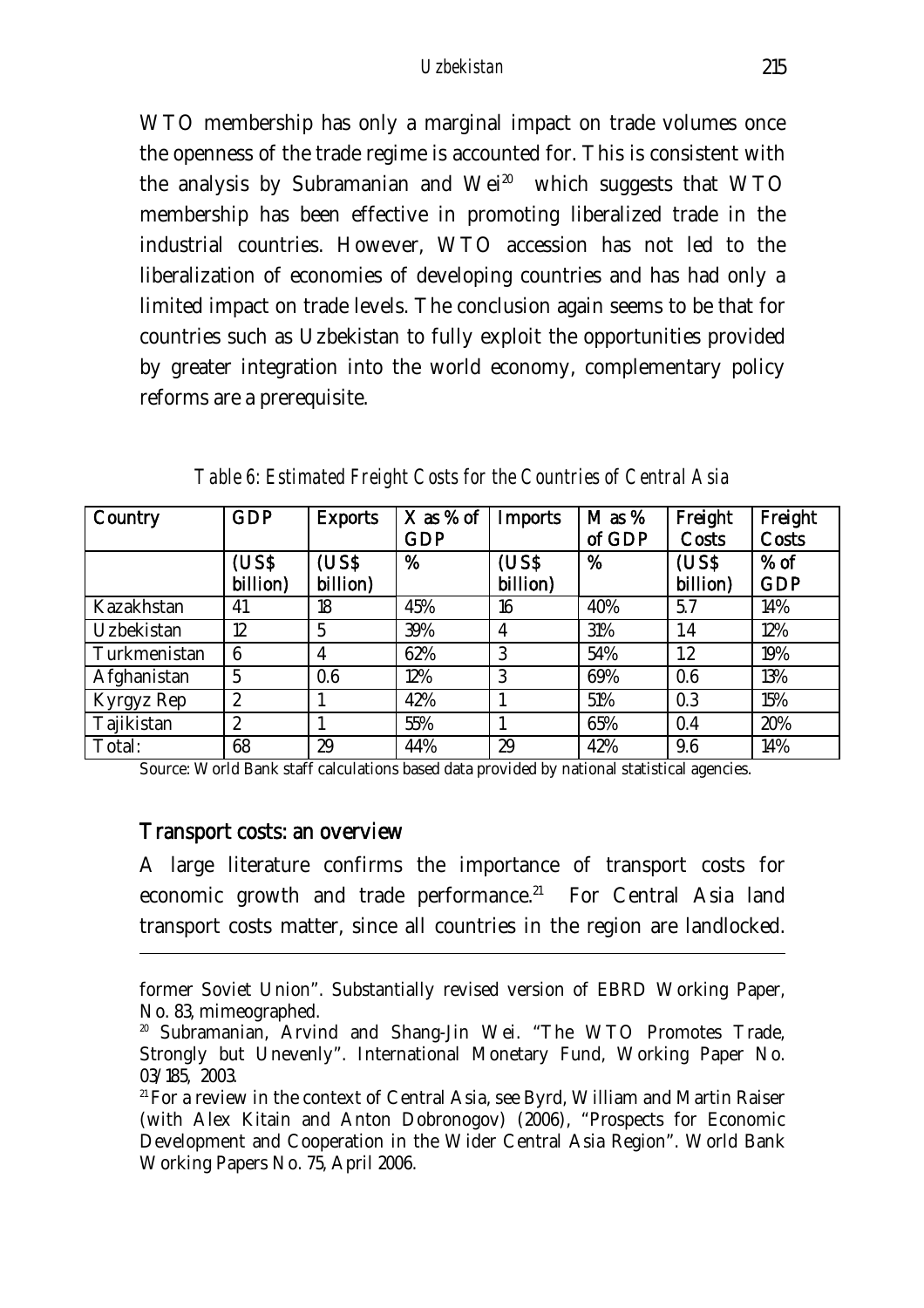For Uzbekistan this issue is even more severe as it is one of only two double-landlocked countries in the world, the other being Liechtenstein. Table 6 provides a snapshot summary of estimated transportation costs, obtained from a comparison of cif and fob prices for exports and imports. For Uzbekistan, freight costs in 2004 amounted to around 17% of total trade values, in line with average estimates for landlocked countries but much higher than the 5-9% typical for countries with direct access to a shipping port.

### *Table 7: Estimated Transport Costs from Europe to Central Asia and other CIS Capitals*

|                                                 | Jushanbe<br>(LAT) | Khujan<br>(TAJ) | Tashkent<br>(UZB)       | $\frac{\overline{A} \text{maty}}{(KAD)}$ | Bishkek<br>(KGZ) | Ashgabat<br>(TKM) | Baku<br>(AZE)   | Tbilisi<br>(GEO) | Yerevan<br>(ARM)        |
|-------------------------------------------------|-------------------|-----------------|-------------------------|------------------------------------------|------------------|-------------------|-----------------|------------------|-------------------------|
| 40' Container by Road Transport                 |                   |                 |                         |                                          |                  |                   |                 |                  |                         |
| <b>Typical Transit Time</b>                     | 15                | 14              | 12                      | 13                                       | 14               | 14                | 13              | 12               | 14                      |
| Ojala Spring 2004                               | 9200              | 9000            | 7000                    | 8000                                     |                  | 8000              | 7000            | 6000             | 700<br>$\bf{0}$         |
| Raballand 2004*                                 |                   |                 | 4000                    |                                          |                  |                   |                 |                  |                         |
| Ojala Spring 2005                               | 7500              | 7000            | 5500                    | 5500                                     | 6500             | n.a.              | 6000            | 5000             | 650<br>$\boldsymbol{0}$ |
| 40' Container by Rail                           |                   |                 |                         |                                          |                  |                   |                 |                  |                         |
| <b>Typical Transit Time</b>                     | 28                | 26              | 23                      | 21                                       | 24               | 28                | 24              | 24               | 30                      |
| Ojala Spring 2004                               | 3400              | 3000            | 2800                    | 3000                                     |                  | 3300              | 2700            | 2500             | 280<br>$\bf{0}$         |
| Raballand 2004*                                 |                   |                 | 4000                    |                                          |                  |                   |                 |                  |                         |
| Ojala Spring 2005                               | 3400              | 3200            | 3000                    | 3000                                     | 3100             | 2900              | 3000            | 3000             | 3300                    |
| A Small Shipper Exporting 1 ton by Road Freight |                   |                 |                         |                                          |                  |                   |                 |                  |                         |
| <b>Typical Transit Time</b>                     | 19                | 19              | 14                      | 14                                       | 16               | 17                | 15              | 14               | 18                      |
| Ojala Spring 2004                               | 500               | 480             | 300                     | 300                                      |                  | 400               | 280             | 300              | 420                     |
| Ojala Spring 2005                               | 430               | 400             | 320                     | 300                                      | 350              | n.a.              | 300             | 300              | 360                     |
| 1 ton by Air Freight                            |                   |                 |                         |                                          |                  |                   |                 |                  |                         |
| <b>Typical Transit Time</b>                     | 6                 | $6\phantom{1}$  | $\overline{\mathbf{4}}$ | $\overline{\mathbf{4}}$                  | $5\phantom{.0}$  | $6\phantom{1}6$   | $5\phantom{.0}$ | $5\phantom{1}$   | 6                       |
| Ojala Spring 2004                               | 2400              | 2200            | 2000                    | 2100                                     |                  | 2300              | 2100            | 2000             | 2300                    |
| Ojala Spring 2005                               | 2100              | 2000            | 1800                    | 1800                                     | 2000             | 2300              | 2000            | 2000             | 2300                    |

Source: Lauri Ojala,"Review of Inter-Regional Trade and Transport Facilitation in Europe and Central Asia Region, South Asia Region and East Asia and Pacific Region". Mimeographed, June 2005, p. 27; Ojala's data are from Belgium/Netherlands and include unofficial payments. Raballand's data are to Paris. Both sources are based on surveys of freight forwarders.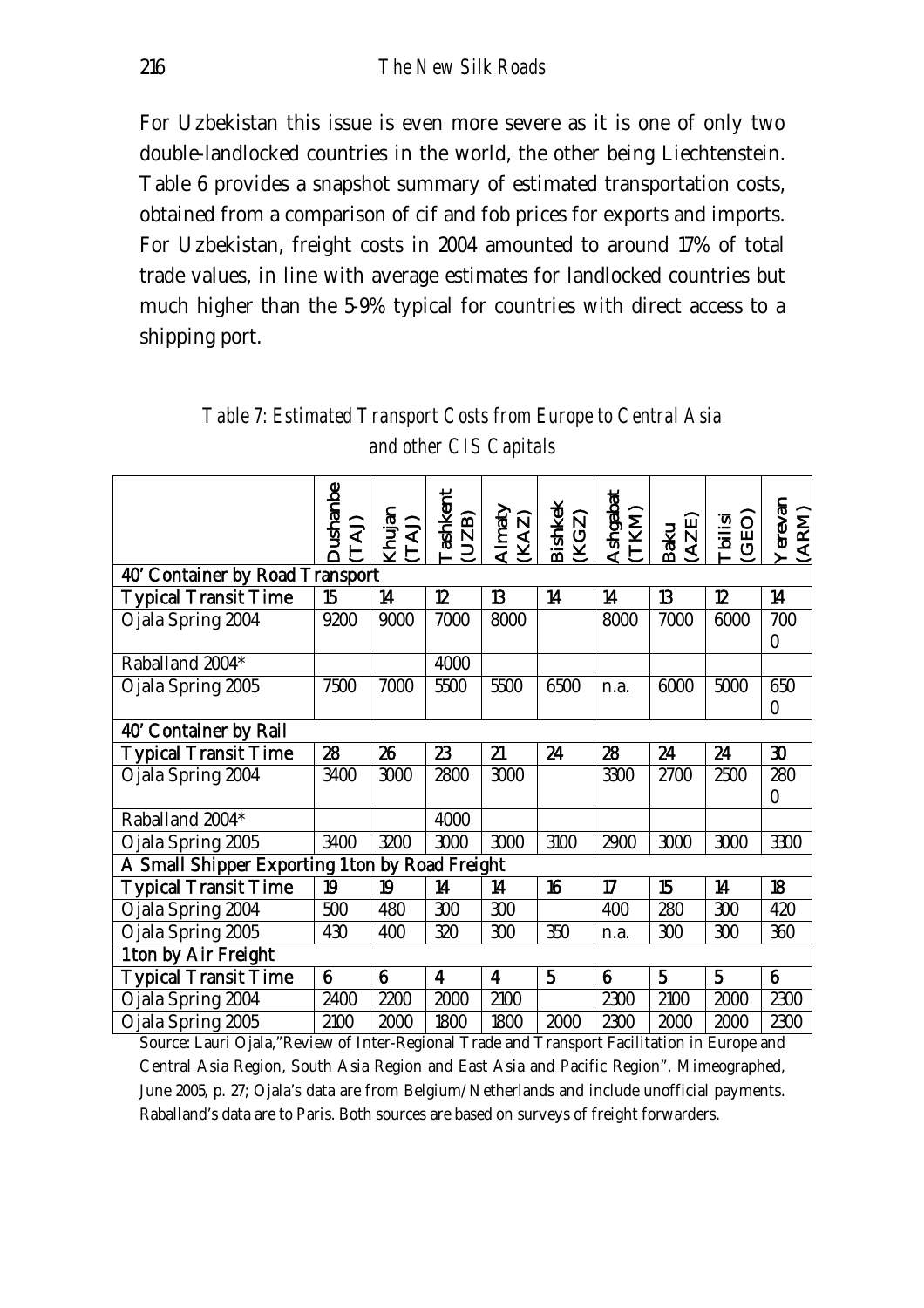Ojala provides a comparison of transport costs both in dollars and also in transit time for transport by road, rail, and air from different locations in post-Soviet Central Asia to Europe via Russia (see Table 7).

This comparison shows that the cheapest form of land transport is by rail. Road and airfreight are more expensive but are much faster. The choice of transport mode is hence a function of the nature of the goods being shipped. For the standard commodities which still comprise the greatest share of Central Asia or Uzbek exports, the railway dominates. However, for perishable goods, or intermediates traded as part of a global value chain, time is of the essence. Table 7 also reveals the considerable cost added by border crossings: e.g., \$1000-1500 for road transport nd around 3 extra days for rail transport.

Compared to the European routes analyzed in Table 7, southern routes to the Persian Gulf or the Indian Ocean are much shorter and thus potentially highly competitive. Added to this is the present imbalance in most road shipments, with trucks entering Central Asia loaded but leaving empty. Truckers from Iran and Turkey potentially could offer very competitive rates. In an ideal world, a typical 40 ton truckload could reach Teheran for \$ 3,000 round trip and Bandar-Abbas for about \$4,000. In practice, the round trip to Teheran costs \$ 5,000 and to Bandar-Abbas around \$6,000, with most of the extra cost attributable to informal payments. Based on current freight rates in Pakistan and assuming these were recognized by the Central Asian countries, the land route to Karachi would be even more competitive. However transit cargo takes on average around two weeks from Karachi to Tashkent compared to 7-9 days from Bandar-Abbas and around 15 days from Europe. So far, therefore, neither of the two southern routes is much utilized.

The picture is similar for transportation by rail, as shown on Table 8. The railway to Bandar-Abbas is considerably shorter than any of the western or northern routes. Because of long delays at the Turkmenistan border and further delays during transhipment at the Iranian border due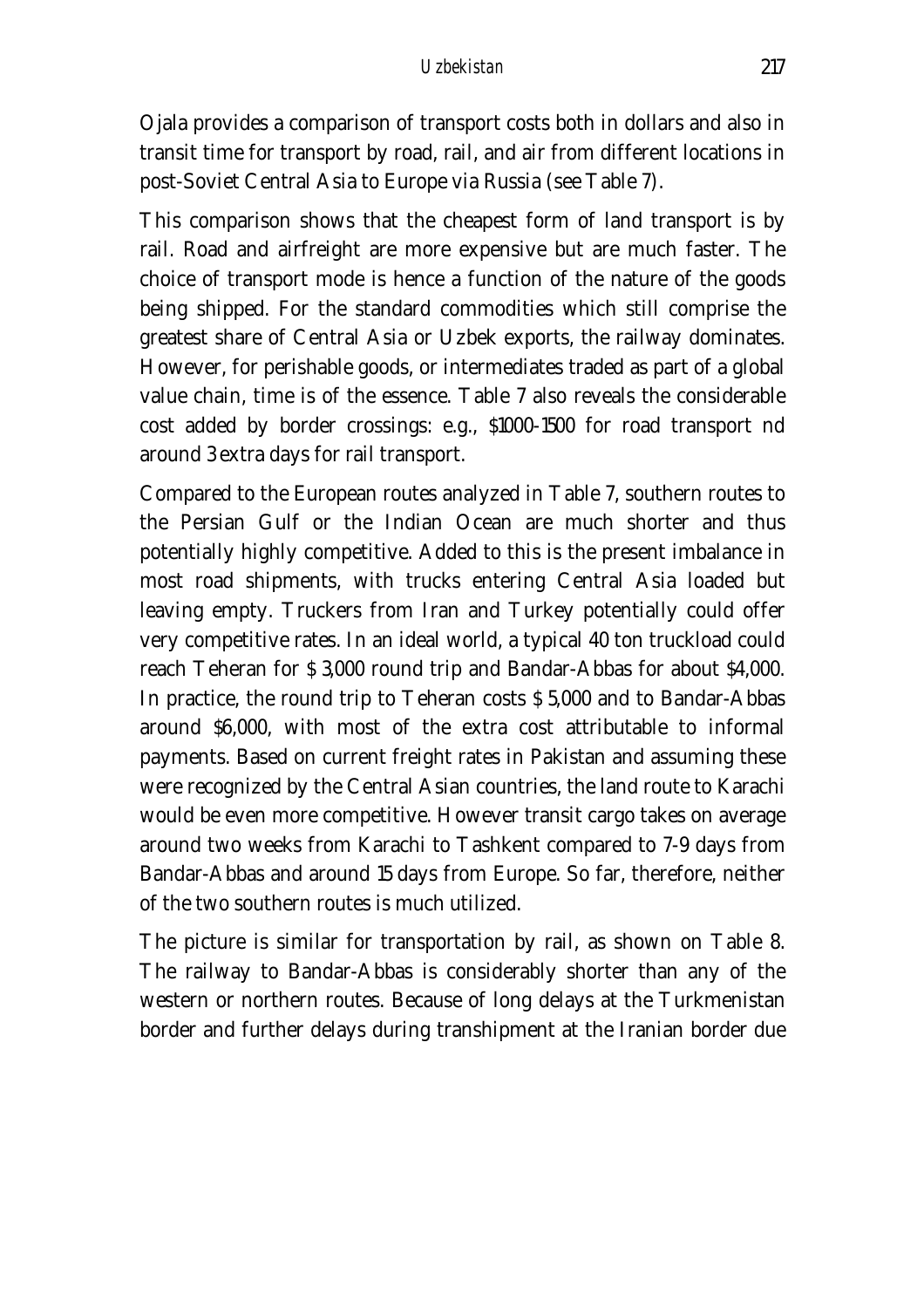to a change in gauges, this route remains under-utilized, although its use has been increasing recently.<sup>22</sup>

| Origin          | <b>Destination seaport</b>  | <b>Distance</b> |
|-----------------|-----------------------------|-----------------|
| <b>Almaty</b>   | Aktau-Baku-Poti (Black Sea) | 4600            |
|                 | Novorossiysk (Black Sea)    | 4630            |
|                 | Bandar Abbas (Persian Gulf) | 4800 (3770*)    |
|                 | Riga (Baltic Sea)           | 5350            |
|                 | Druzhba-Shanghai (Pacific)  | 5370            |
|                 | Mersin (Mediterranean Sea)  | 5421            |
|                 | Vladivastok (Pacific)       | 7850            |
|                 |                             |                 |
| <b>Tashkent</b> | Bandar Abbas (Persian Gulf) | 3800 (2770*)    |
|                 | Aktau-Baku-Poti (Black Sea) | 3900            |
|                 | Novorossiysk (Black Sea)    | 3950            |
|                 | Mersin (Mediterranean Sea)  | 4421            |
|                 | Riga (Baltic Sea)           | 5500            |
|                 | Druzhba-Shanghai (Pacific)  | 6320            |
|                 | Vladivastok (Pacific)       | 8800            |

*Table 8: Existing Railway Links Between Central Asia and Major Ports*

Source: "Transit Transport Issues in Landlocked and Transit Developing Countries". United Nations, Oxford University Press, New York, 2003.

\* After the completion of Mashad-Bafq railway section in Iran.

The construction of the Bafq-Mashhad rail link will further reduce the distance on this route and may make it competitive with European routes in the future. But the key constraint appears to be the time required to cross borders.

Evidence on the costs of official and unofficial barriers to trade and transit from Afghanistan through Iran and Pakistan is scantier than for post-Soviet Central Asia. For a 40 ft container from Karachi, costs to Kabul or Kandahar are around \$3,000. Two-thirds of this is pure transport costs, the remainder being expenditures on port charges, customs, unloading and reloading charges, and road tolls. To this must be added informal payments to customs and road security forces, for which no precise estimates are available. The most important costs incurred are due

<sup>&</sup>lt;sup>22</sup> More than half of Uzbekistan's cotton exports are now estimated to be shipped by rail through Bandar- Abbas.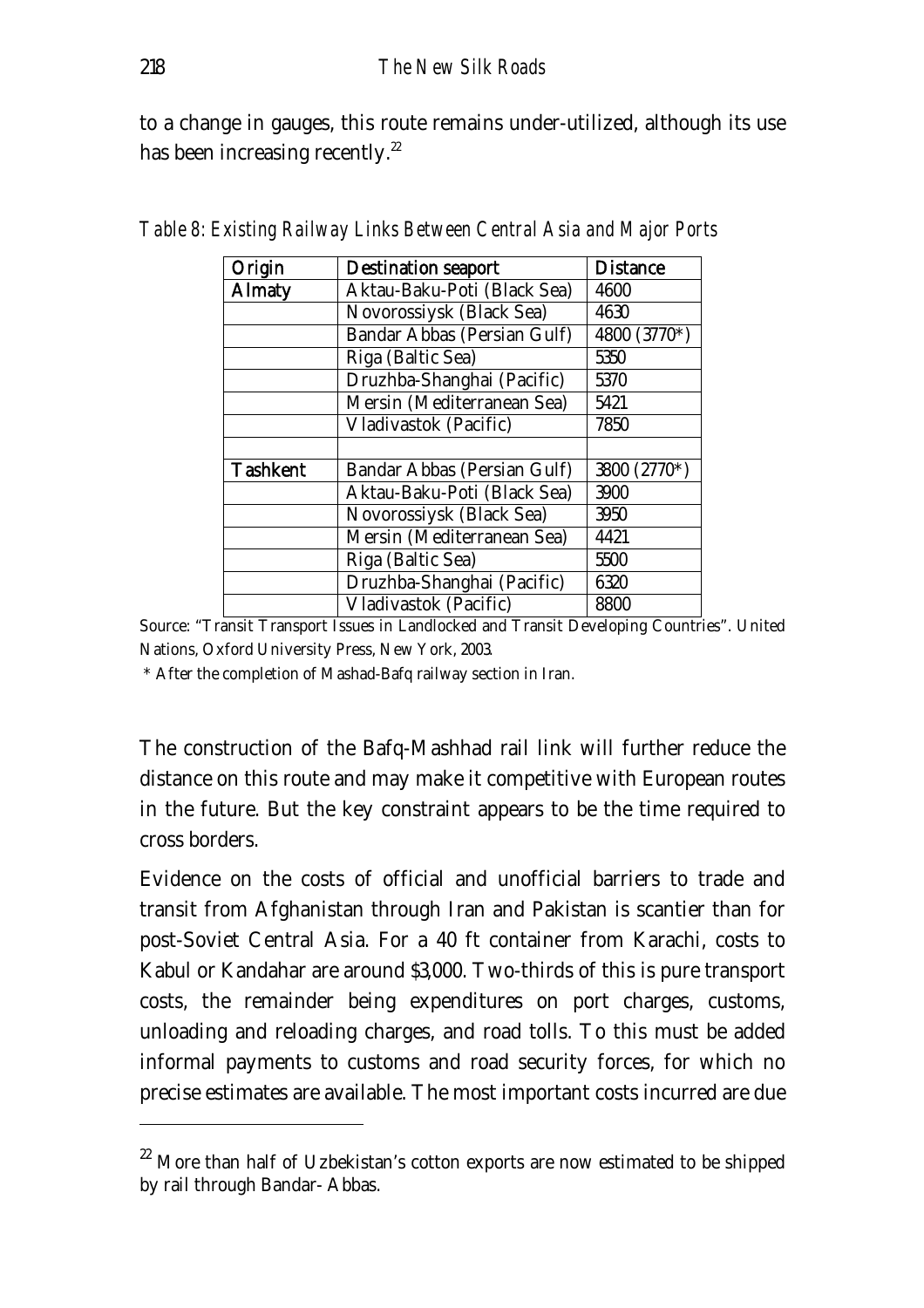to time delays, with transit through Pakistan to Kabul taking around 20 days by road and rail or 14 days by road alone, of which four days is in Afghanistan. Transit by road from Iran is more expensive but saves around eight days on the journey. Increasing the speed of transit through Afghanistan is therefore a key to developing trade and transit on the North-South corridors.<sup>23</sup>

The estimates of transport costs can also be read as the reverse side of future potential. With faster processing times and reduced informal payments, the two southern routes to Gwadar and Bandar Abbas (and in the future Chahbahar) would be the preferred outlet for Uzbekistan.<sup>24</sup> The emerging competition has already led Russia to lower its railway tariffs for Uzbek exports and prompted greater attention to the cost of road transport along existing northern routes.

### Physical Barriers to Transport on Southern Routes

 $\overline{a}$ 

In the railway sector, the main physical barrier is the absence of a link from Termez through Afghanistan to Pakistan. Existing studies are cautious about the economic returns on an investment in this project, which would cost billions of dollars and traverse difficult terrain. As Afghanistan develops it may still be built, but probably not for quite a few years.

The low quality of road networks, particularly in Afghanistan and Pakistan, prevent greater road transport . While around 90% of roads in formerly Soviet Central Asia are paved, the share in Afghanistan and Pakistan is a fraction of this level. However, it should be noted that road

 $23$  Existing studies of the costs of different transportation corridors are largely based on surveys of freight forwarders. For routes that are in regular use, these provide reasonably robust estimates and show some interesting changes over time. However, on the North-South routes through Afghanistan trade is estimated at less than US\$170 million (against US\$0.5 billion on the route to Iran, US\$ 1 billion on the route to China, and much higher numbers on all Northern routes). Additional analytical work will be required to obtain more robust comparisons. 24 And at present, the Iranian route would appear to have the upper hand over the

route to Gwadar from Uzbekistan's perspective. This may change, if tensions over Iran do not subside, and alternatively, if Pakistan and Afghanistan find ways to cooperate and reduce transit times and costs through Afghan territory.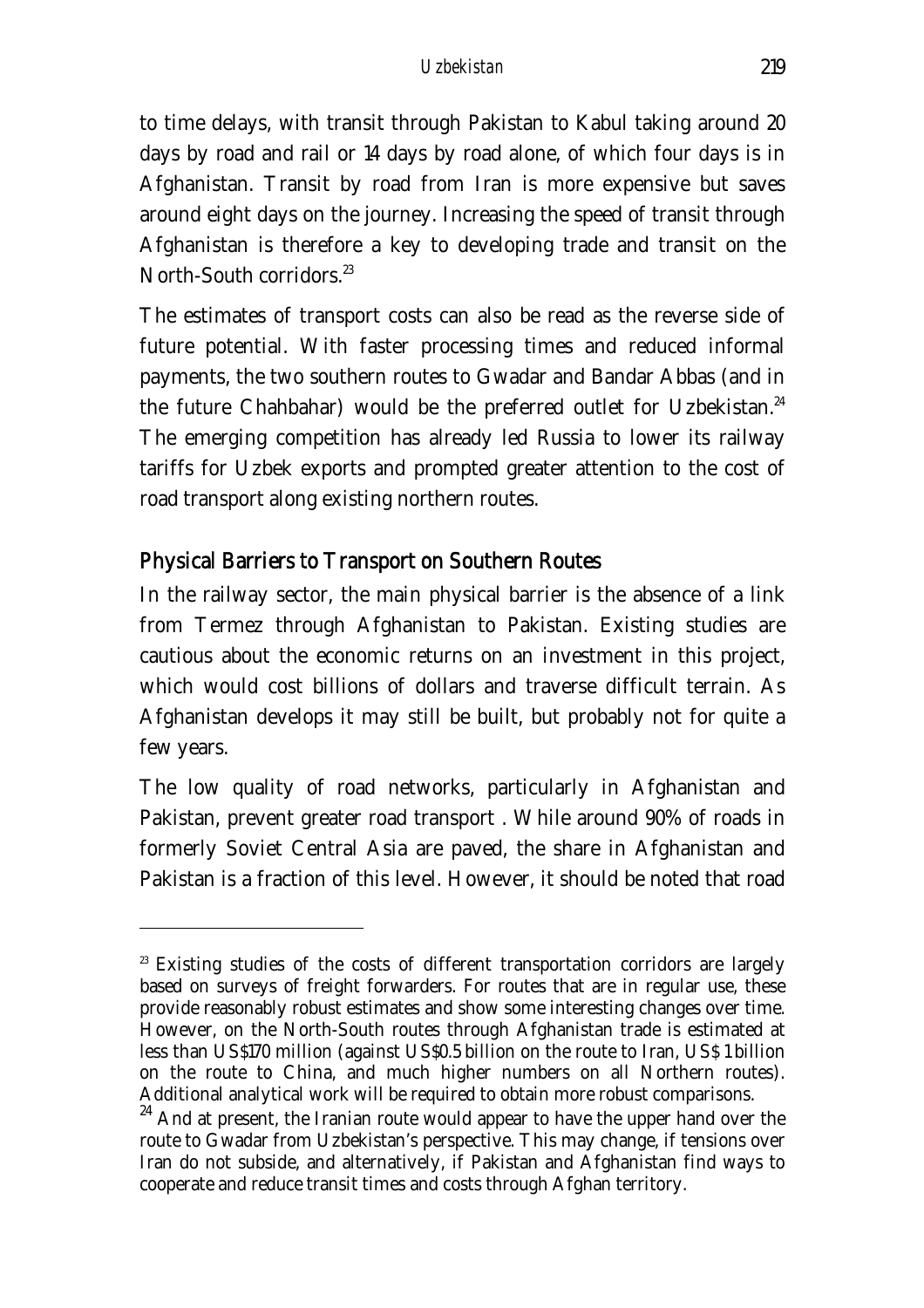reconstruction efforts have progressed well in Afghanistan, and major transit links are now in good condition, security obstacles not withstanding.

The  $ADB$   $Report<sup>25</sup>$  estimates that needed investments in road rehabilitation and modernization along 52 transport corridors through Central Asia at \$ 5.6 billion.

Differing axle load requirements for trucks also hinder road transport. In the five formerly Soviet republics of Central Asia, axle load limits are 7-8 tons, reflecting the norms for road construction in the Soviet Union. Russia itself is moving to the EU norm of 11.5 tons in a move that may spread to Central Asia over time. By contrast, axle loads limits in Afghanistan and Pakistan are 12 and 14 tons respectively. Different axle load requirements present a physical barrier to competition among truck operators, made worse by the fact that axle load limits are rarely enforced for domestic truckers but used as a pretext to keep foreign trucks out. The estimated investment needed to bring Central Asia's road network consistent with the European 11.5 ton standard are around \$ 5-6 billion, of which around \$800 million would be needed in Uzbekistan.<sup>26</sup>

The low quality of transport fleets and the lack of investment in them further hinders road transport. In the formerly Soviet Central Asian countries, private ownership and investment in the transport fleet remain low. Ojala in his work<sup>27</sup> estimates that in Uzbekistan the trucking sector remains 50% state owned. While private ownership in the other countries is higher, private transport operators are typically small, with little access to credit. Hence transport fleet is gradually depreciating. Regional truckers are thus non-competitive internationally, which in turn makes

<sup>25</sup> *"Report on the Economic Impact of Central-South Asian Road Corridors".* Prepared for the Transport Committee of CAREC. Asian Development Bank (ADB), Manila, March 2005, p. 1.

<sup>&</sup>lt;sup>26</sup> Estimates provided by Henry Kerali, senior transport specialist of World Bank. It is likely that these investments are not entirely additive to the ADB estimates of road rehabilitation costs along different North South corridors; at least for Uzbekistan they should overlap to a considerable extent.

 $27$  Ojala, Lauri. "Review of Inter-Regional Trade and Transport Facilitation in Europe and Central Asia Region, South Asia Region and East Asia and Pacific Region". Mimeographed, June 2005, p. 34.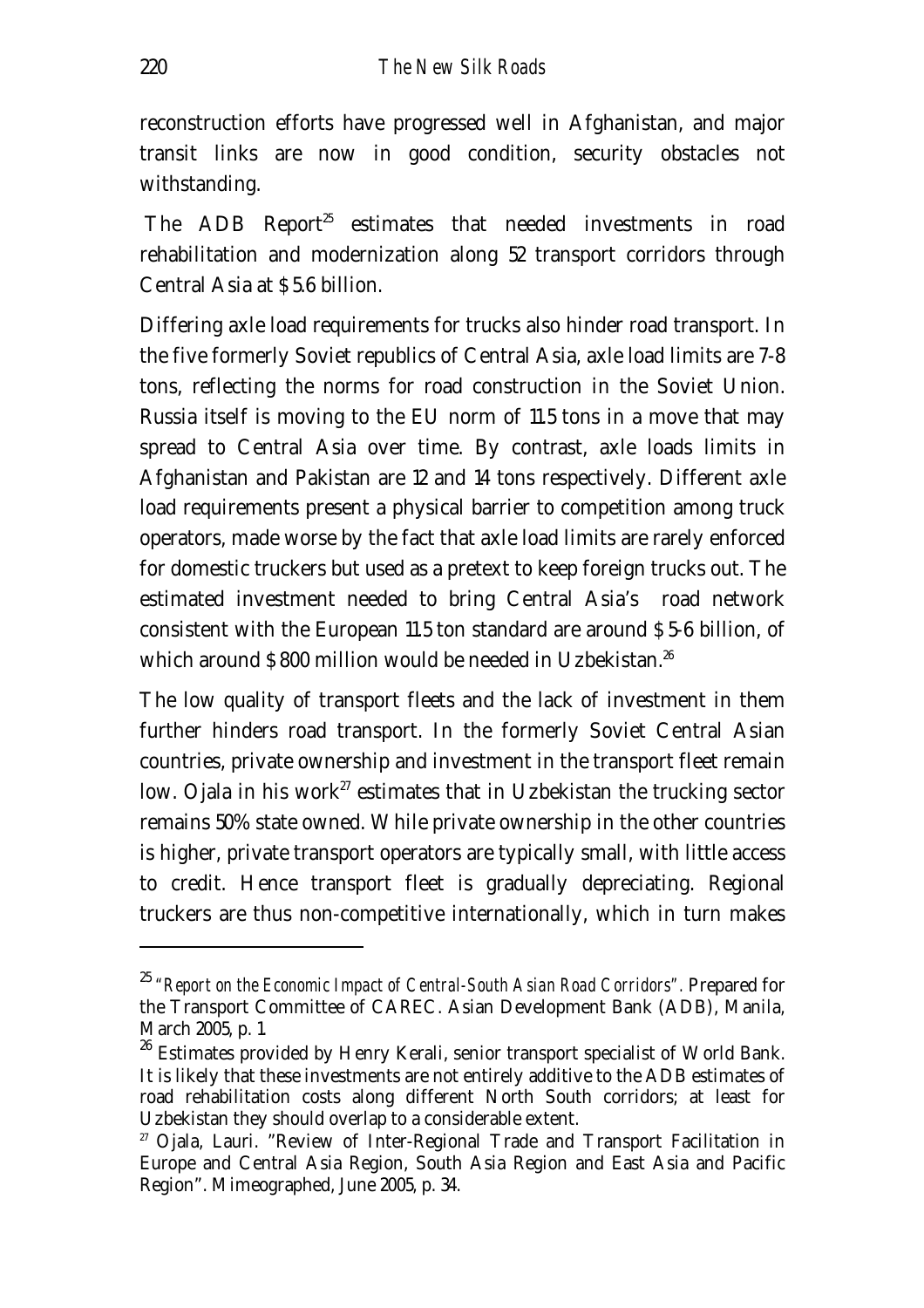them reluctant to reduce some of the policy barriers to competition discussed further below.

Lack of transshipment and logistics infrastructure is a further impediment. Because of varying axle loads as well as different railway gauges, transshipment is often necessary for cargo crossing borders in Greater Central Asia. There is a corresponding need for modern logistics and transshipment centers. In best practice models, these centers simultaneously offer customs clearance, storage, and transshipment, as well as competitive freight forwarders. This lowers costs and adds to the speed of continental container trade, which will be essential if Greater Central Asia is to become a continental trade corridor. However, at present we have no information concerning the costs of investment in such logistic centers.

## Trade Policy and Trade and Transport Facilitation

There are many policy obstacles to trade and transit within and across the region, which are summarized in Table 9. They are grouped into obstacles related to trade policy, border management and customs harmonization, and regulation of the transportation sector.

| <b>Trade Policy</b>      | Differences in tariff rates                                                                        |
|--------------------------|----------------------------------------------------------------------------------------------------|
|                          | Different stages in the WTO accession process                                                      |
|                          | Overlapping, sometimes inconsistent regional trade<br>preferences                                  |
|                          | Non-tariff tax barriers such as excise taxes on<br>imports, labeling requirements, import licenses |
| <b>Border Management</b> | Lack of harmonized customs procedures, leading to<br>detailed checks on both sides of the border   |
|                          | Numerous and cumbersome documentation<br>requirements                                              |
|                          | Lack of recognition of TIR seals and high cost of<br>transit convoys                               |
|                          | High levels of corruption of customs officials and<br>other inspection agencies                    |
| <b>Transport Sector</b>  | Visa restrictions on entry of foreign truckers                                                     |
|                          | Truck entry fees                                                                                   |
|                          | Trucking cartels to guarantee safe passage                                                         |

*Table 9: Major Policy Related Trade and Transit Obstacles*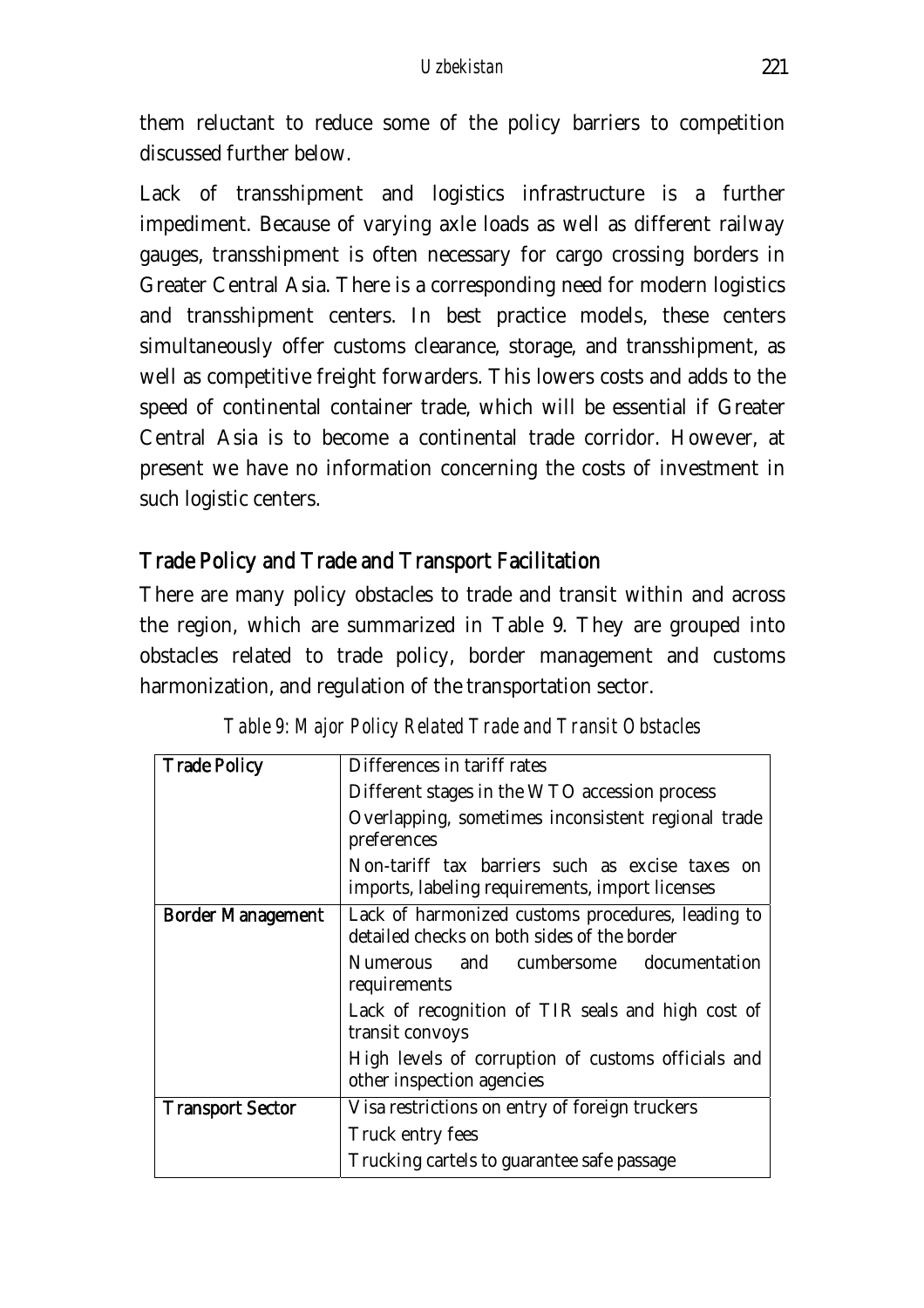In addition to the physical barriers mentioned above, competition in road transportation is hampered by policy obstacles such as the difficulties for truckers to obtain entry visas and the high fees charged to foreign trucks entering a country. Uzbekistan, mainly for security reasons, prohibits the entry of trucks from Afghanistan, and non-CIS drivers pay high costs for entry visas (Table 10).

### For CIS Nationals **For Non-CIS Nationals Country** Single Entry Multiple Entry Single Entry Multiple Entry Azerbaijan | 0 | 0 | 10 | 250 Kazakhstan Varies Varies 70 210 Kyrgyz Republic 4 20 35 125 Tajikistan 7–8 60 30–60 150–350 Uzbekistan 4–6 30 60 250

### *Table 10: Cost of Visas in Central Asian Republics, 2005*

Source: "Central Asia regional cooperation in trade, transport and transit". Paper prepared for the Trade Policy Committee of CAREC Asian Development Bank, Manila, March 2005, p.14.

 Uzbekistan's policies are mirrored by those of its neighbors in a pattern characterized until recently by retaliatory escalation. It remains to be seen whether in the context of Uzbekistan's joining EurASEC these and other issues will begin to be tackled.<sup>28</sup> However, EurASEC does not

<sup>&</sup>lt;sup>28</sup> Interestingly, in two successive meetings in late summer 2006, Uzbek officials have called for visa free travel with both Kyrgyz Republic and Tajikistan. There may still be a gap between political rhetoric and practical reality, but it is one among a number of signals that point towards a gradual rapprochement.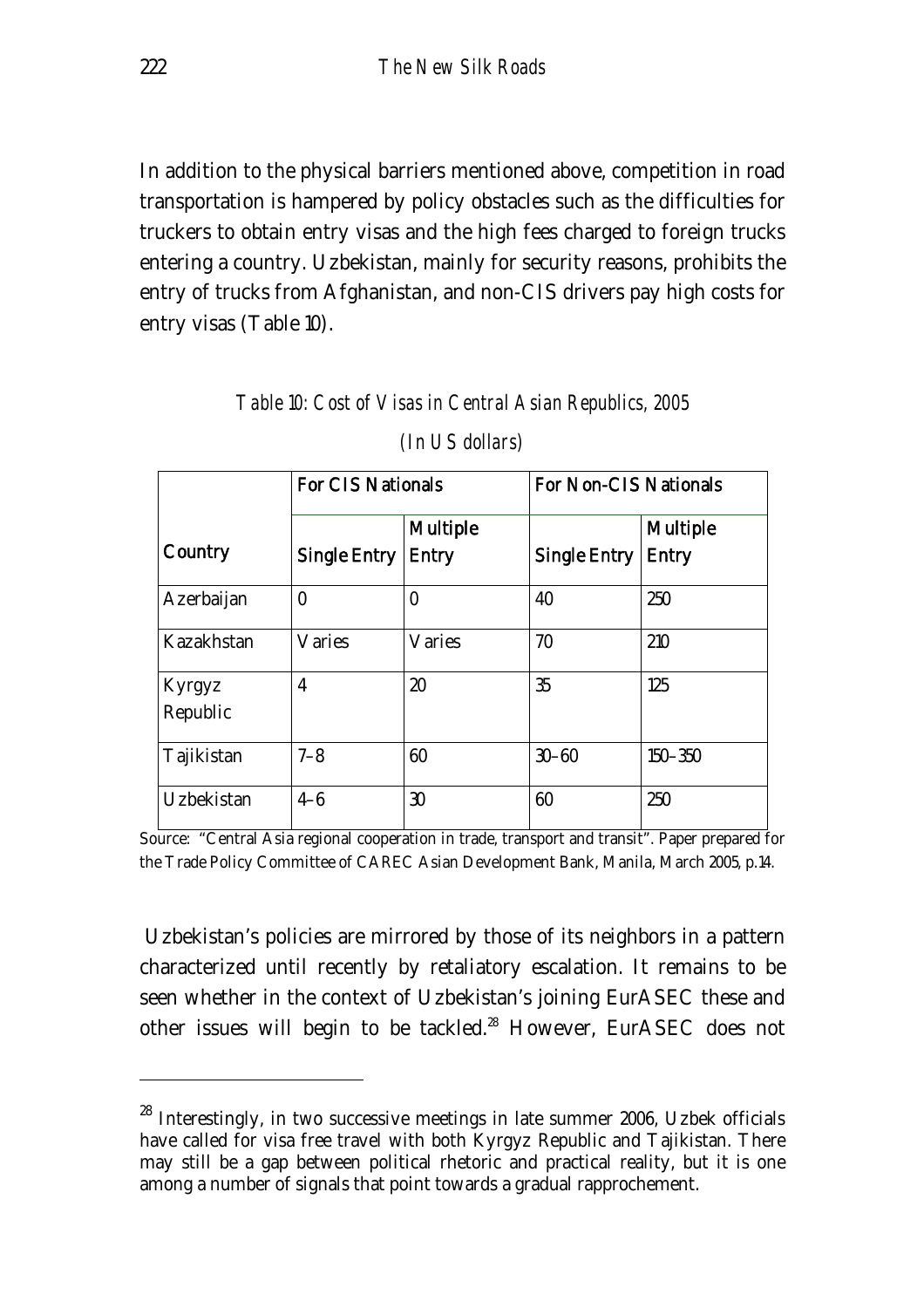include Afghanistan and Turkmenistan and thus progress within EurASEC will tend to reinforce rather than reduce the trade dependence on Russia.

At the heart of many of the obstacles hindering trade and transit are the significant variations in trade policy regimes across the region (see Chart 4).



*Chart 4: Trade Restrictiveness Indexes in Central Asia and their Northern and Southern Counterparts* 

Source: International Monetary Fund data, taken from Byrd, William and Martin Raiser (with Alex Kitain and Anton Dobronogov) (2006), "Prospects for Economic Development and Cooperation in the Wider Central Asia Region". World Bank Working Papers No. 75, April 2006, p.68.

These differences in trade policies are reflected in policy-induced variations in the prices of goods in the different national markets, in turn creating incentives for shuttle traders to exploit these differences.<sup>29</sup>

<sup>&</sup>lt;sup>29</sup> See Grafe, Clemens, Martin Raiser, and Toshiaki Sakatsume (2006), "Beyond the Border: Reconsidering Regional Trade in Central Asia". EBRD Working Paper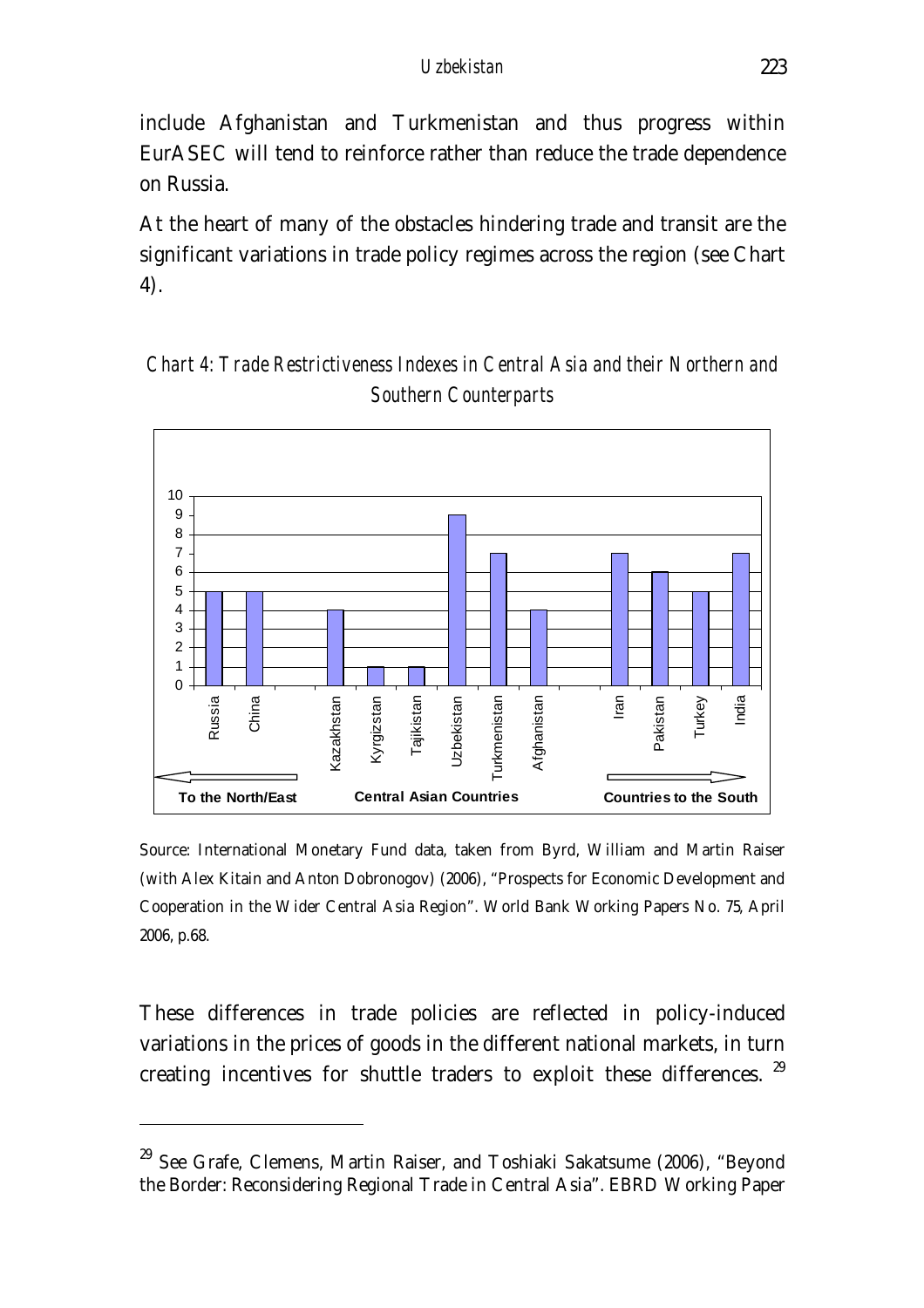Shuttle imports into Uzbekistan from China, Iran and Turkey may account for close to \$1 billion (25% of the total) and smuggled exports of cotton, energy products, agricultural goods and precious metals (all subject to high excises and/or domestic price controls) are also significant. Anecdotal evidence suggests that shuttle trade between southern Uzbekistan and Mazar-i-Sherif is also increasing. Land-based shuttle trade is likely to increase significantly with the opening of the new bridge across the Panj River between Afghanistan and Tajikistan and with the completion of the Anzob tunnel connecting southern Tajikistan with the Ferghana valley. If Uzbekistan wants to avoid further tensions in the Ferghana valley it will need to re-think its trade policies and adopt a more relaxed attitude towards shuttle traders. We offer some proposals on this issue.

While informal trade generates important employment opportunities, in particular for poor people, it undermines revenue collection and creates significant difficulties for domestic producers, who face competition from informal imports which pay neither import duties nor domestic taxes.<sup>30</sup> The Uzbek government therefore seeks to suppress informal trade by making it more difficult to cross borders and by placing restrictions on domestic wholesale and retail trade. But these policies affect not only small informal traders but formal traders as well. The fear of informal trade evading customs and other duties is also one of the main reasons for the high costs of transit trade, manifested in the requirement for escort services, failure to implement the TIR convention, etc. Harmonization of trade policies will be needed if progress in other areas of trade and transit facilitation is to be sustained.

-

No. 95. For Uzbekistan, excise taxes levied discriminatorily on imports in reflection of "domestic market conditions" are in fact a much more important element of trade policy than tariffs per se (which are relatively moderate, with three bands up to 30% for MVN partners, twice the rate for all others). Yet in practice it seems that final goods prices are essentially limited by arbitrage as well as low consumer spending power in Uzbekistan. The complex trade regime thus serves primarily as an instrument in reallocating rather than increasing the absolute level of arbitrage rents. This suggests welfare losses well in excess of the dead weight loss resulting from higher domestic prices.

<sup>&</sup>lt;sup>30</sup> Such complaints are heard frequently, for instance, from Uzbek businessmen.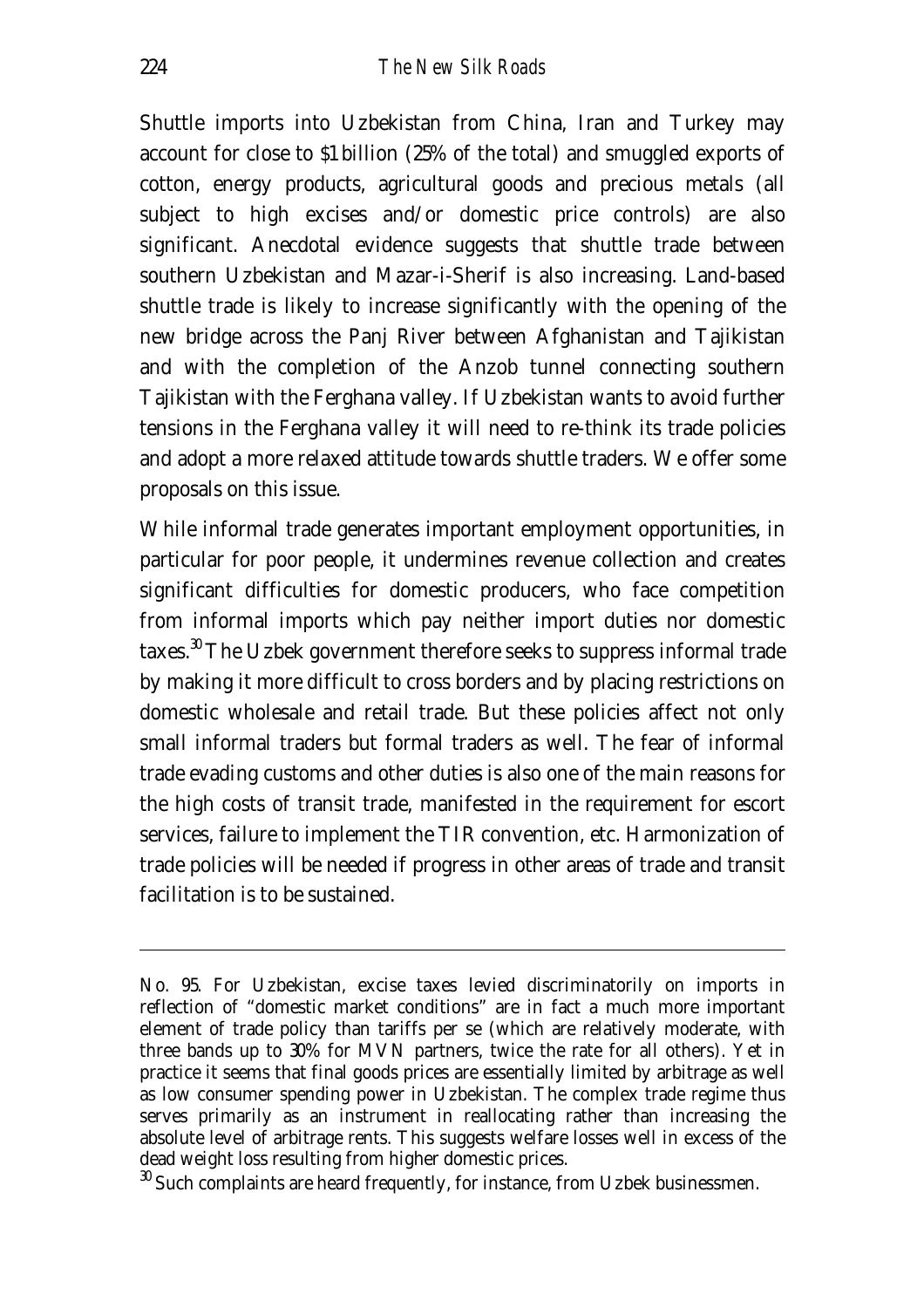Crossing borders anywhere in the world is costly. Commercial traffic often faces cumbersome formal documentation and registration requirements and lengthy delays before receiving clearance. Table 11 illustrates some of the obstacles faced by traders wishing to clear goods through customs in Central Asia.

|                     |                      |                           | <b>Time</b> |                  |                   | <b>Time</b> |
|---------------------|----------------------|---------------------------|-------------|------------------|-------------------|-------------|
| Region              | <b>Documents</b>     | <b>Signatures</b>         | for         | <b>Documents</b> | <b>Signatures</b> | for         |
| Or                  | for export           | for export                | export      | for import       | for import        | import      |
| <b>Economy</b>      | (number)             | (number)                  | (days)      | (number)         | (number)          | (days)      |
| Europe<br>$\&$      | $\overline{7}$       | 10                        | 31          | 11               | 15                | 42          |
| <b>Central Asia</b> |                      |                           |             |                  |                   |             |
| OECD: High          | $\overline{5}$       | 3                         | 12          | $6\phantom{1}6$  | 3                 | 14          |
| income              |                      |                           |             |                  |                   |             |
| South Asia          | 8                    | 12                        | 33          | 12               | 24                | 46          |
| Uzbekistan          | $\ddot{\phantom{a}}$ | $\ddot{\phantom{0}}\cdot$ | $\ddotsc$   | 18               | 32                | 139         |
| Kyrgyz              |                      |                           |             | 18               | 27                | 127         |
| Republic            | $\ddot{\phantom{0}}$ | $\ddot{\phantom{a}}$ .    | $\ddotsc$   |                  |                   |             |
| Afghanistan         | $\ddot{\phantom{a}}$ | $\ddot{\phantom{a}}$      | $\ddotsc$   | 10               | 57                | 97          |
| Kazakhstan          | 14                   | 15                        | 93          | 18               | 17                | 87          |
| Iran                | 11                   | 30                        | 45          | 11               | 45                | 51          |
| India               | 10                   | 22                        | 36          | 15               | 27                | 43          |
| Pakistan            | 8                    | 10                        | 33          | 12               | 15                | 39          |
| Russian             | 8                    | 8                         | 29          | 8                | 10                | 35          |
| Federation          |                      |                           |             |                  |                   |             |
| Turkey              | 9                    | 10                        | 20          | 13               | 20                | 25          |
| China               | $6\phantom{1}$       | $\overline{7}$            | 20          | 11               | 8                 | 24          |
| United Arab         | $\boldsymbol{6}$     | 3                         | 18          | $\boldsymbol{6}$ | 3                 | 18          |
| <b>Emirates</b>     |                      |                           |             |                  |                   |             |

*Table 11: Trading Across Borders*

Source: Doing Business Report, World Bank, Washington DC, 2005.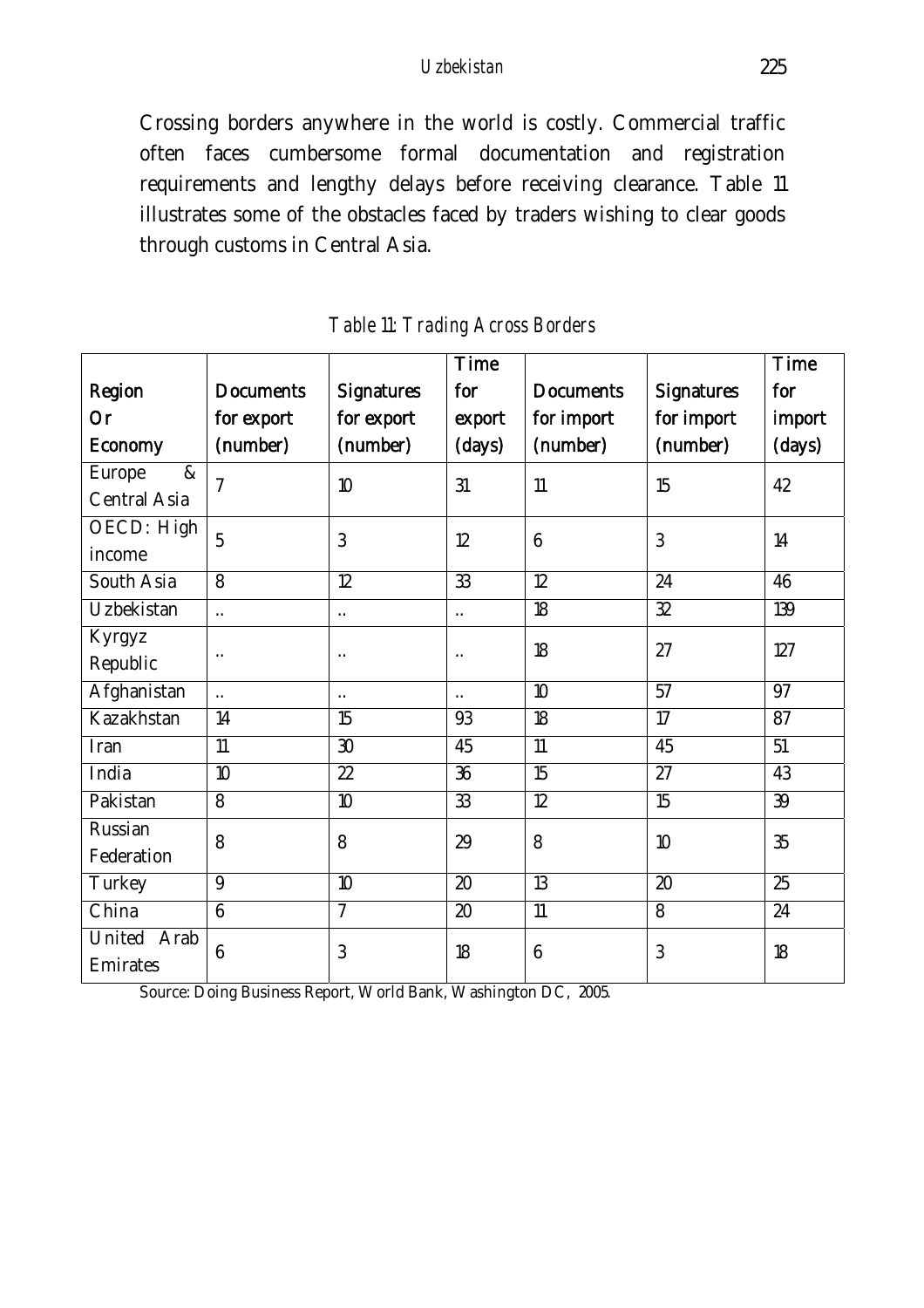Compared with its regional neighbors, Uzbekistan has some of the most time-consuming border procedures, as the number of signatures and documents required for import clearance demonstrates.<sup>31</sup>

A notable issue in all countries of Greater Central Asia is the presence of several inspection and enforcement agencies at the border, who often act in an uncoordinated and highly discretionary manner. A culture of control and red tape prevails among most enforcement agencies, leading to duplication and harassment. While customs codes are being reformed throughout the region (indeed, Uzbekistan made the reform of the customs code a priority for 2006), implementation may lag behind changes in primary legislation, leading to legal and procedural inconsistencies. This can occur even though Central Asian customs have comparatively low case loads, which indicates the need for improved customs efficiency.

A large part of the estimated economic returns from new transportation routes come from increased transit trade. Of particular importance in this respect are improvements in the regulation of transit by road. Because of concerns over the evasion of import duties, governments often require trucks in transit to be escorted. Private escort services are expensive, costing between \$1,000-1,500 per truck for a crossing through Kazakhstan, and up to \$2,000 through Uzbekistan (these numbers include informal payments to the road police). Truckers usually prefer convoy systems rather than "escort service" for the following reasons: (i) greater security, (ii) no need to make a deposit for the duties which is always difficult and takes a long time to get back, and (iii) the absence of road police or other harassment. Convoys are escorted by customs officers. Normally, there is

<sup>&</sup>lt;sup>31</sup> Some very interesting new results come from a survey of transport operators on the route Bishkek-Almaty. These results, part of a Central Asia wide initiative to measure performance along selected transit corridors, suggests that the delays due to road blocks and customs clearance on this journey of usually 4 hours, make up an additional 10 hours on average, with much of this time spent in customs facilities in land rather than at the border. Moreover, informal payments exceed official costs by a factor of 10 and total US\$450 for a stretch of less than 400km. Unpublished survey results as part of the Central Asia trade and transit facilitation initiative of the World Bank.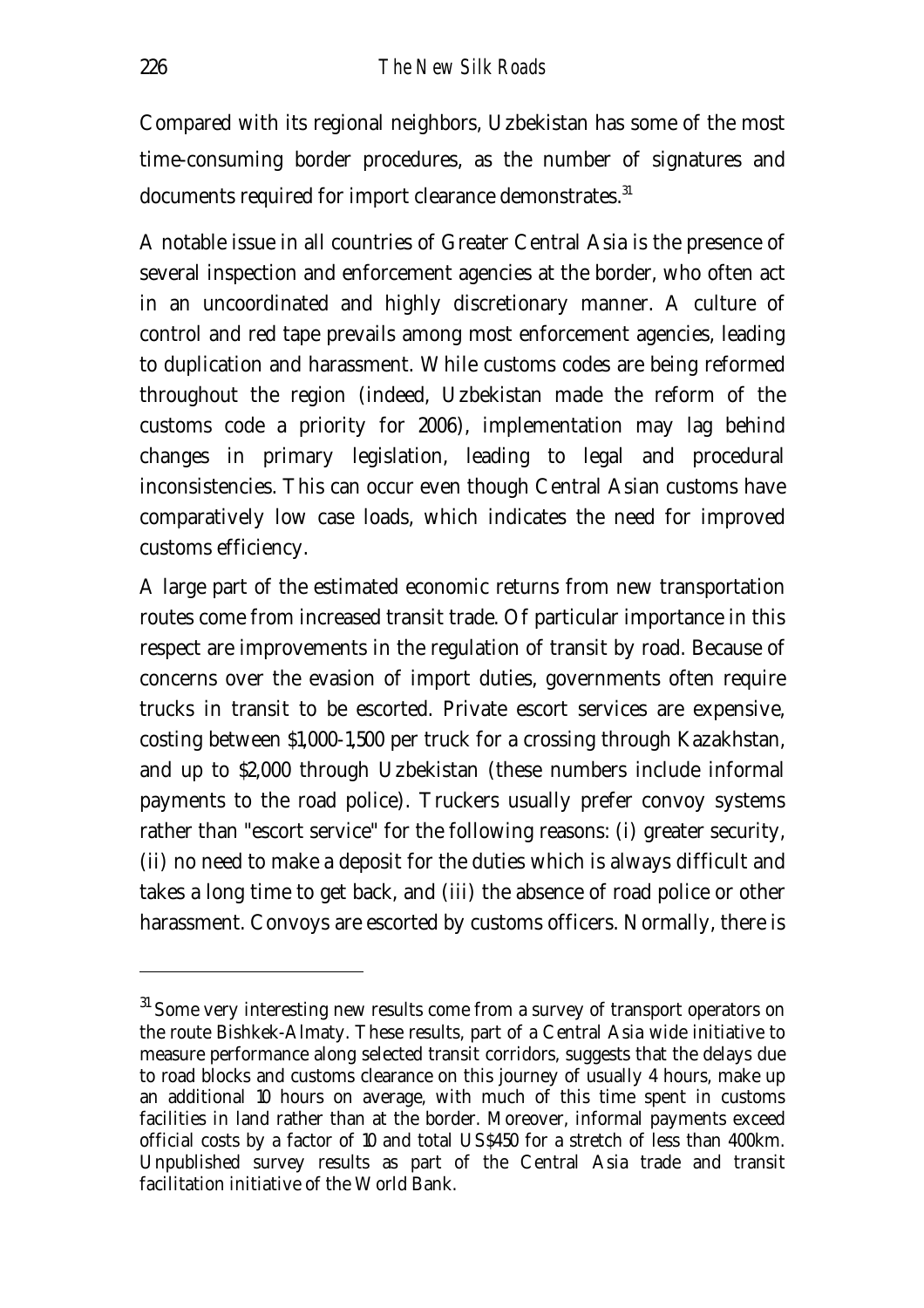one convoy per day, except in Tajikistan where it is not uncommon for 2- 3 days to be lost waiting for convoys to form.

The TIR convention, to which all post-Soviet countries are signatories but which does not apply in Afghanistan, allows sealed trucks to transit unchecked to their final destination. In practice this is not enforced. The number of TIR carnets issued is minimal (21,500 for the whole of Central Asia in 2003), and alternative insurance bonds are not available. The application of TIR is also hampered by the lack of modern trucks that would meet TIR requirements, except in Iran and Kazakhstan, where reasonably modern fleets exist.

The above obstacles create entry barriers to private trucking companies that lack connections with the customs officials and road police who try to extract further rents along the way through checkpoints, etc. These problems are compounded in Afghanistan by levies by illegitimate authorities akin to "protection money". These differ little in their impact on transporters from police checkpoints in some other countries of the region.

# The Transport of Energy

Energy is the sector in which Uzbekistan could reap the greatest gains from more cooperation with its neighbors and the international community without requiring a fundamental change in domestic policies. Still there are important constraints and impediments to coordinated development and the trade of energy resources in the Greater Central Asia region and in Uzbekistan in particular.

Afghanistan and some other countries of the region suffer from insecurity in certain geographical areas, which could adversely affect the construction and operation of transmission lines and natural gas pipelines. Current plans are to provide populations along main transmission lines with social benefits to create an incentive to protect the line. Implementing and enforcing such a regime will pose a huge challenge.

There is a lack of trans-regional electricity transmission lines and gas pipelines, and the national energy networks in a number of the countries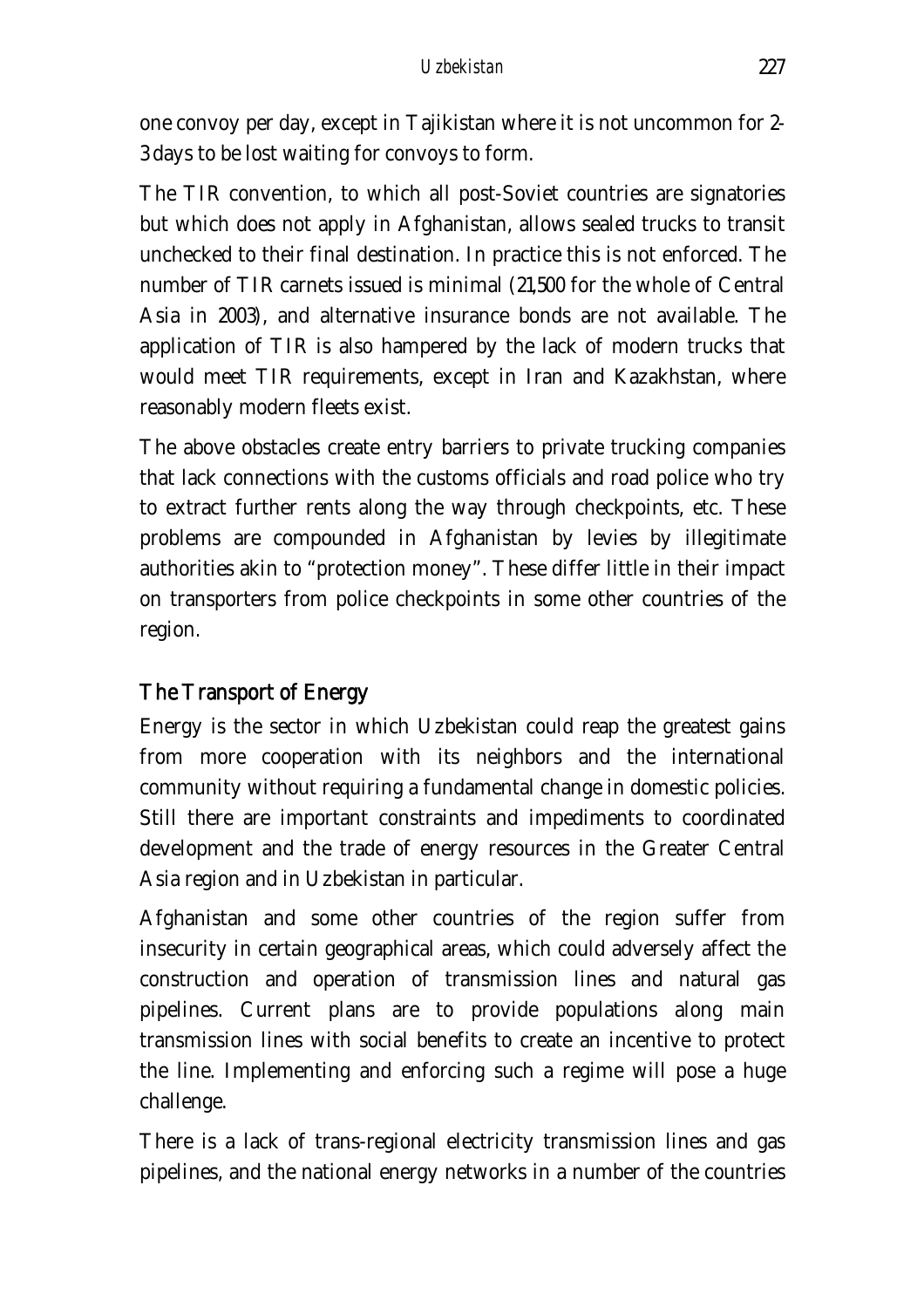are limited, most notably in Afghanistan. Major investments in electricity generation and gas production capacity will also be required to exploit regional potentials.

Reliable supply and demand are important for energy trading, which often involves high up-front investments in transmission infrastructure. Uzbekistan, like its Central Asian neighbors, has followed a policy of energy self-sufficiency and so far seems reluctant to agree to long-term power trading arrangements that will be essential if opportunities in this sector are to be realized.

Energy transmission networks often have "network monopoly" characteristics, which means that there are discrete "either-or" choices of transmission routes. Such choices can easily become the subject of destructive geopolitical competition, with the risk of technically and financially attractive routes being blocked and of inferior routes being chosen due to geopolitical factors. $32$ 

The regulatory framework for regional energy planning, financing, and investment protection, contract enforcement, and policy and commercial risk mitigation is notably weak in Uzbekistan and elsewhere.

Energy prices in several countries remain below cost recovery and regulation is weak, putting investments at risk. It should be noted, however, that the increase in energy prices, and gas prices in particular, has increased the opportunity costs of not reforming the domestic energy sector. Revising this Uzbekistan has moved rapidly in this area.

<sup>32</sup> For Uzbekistan, there is a risk that given the country's reluctance to sign-up to longer term power trading with its neighbors, alternative transmission routes bypassing the country may be built. One such route would link Toktogul in Kyrgyz Republic with Tajikistan and on towards Afghanistan (a 110KV link between the two countries has already been completed). Putting such an alternative route in use would, however, require the recalibration of the Central Asian energy grid, which requires either the agreement of UDC Energia, or the establishment of a new regional dispatch center. Evidently, by-pass solutions would be expensive, but Uzbekistan should be aware that such solutions will be pursued unless it shows more willingness to cooperate.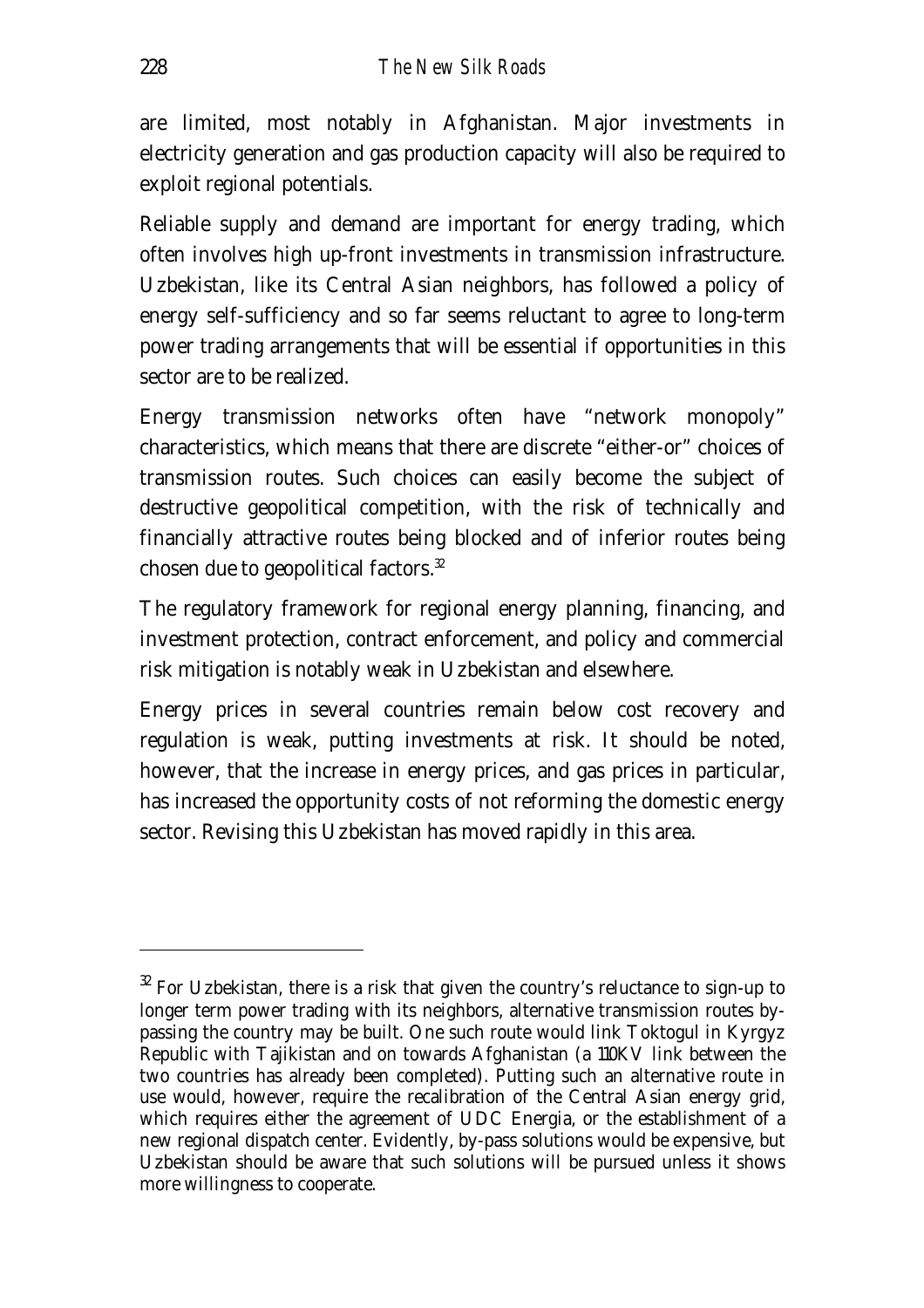In the case of hydropower, which can serve as the production base for substantial regional electricity trading, there are are many riparian issues which would need to be resolved for major investments to go forward.

These constraints require both investments in physical infrastructure and complementary policy measures. Investments in infrastructure in Afghanistan are proceeding. From the Uzbek perspective the most important investments concern the completion of the Kabul-Puli Khumri-Termez 220KV transmission line, scheduled for 2008 (see Chart 5).



*Chart 5: Priority Transmission Lines* 

Source: World Bank staff. Taken from Byrd, William and Martin Raiser (with Alex Kitain and Anton Dobronogov) (2006), "Prospects for Economic Development and Cooperation in the Wider Central Asia Region". World Bank Working Papers No. 75, April 2006, p.43.

The current 110KV transmission line from Hairatan directly to Mazar is not fully utilized because of the lack of a local distribution network in Mazar. Uzbekenergo has conducted feasibility studies for the required investments in the Mazaar area to allow the existing 150MW export capacity to be more fully utilized and would be prepared to complete this work if financing is obtained. An upgrade of the Mazar-i-Sharif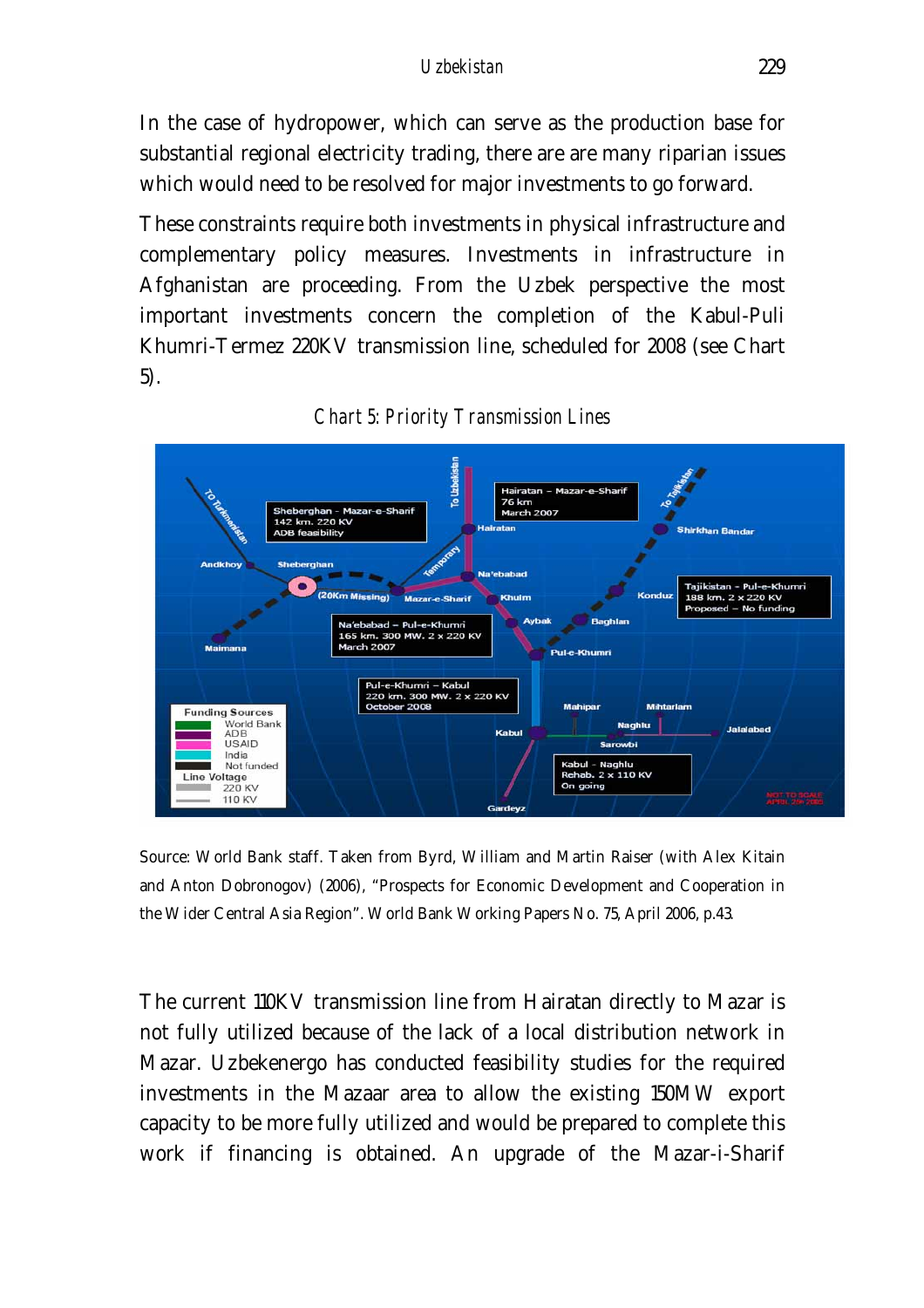distribution network is included in the World Bank's upcoming power sector loan to Afghanistan, and Uzbekenergo may have an opportunity to bid for the resulting contracts, although it is likely that they would have to do so as partners in a consortium.

Turning to policy, until recently, Uzbekistan charged 2.3 cts per kwh for power exported to Afghanistan, which is below the estimated long run marginal cost of around 3.5 cts. and also below the domestic price of more than 3cts. In 2006 Uzbekistan announced that it will seek to increase prices, but the status of negotiations with the Afghan government is uncertain. For now contracts are concluded annually between the two countries. This does not provide a solid basis for investments to realize the medium-term power trading potential. Multi-year power purchase agreements would be one way to go but this would require Afghanistan to be able to commit to purchases over a medium term timeframe, which would under current circumstances be impossible without donor guarantees. It will also require Uzbekistan to be able to commit to reliable power supplies over the medium-term, something which the country has so far been reluctant to do.<sup>33</sup>

### Proposals to Overcome Obstacles in Uzbekistan

For Uzbekistan to move from the slow to the fast lane in regional cooperation and integration is first and foremost a question of leadership and political will. This chapter argues strongly for the potential economic benefits of opening up. Uzbekistan's leadership has instead chosen to emphasize the risks of doing so. Unless Uzbekistan's political leadership embraces change and the opportunities it brings, the country will risk being left behind.

Still, the number and size and multitude of the obstacles identified above requires careful thought on how best to sequence policy measures and

<sup>33</sup> Uzbekenergo insists that this is not because of uncertainties over domestic energy needs and availability of resources, but rather reflects the desire to be able to adjust pricing as market conditions change. If this were to be the case, a contractual solution allowing for some variation in price is likely to be possible, as for instance with the gas pricing formula for Russian gas exports in the European market.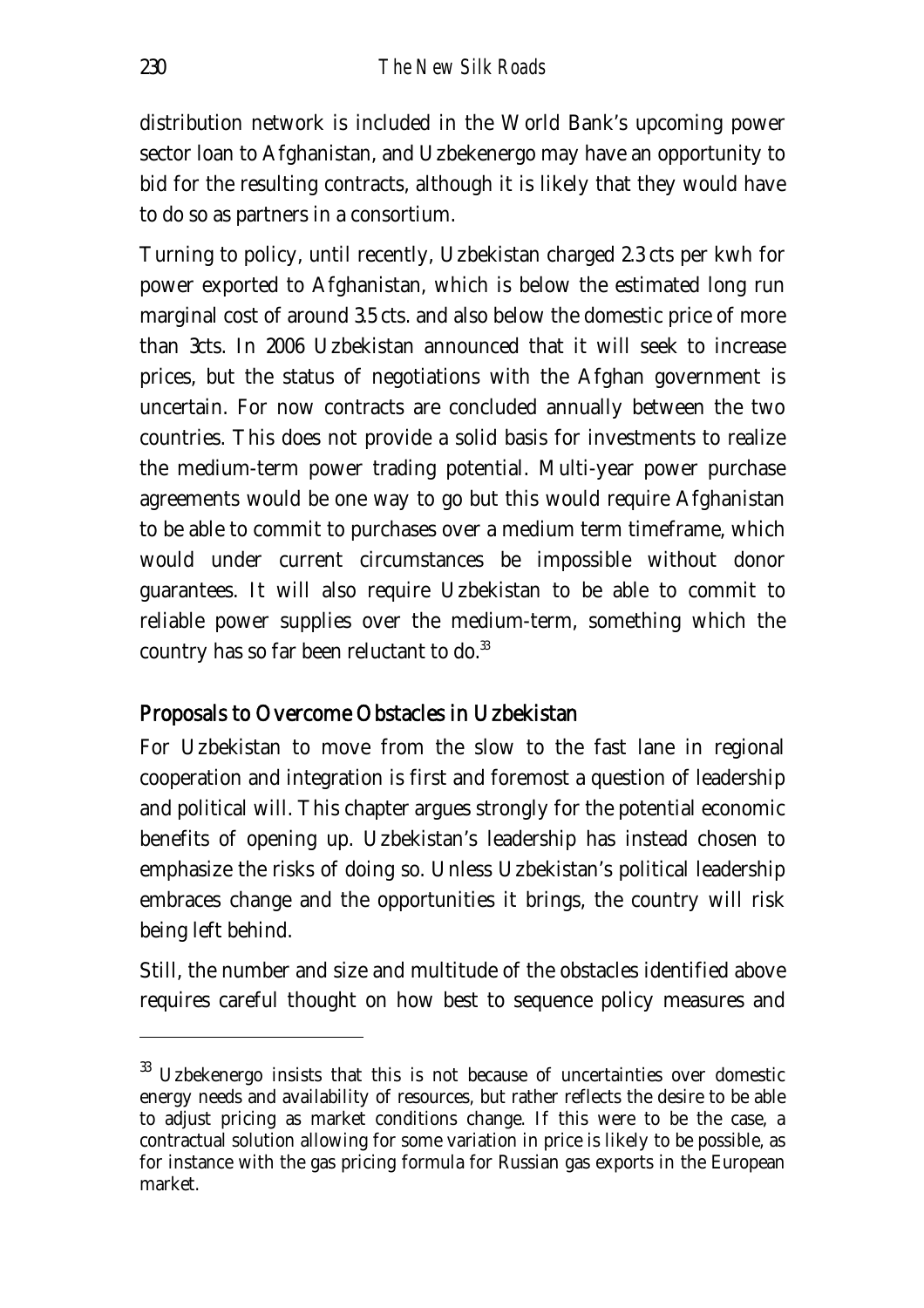investments. Moreover, the required policy measures are typically not distributionally neutral. For a country like Uzbekistan, where distributional issues are at the core of the political economy, this is not a trivial consideration. Designing ideal policy options is easy; implementing them in the Uzbek policy environment is not.

We therefore concentrate on short-term measures that we believe may offer high returns and pose relatively few political risks for the present leadership. These measures are unlikely to be sufficient. Clearly, it would be desirable both for Uzbekistan and its neighbors that the country accelerate its market-oriented reforms, not just in the area of trade policy but also in improving the business environment, promoting private entrepreneurship and market-based financing. Uzbekistan should also increase its international competitiveness by being more open to the flow of ideas and more willing to debate policy alternatives. We advocate our short-term policy proposals as a possible way of overcoming the skepticism that still prevails in Tashkent about a policy of greater openness and liberalization. As the international environment changes and the opportunity costs of standing still become ever greater, more ambitious measures may become feasible. But since the catalogue of desirable reforms in Uzbekistan is both long and well rehearsed, we do not list it here.

In the short term, the following proposals deserve closer consideration:

### *1. Create border zone markets.*

These are being developed already in Kara-Su area and would represent a first step on the way towards greater trade liberalization. The basic idea would be to create markets in border zones which are accessible to residents from these border zones and within which duty- free trade is possible. Non-residents would continue to have to pay customs and other duties. An extension of this model would allow for the creation of free trade zones in border areas for storage and re-export as is presently under consideration along the Chinese and Kazakh borders. By providing opportunities for residents of border areas to trade across borders as well as visit relatives, this proposal would be a step towards separating trade and security issues, since residents are relatively easy to identify. This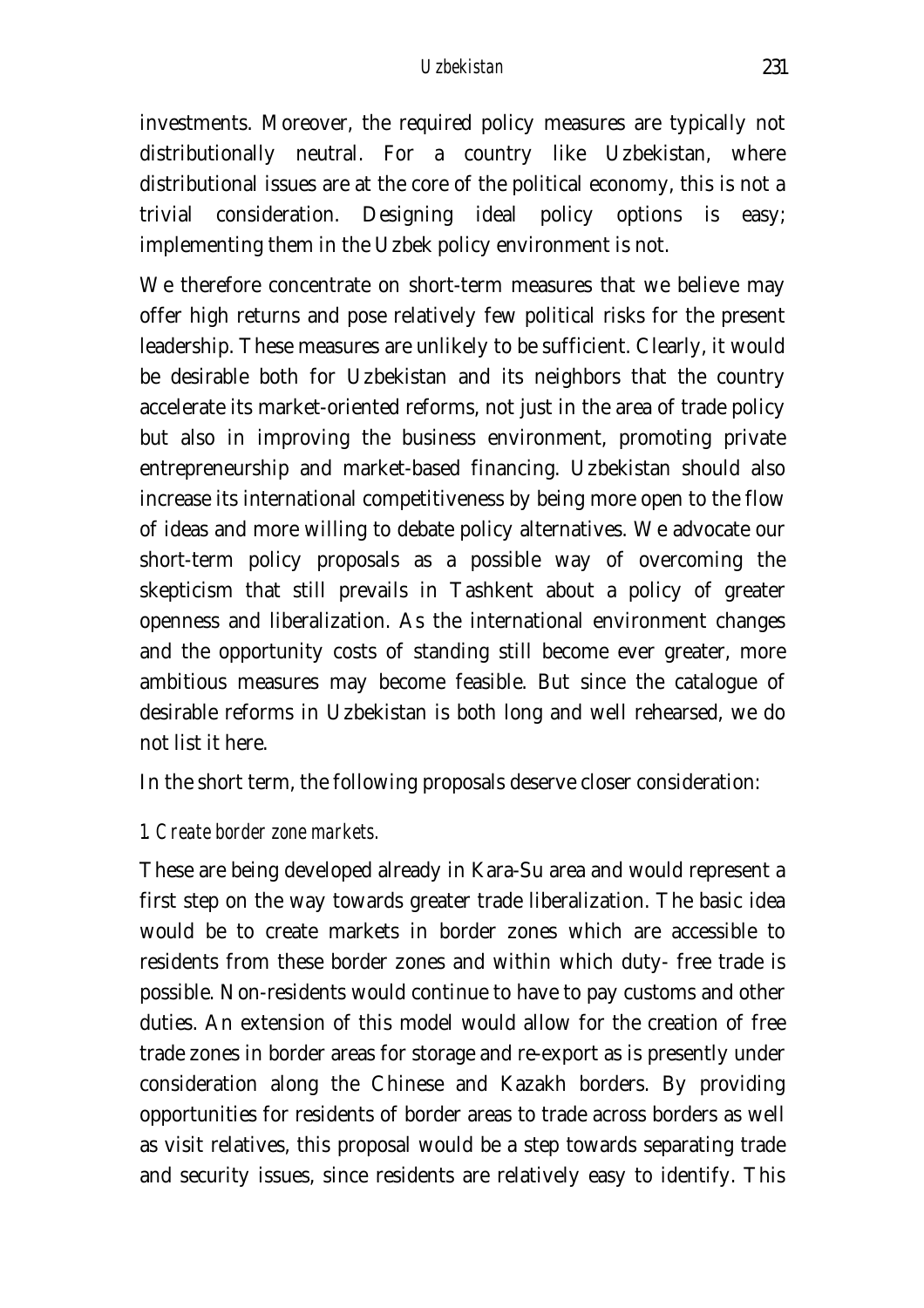could in turn be a step towards confidence-building particularly in the Ferghana valley. It would also allow border guards to concentrate on real security risks, including illegal border crossings, rather than losing time chasing after the numerous shuttle traders (and attempting to extract private gains in the process).

### *2. Rebuild Uzbekistan as a wholesale trade center for Central Asia.*

Uzbekistan's location makes it the first choice for wholesalers wishing to penetrate the Central Asian market. Indeed, this is the role Tashkent played until Uzbekistan's trade policies turned inwards. As a result of these policies, Uzbekistan has lost the greatest benefit from trade in Central Asia, which comes from controlling wholesale trade into the region.34 Uzbek wholesalers are forced to use a complicated system of "mules" – small traders that bring in goods from the Kyrgyz Republic, Kazakhstan, Moscow and Dubai and sell them to Uzbek wholesalers for resale inside the country. These wholesalers control the domestic market, but they are price takers on the international market, with the "mules" evading Uzbek trade restriction in order to reduce import costs.<sup>35</sup> As a pilot project the Uzbek government might consider allowing competitive access of import wholesalers to wholesale market in Uzbekistan at Andijan and observe whether a relocation of trading activities from Kara Su occurs. This would include a reduction in shuttle trade, since residents would now be able to buy legally imported goods in their own country. This could set the stage for a broader liberalization of wholesaling in the import market. An important side benefit would be the reduction of production costs in Uzbekistan because of easier and more reliable access to imports. Such policies would therefore also promote domestic

<sup>&</sup>lt;sup>34</sup> This argument is based on the notion of economies of agglomeration in wholesale trade, which would need to be further investigated. But given the very high transport costs into the region, high transshipment costs, and weak trade logistics, the existence of agglomeration economies would seem likely.

 $35$  Because of shuttle trade, the wholesalers are effectively also price takers on the domestic market. The only rents available are obtained through discretionary reduction of official trade levies, either by under-invoicing or outright avoidance of customs and taxes through "connections". These are small amounts compared to the potential gains of being the wholesale center for Central Asia as a whole.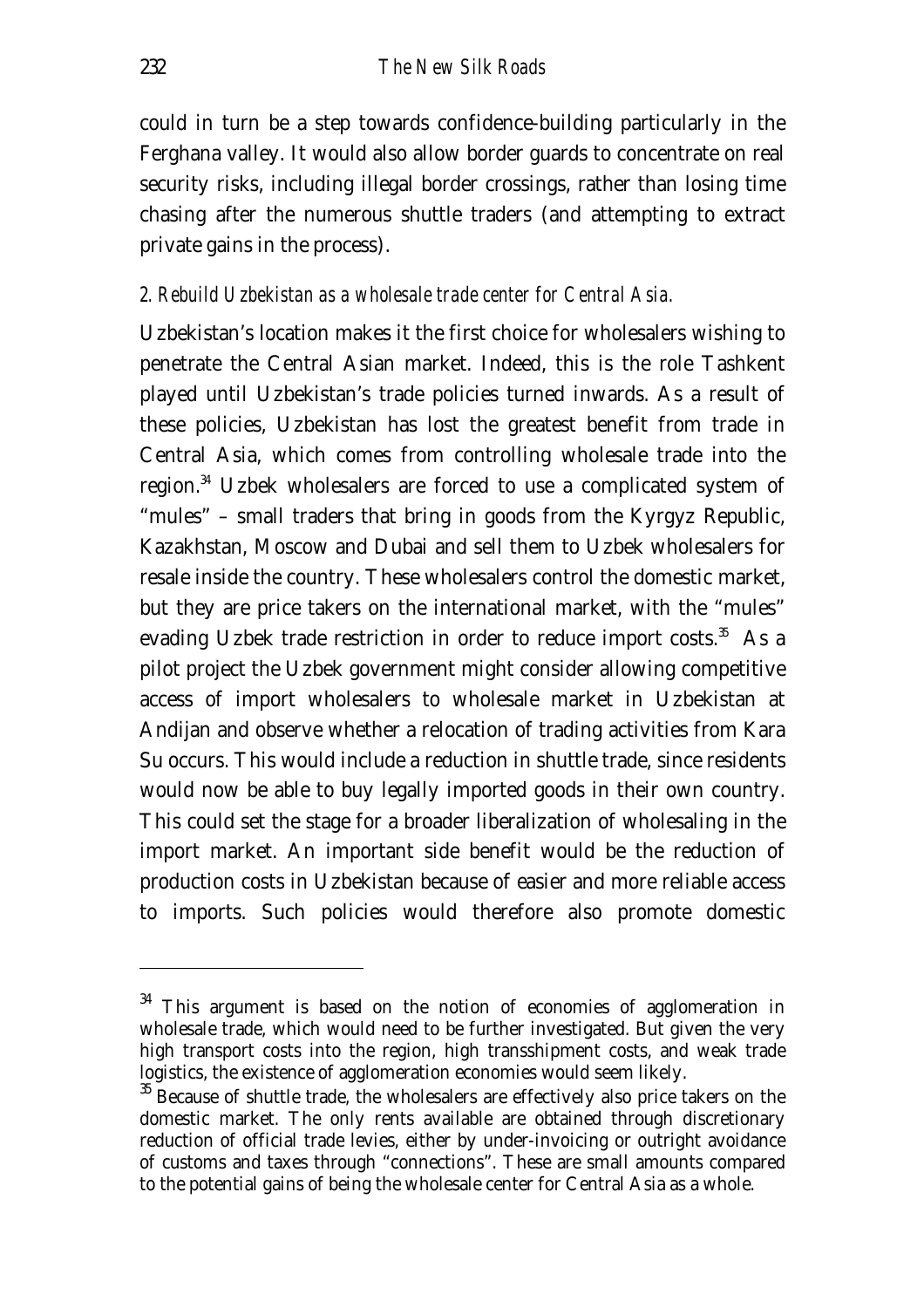production, as suggested by the successful experience of similar schemes in China, Vietnam, Thailand and Laos.

### *3. Concentrate support for trade and transit along a few selected transit routes.*

From Uzbekistan's perspective there would be much merit in providing assistance to Afghan security services, border management and customs officers along a few selected border posts, including Hairatan. This would reduce Uzbek concerns about allowing greater movement of goods and people across the "friendship bridge", and thus produce greater value from the modern equipment and training that has already been provided to Uzbek border guards at Termez. Such a concentrated approach could extend to the roads and raillinks along continental corridors, so that transport investments and trade facilitation measures are fully coordinated. This is not presently the case. From Uzbekistan's perspective, two routes deserve particular attention: (i) Termez – Mazar – Kabul – Jalalabad and (ii) Bukhara – Charzhou – Mary – Meshed – Teheran. Whichever routes are chosen, Uzbekistan should actively participate in multilateral forums discussing trade and transit facilitation in the region. Uzbekistan's current bilateral approach to diplomacy in the region and particularly with its southern neighbors is in this context bound to be sub-optimal.

### *4. A donor initiative on trucking and road transportation.*

Such an initiative is needed to deal with the problem of differing axle load requirements that result from regulations and ageing infrastructure. For example, Uzbek truckers could be given access to donor-funded credit facilities subject to certain conditions on convoys, entry fees, visas etc. This initiative could be motivated by a more detailed corridor performance measurement, which is already being developed.

### *5. Uzbekistan could serve as an energy clearing house.*

Uzbekistan can achieve this through the import of hydro-generated power in summer and the sale of thermal-generated power in winter. Donor strategies would need to concentrate on giving Uzbekistan a stake in the rehabilitation of the power sector in Afghanistan and on delivering parallel transmission solutions from Toktogul and Sanctuda to break up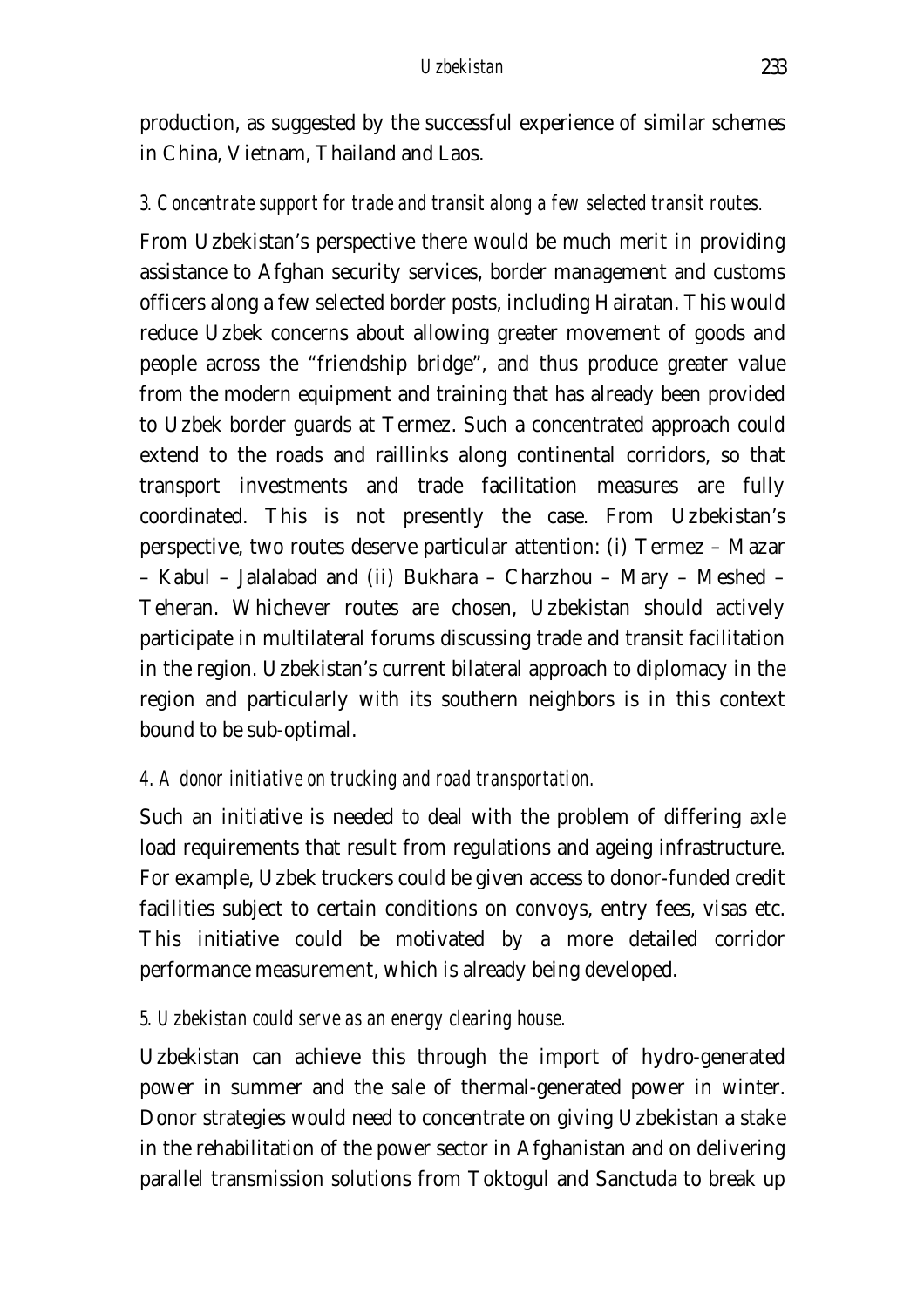Uzbekistan's hold over Kyrgyzstan's and Tajikistan's power exports. We believe that a combination of such carrots and sticks is vital if the Uzbek authorities are to be convinced of the value of a more cooperative approach in this area. Conversely, solutions aimed merely at by-passing Uzbekistan are likely to be expensive and unsustainable and will cause political difficulties to those they are intended to help.

# *6. Technical assistance to help Uzbek suppliers compete in Afghan rebuilding efforts.*

 Aside from energy, options in this area include road building, the sale of construction materials, and the promotion of qualified personnel. Uzbek companies are often unable to meet international procurement requirements such as bank guarantees and relevant international experience. Moreover, they are often inept at complying with bidding procedures. Technical assistance to overcome some of these barriers should be considered, as well as efforts to create partnerships with successful western bidders. While to outside observers there is no doubt that Uzbekistan should open up in its own interest and should need no additional prodding to do so, the political realities require a more subtle approach. Afghanistan's reconstruction is an area where both Afghanistan and Uzbekistan could benefit from working together and thus build greater mutual confidence and a basis for sustainable regional cooperation in the future.

# **Conclusions**

We have argued that there are significant benefits from increasing Uzbekistan's openness to trade and significant barriers to its realization. At a technical level, the conditions seem right for Uzbekistan to move on a new trade agenda. Yet the external environment in which Uzbekistan increasingly finds itself may send it in the other direction, toward closing up, toward increased reliance on old trading partners. In a region already struggling to find its footing, this would be a shame. Bringing Uzbekistan back into the continental trading fold depends in part on bringing it into the global fold. This, in turn, depends on finding ways to reverse Uzbekistan's growing isolation from the West. How to